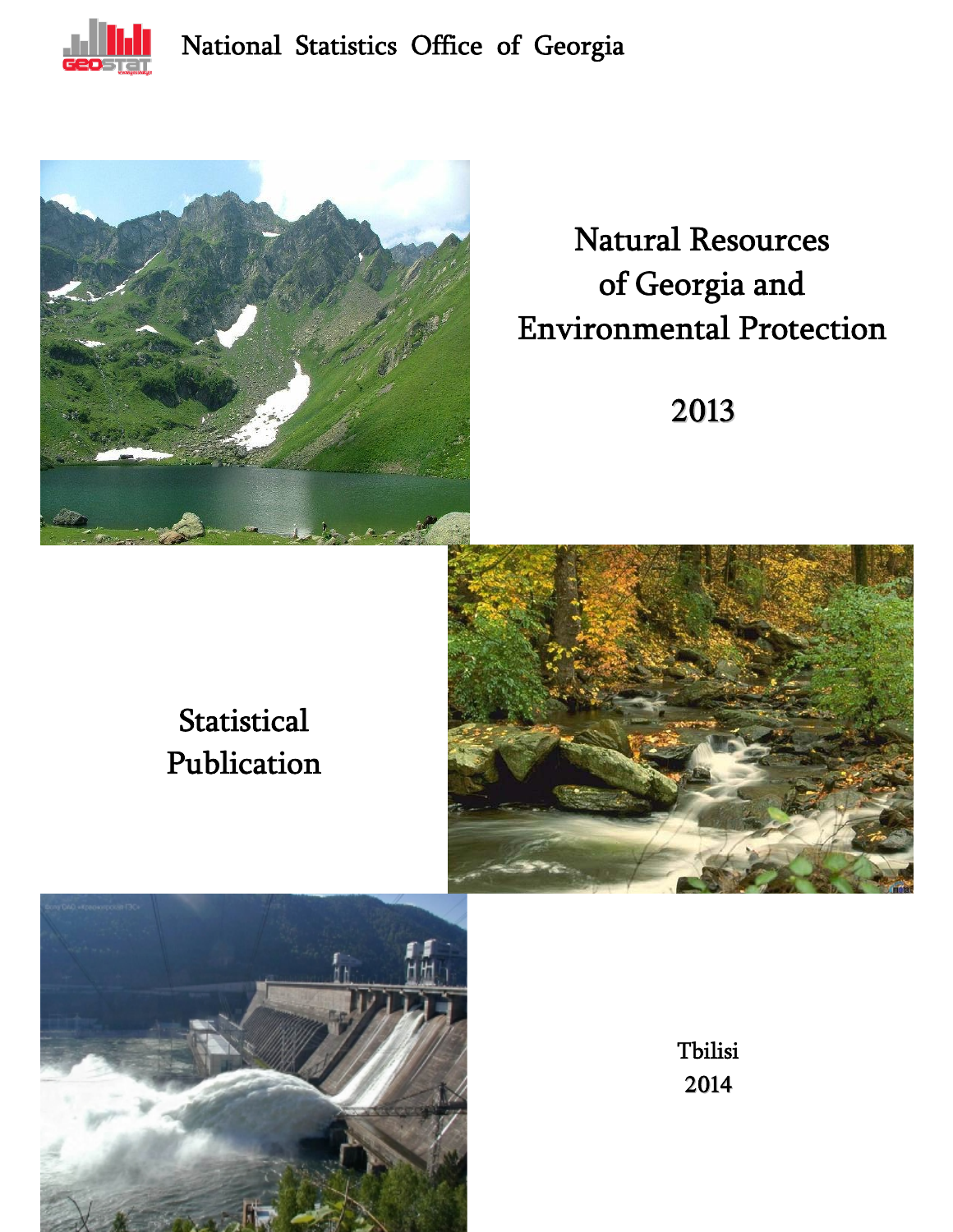

# Statistical Publication

# Natural Resources of Georgia and Environmental Protection

Editor: Maia Guntsadze Vasil Tsakadze

Person responsible for the publication: Vasil Tsakadze Nino Kverghelidze

Prepared by: Nino Kverghelidze

Georgia, Tbilisi 0180, Tsotne Dadiani Ave. 30 Telephone: 2 36 72 10 (500) E-mail: info@geostat.ge Website: www.geostat.ge

National Statistic Office of Georgia, 2014.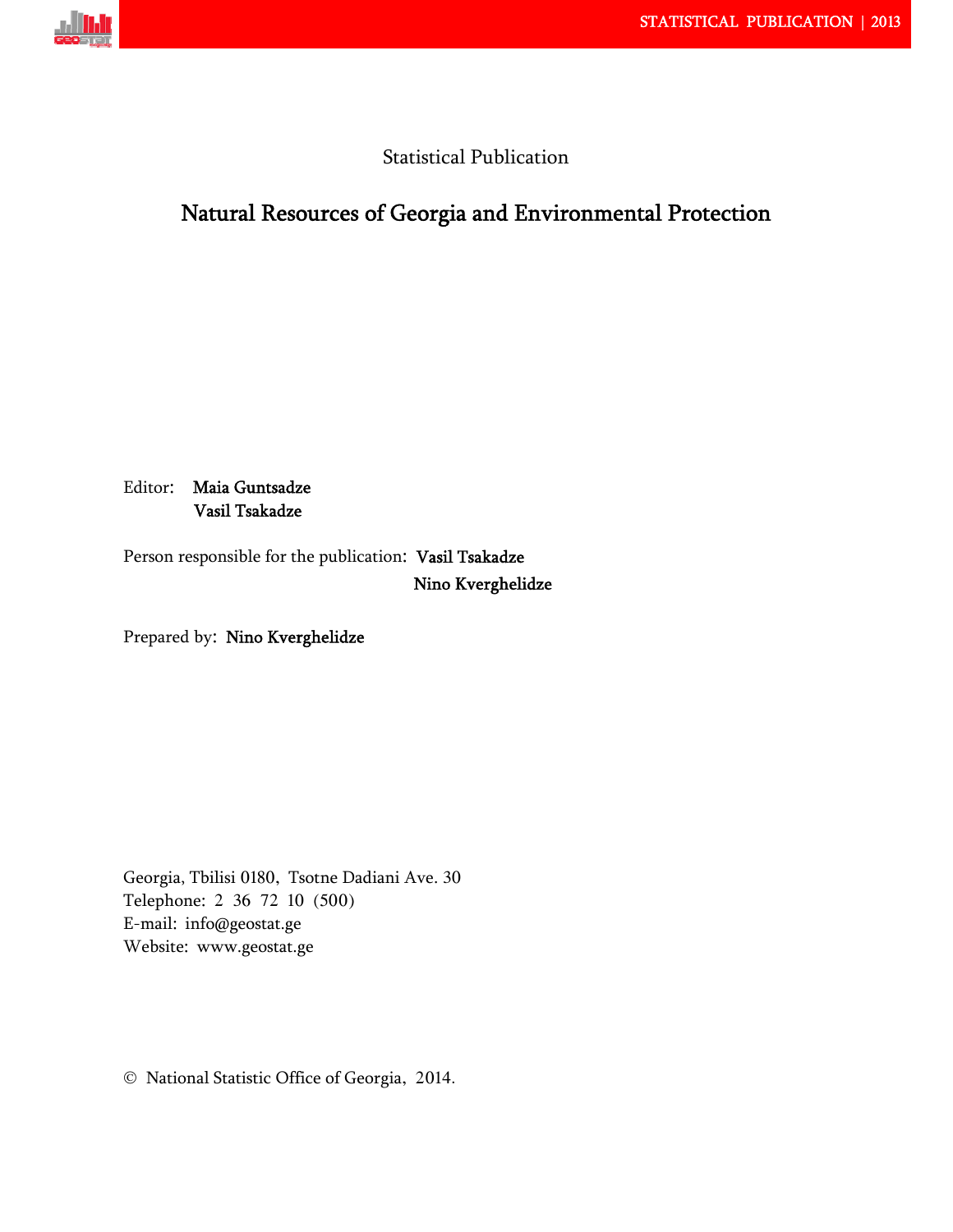

# **CONTENTS**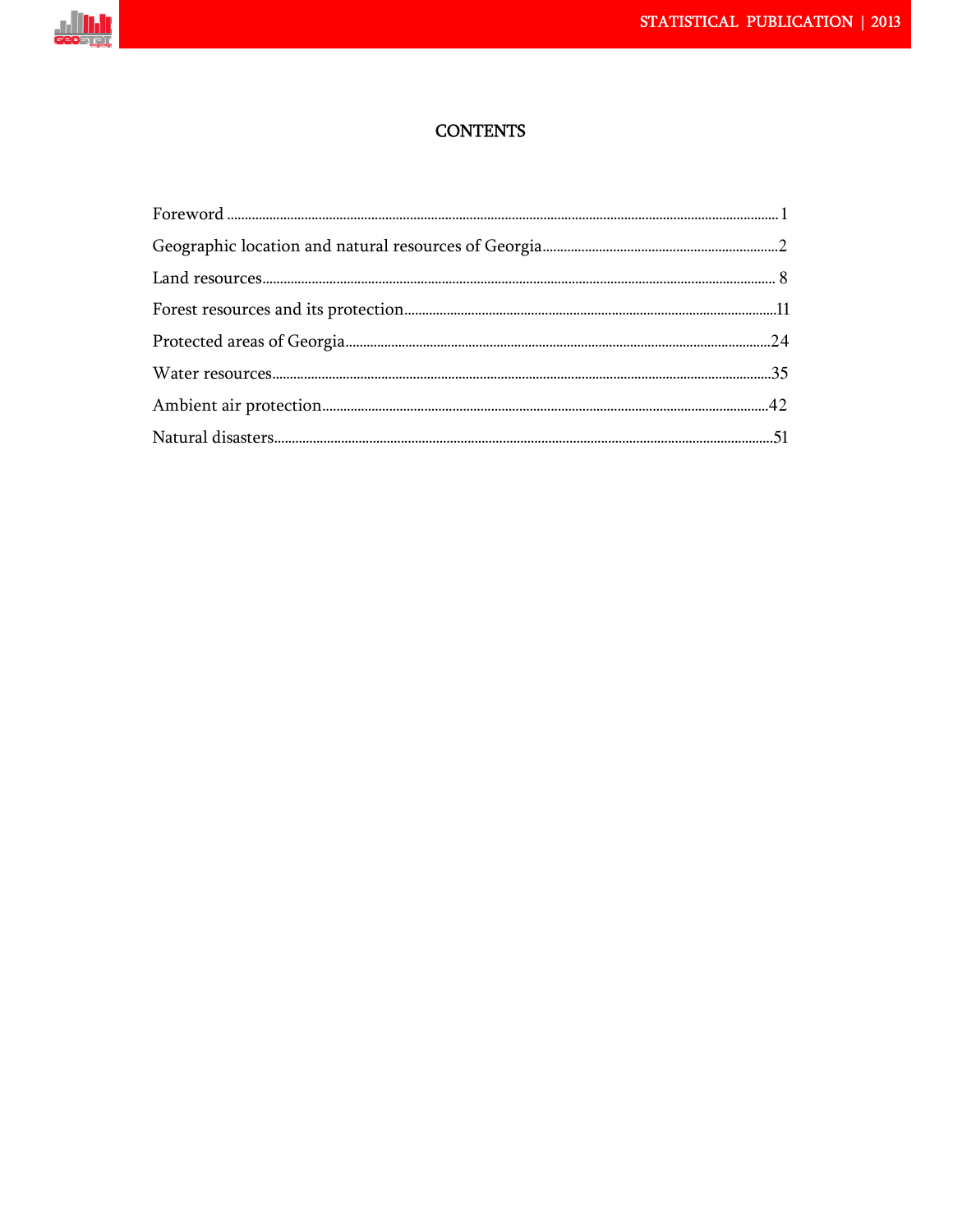

#### **FOREWORD**

The present statistical publication, "Natural Resources of Georgia and Environmental Protection" provides data on use and protection of land, forest and water resources, protected areas, natural disasters, hydrometeorological events, etc. It also provides some methodological explanations from different scientific sources.

The data given in the publication reflect the main trends in the field of natural resources of Georgia and environmental protection activities in 1995-2013.

### Notation keys:

- No data
- Event does not exist
- 0.0 Insignificant value

An insignificant difference between the summation result and the sum of the summands in some cases can be explained by rounding of the data values.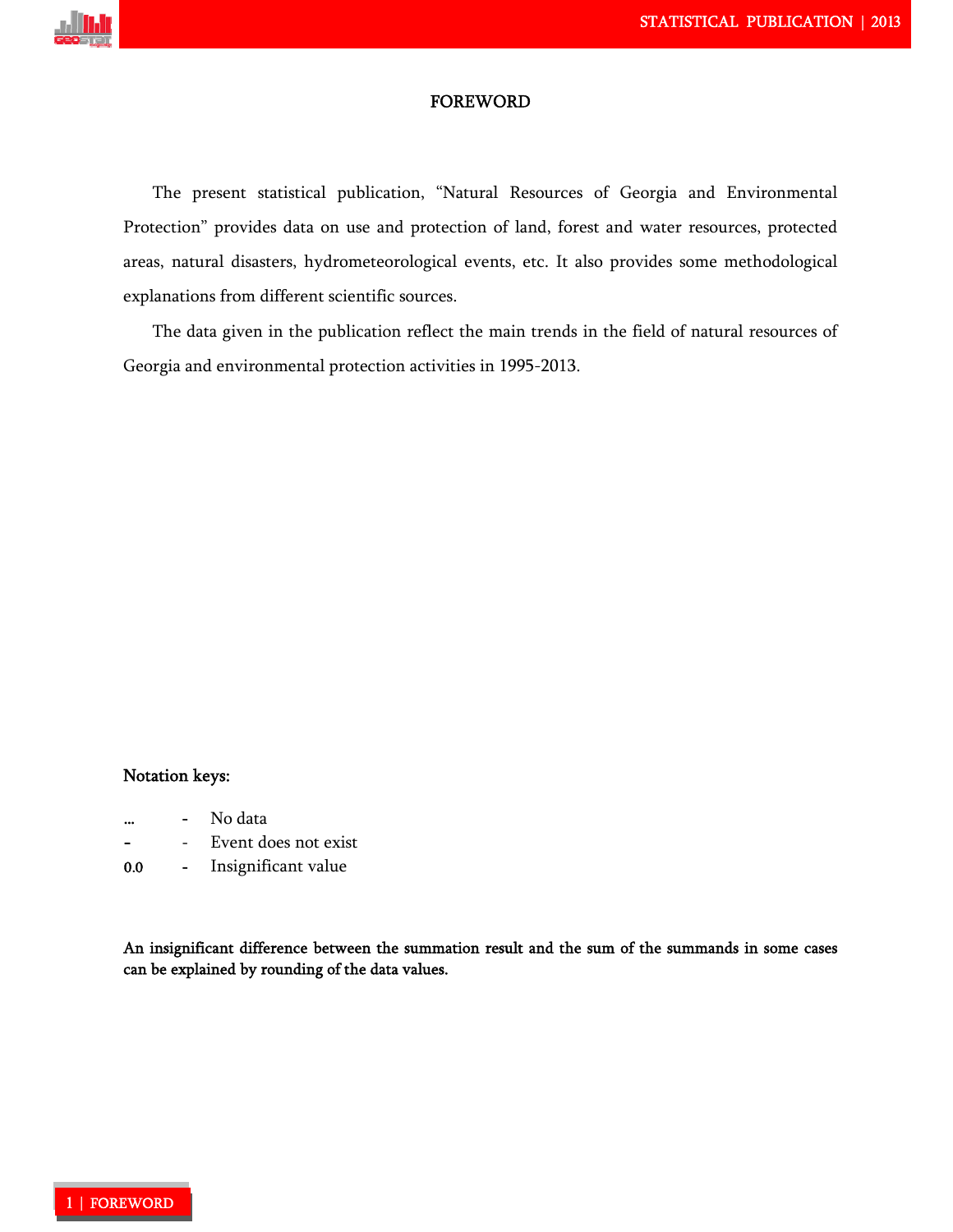

#### GEOGRAPHIC LOCATION AND NATURAL RESOURCES OF GEORGIA

#### (BRIEF OVERVIEW)

Georgia is located in the Central and western part of the South Caucasus. Total length of the border of Georgia is 2148 kilometres, out of these 1839 kilometres on land. To the west Georgia is bounded by the Black Sea – between the estuary of the river Psou and village Sarpi, to the north – by the Russian Federation, to the east – by Azerbaijan, to the south – by Armenia, and to the south west - by Turkey. The extreme west and east borders go through eastern latitude 40 $\degree$ 05' and 46 $\degree$ 44', and north and south borders – through north longitude 41 $\degree$ 07' and 43°35'.

 The territory of Georgia is spread up vertically to 5068.8 m from sea level (peak Shkhara). Georgia is distinguished with complexity of relief – about 2/3 of its territory is mountainous. Along the north border, more than 1/3 of the country area is occupied by the Caucasus Mountain System. The relief of Georgia is represented by high, medium and low mountains, uplands and plains. There are following principal orographic units in Georgia: the Caucasus Mountains, the intermountain plains divided by Likhi Ridge into Kolkheti and Iveria Valleys and Trialeti Ridges (part of the Small Caucasus Mountain System). Some of the peaks of the main watershed ridge of the Caucasus Mountains in Georgia are higher than 5000 m. Relief

 Georgia is characterized by almost every climate zone existing on the earth, from humid sub tropical climate to eternal snow and glaciers zone. Diversity of the climate in Georgia is determined by its location on the northern border of the subtropical zone between the Black and the Caspian Seas on the one hand and by complexity of its relief on the other hand. Average temperature in January is  $+3^{\circ}C$  (on Kolkheti Valley), and in August –  $+23^{\circ}C - +26^{\circ}C$ . The ridges of various direction and height play an important role in climate formation. Climate

A local climate is determined by the Caucasus Mountains which protects Georgia from cold air masses incursion and by the Black Sea which makes the temperature moderate and facilitates to greater precipitation, especially in western Georgia, where annual amount of precipitation is 2800 mm, while in eastern Georgia it is only 300 mm.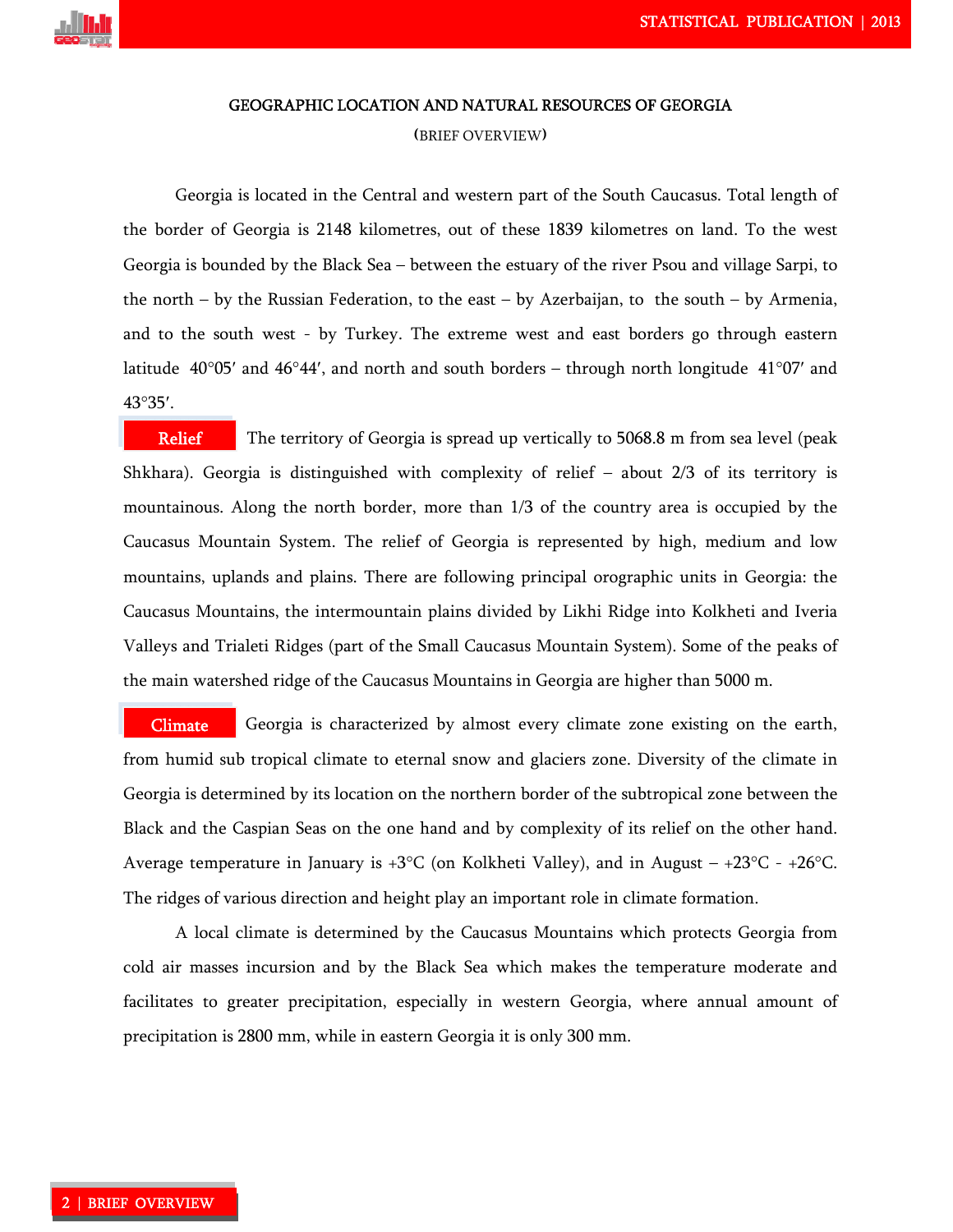

Due to its location on a relatively lower longitude and temperate cloudiness, Georgia receives a significant warmth form the sun. Average annual sunshine is 1350 – 2520 hours.

 There are plenty of mineral resources available in Georgia; out of them the following have industrial importance: oil, coal, non ferrous and rare metals, mining and chemical raw materials, inert materials and other mines. Mineral Resources

 Ground waters have a great importance in the mineral treasure of Georgia. They are very important for development of national economy of the country is highly dependent on the ground water. Georgia is also rich in thermal waters that can have a wide range of use in agriculture and energy sector. There is a big amount of fresh ground water resources in Georgia. Its distribution is very unequal – it increases from the east to the west. Ground Waters

 River network in Georgia is unequally distributed; out of 26060 rivers with total length of about 60000 km, 18109 rivers are in western Georgia, and 7951 rivers – in eastern Georgia. Length of 25923 rivers is less than 25 km, of 121 rivers – about 25-100 km, and of 16 rivers – 100-500 km. The rivers of Georgia belong to the Black and the Caspian Sea basins. Almost all rivers of eastern Georgia form the entire system of Mtkvari and flow into the Caspian Sea, while the rivers of western Georgia independently join the Black Sea. The biggest river of Georgia (as well as of the South Caucasus) is Mtkvari. Only its middle part (400 km) is on the territory of Georgia, its origin is in Turkey and flows into the Caspian Sea, on the territory of Azerbaijan. The rivers of Georgia are fed by glaciers, snow, rain and ground waters. Water resources of Georgia are not equally distributed. Run-off of the rivers of western Georgia (together with transit) compiles 49.8 cubic kilometres, and run-off of eastern Georgia – 16.5 cubic kilometres. Rivers

The most voluminous river is Rioni; Mtkvari is much less voluminous, its run-off near Georgian Azeri border is 8.3 cubic kilometres. The following rivers - Enguri, Kodori, Bzipi, Tskhenistskali, Kvirila, Liakhvi, Aragvi, Ktsia-Khrami, and Alazani - are worth mentioning as well.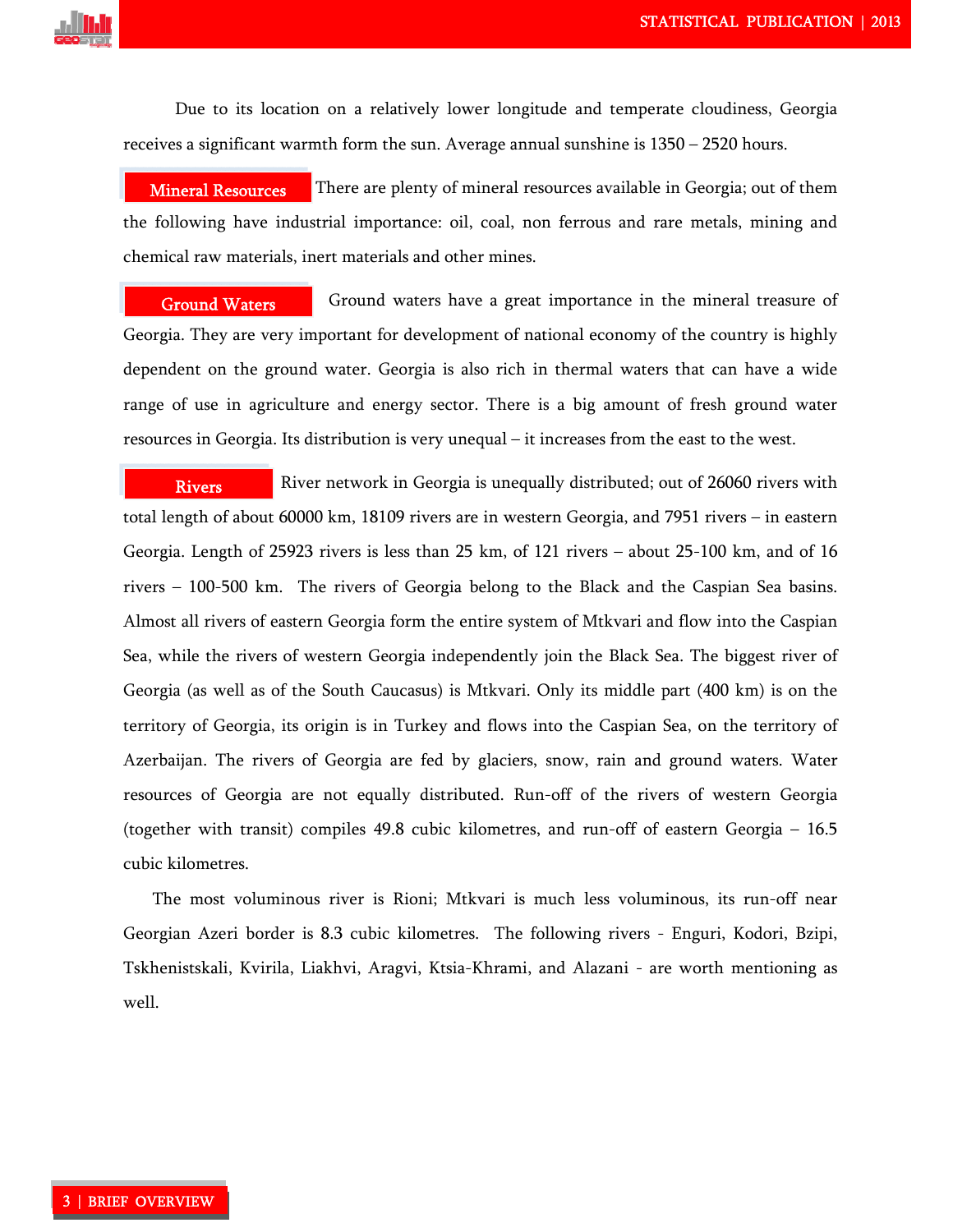

 There are about 860 lakes in Georgia. Most of them are very small; therefore a total area of the lakes does not exceed 170 square kilometres (0.24% of the country territory). The lakes of Georgia are remarkable with their diverse origins. The majority of lakes in Georgia are fresh water, and part of them contains very little salt. The largest lake in area in Georgia is Lake Paravani, in volume – Lake Tabatskuri, in depth – Lake Ritza, that it is the deepest lake in the South Caucasus. Lakes

 There are 44 reservoirs on the territory of Georgia, their total area is 163 square kilometres, and the total volume of water is 3315 million cubic metres. **Reservoirs** 

There are 734 glaciers in Georgia and they all are located in the Caucasus Mountains. Their cumulative area is 511 square kilometres that is 0.7 % of the country territory.

Wetlands in Georgia are located on the Kolkheti Valley and its total area is 627 square kilometres. Georgia is bounded to the west by the **Black Sea**. The length of the coastline is 330 km. Within the territory of Georgia the following rivers flow into the Black Sea: Rioni, Bzipi, Kodori, Enguri and Chorokhi.

Winter is mild and warm on the coast of the Black Sea. An average temperature in January is + 4-7C. The amount of precipitation is large during all seasons; South part of Kolkheti is especially rainy, where the annual precipitation is more than 2500 mm.

An average value of surface layer **salinity** of water in an open sea fluctuates from 17.8% (in spring) to  $18.3\%$  (in winter). From the surface to the depth of 200 metres the salinity increases up to 21.30 /00. Rivers of Georgia make the sea significantly fresher near the coast, especially in spring and in the first half of summer. However, the water stays salty beyond 2-4 miles from the coast.

 There is a rich and diverse fauna in Georgia, mainly represented by the elements of sub district of Mediterranean Sea of Pale arctic district, but in north part of the country the representatives of European and Siberian sub districts are also frequently met, while in south east district – species of Central Asian sub district fauna or others similar to them. Fauna

There are around 100 mammal species, more than 330 bird species, about 48 reptile species, 11 amphibian species, and 160 fish species known in Georgia. Thousands of invertebrate species are met, but an exact number is not determined yet. Animals are distributed by zones, but the species with a great ecologic valence inhabit in several zones.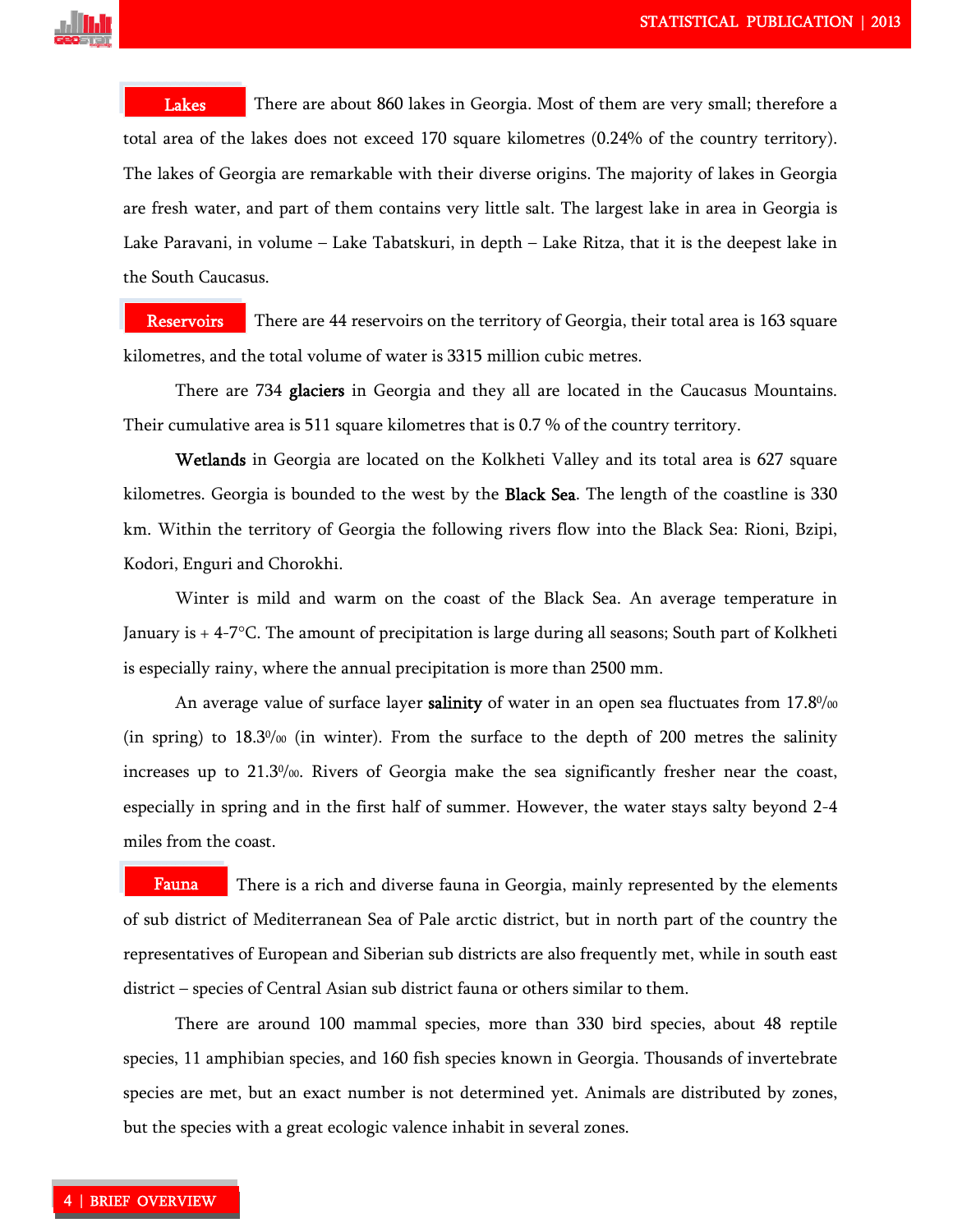

The idea about necessity of protecting the nature in Georgia was formed in ancient past followed by a gradual development of legal norms. Old Georgian sources provide interesting information concerning a legal protection of single objects of nature. "The forest guards" are mentioned in the Book of King Tamar, dated 1189, and "the senior guardians" are mentioned even earlier in 1078. Norms regulating the use of water and pastures are provided in the document of the XVIII century ("Dasturmali"). One of the articles of this document protects hawks' and peregrines' nests. King Vakhtang's Book of Laws also takes into account protecting water, forest and pastures. In Ioane Bagrationi's Book of Laws (the project of public reforms in Kartl-Kakheti Kingdom) the following is mentioned: "there should be a person responsible for hunting forests and fields; nobody can hunt in the royal hunting lands without their permission". Hunting was prohibited in a reproduction period of birds and animals.

Source: Georgian Soviet Encyclopedia

Volume "Soviet Socialistic Republic of Georgia", 1981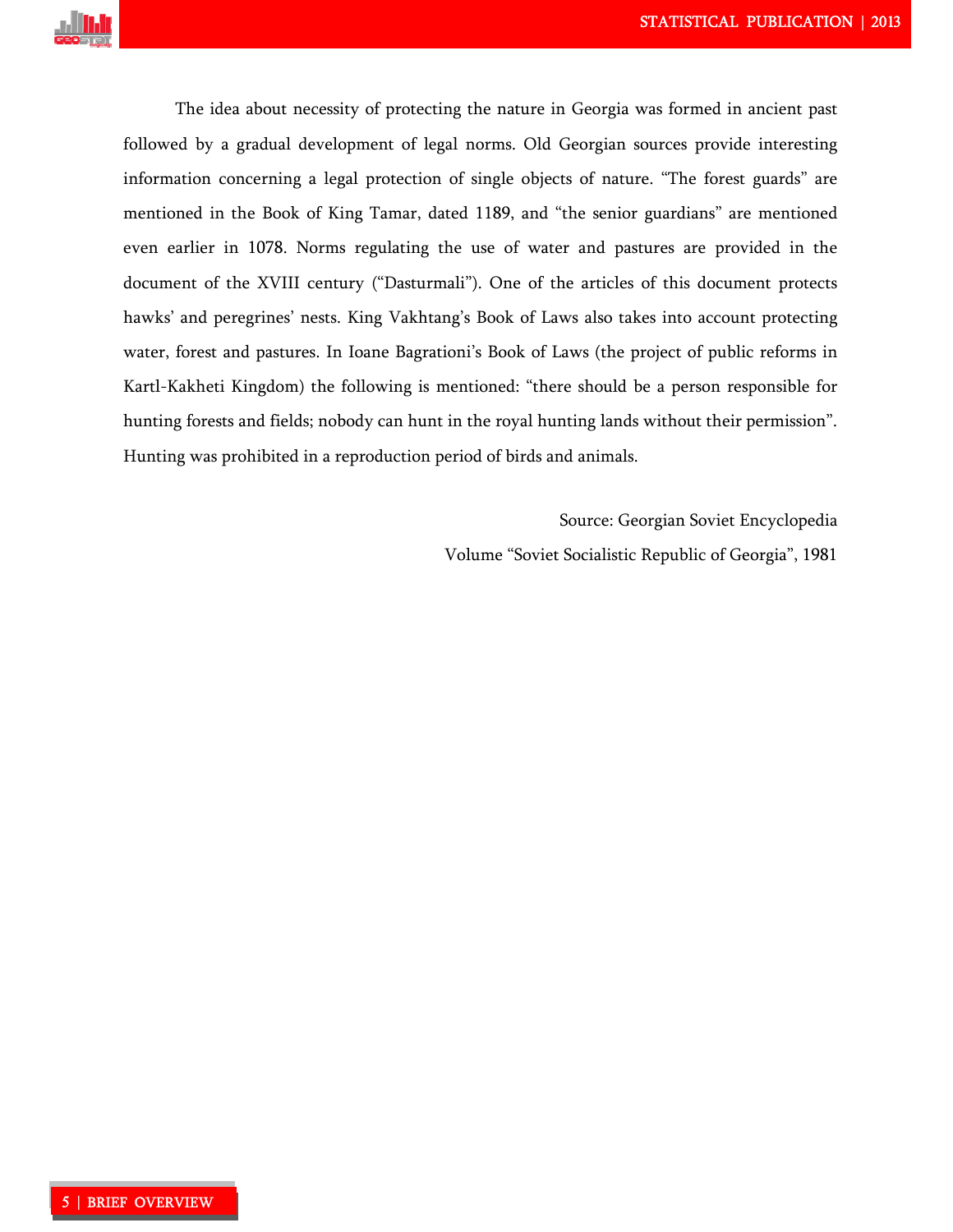

ľ

# DEFINITION OF TERMS!

| Anthropogenic  | Created as a result of human activity, for example: landscape, vegetation,<br>and soils.                                                 |
|----------------|------------------------------------------------------------------------------------------------------------------------------------------|
| Arid           | Vegetation spread under dry climate conditions (desert, valley), where<br>amount of evaporated humidity exceeds the precipitation.       |
| Atmosphere     | The gaseous mass or envelope surrounding the earth or any other<br>celestial body.                                                       |
| Climate        | The meteorological conditions, including temperature, precipitation, and<br>wind that characteristically prevail in a particular region. |
| Configuration  | A form or disposition of objects against one another.                                                                                    |
| Ecology        | Social science, studies interrelations of human and nature and technical<br>economic aspects of mentioned process.                       |
| <b>Endemic</b> | A plant or animal peculiar to a particular geographic area.                                                                              |
| Epiphyte       | A plant that grows on another plant upon which it depend for<br>mechanical support but not for nutrients.                                |
| Fauna          | Animal life. Animals, characteristic of a region, period, or special<br>environment.                                                     |
| Flora          | All the plants that live in a particular area, time, period, or environment.                                                             |
| Genesis        | The origination.                                                                                                                         |
| Hydrosphere    | The aqueous envelope of the earth (oceans, seas, lakes, rivers).                                                                         |
| Landscape      | A general view of any place, part of the earth surface characterized by a<br>particular combination of relief, climate, and animals.     |
| Meteorite      | A stony or metallic mass of matter that has fallen to the earth surface<br>from cosmic space.                                            |
| Mile           | A unit of length, employed mainly for marine navigation. The<br>International Nautical Mile equals to 1.85 km.                           |
| Mineral        | A natural chemical substance or element that is naturally formed under<br>the ground.                                                    |
|                |                                                                                                                                          |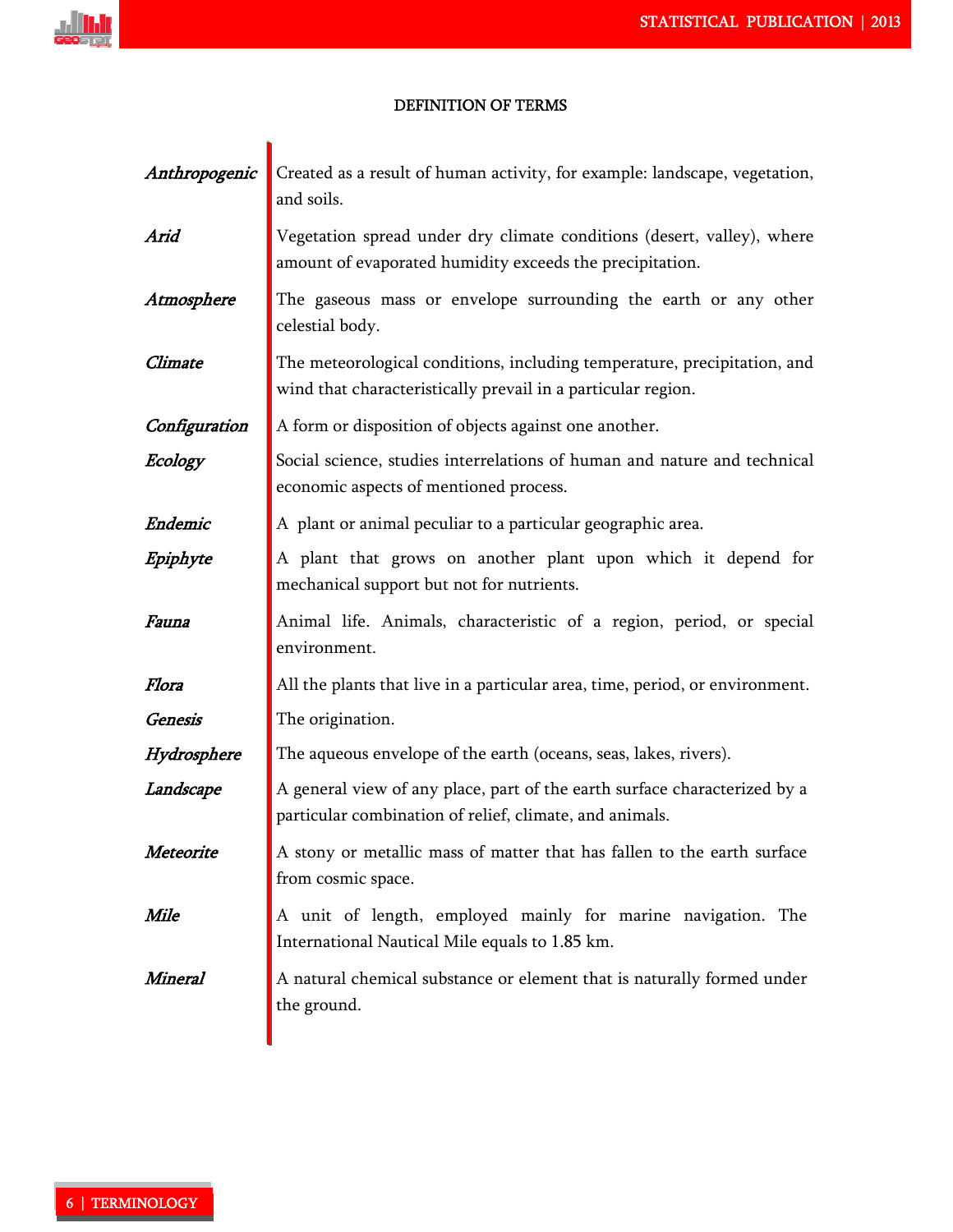

| Nival                                         | Associated with a great cold; for example: nival zone $-$ the highest<br>natural zone of mountains, which normally is located above the snow<br>zone (otherwise: permanent snow belt). |
|-----------------------------------------------|----------------------------------------------------------------------------------------------------------------------------------------------------------------------------------------|
| Orography                                     | The study of the physical geography which studies the relief of the<br>earth surface.                                                                                                  |
| Phitocenosis                                  | Unity of such plants that grow together and have close relations with<br>one another and environment. A plant community.                                                               |
| Photosynthesis                                | The process by which a green plant turns water and carbon dioxide into<br>food when the plant is exposed to light.                                                                     |
| Promile, $\frac{\partial u}{\partial \theta}$ | A tenth of a percent or one part per thousands.                                                                                                                                        |
| Radiation                                     | Emission of electromagnetic energy by a particular body.                                                                                                                               |
| <b>Steppe</b>                                 | A large, flat area of land with grass and very few trees especially in a dry<br>climate zone.                                                                                          |
| Tectonic                                      | 1. Related to movement and deformation of the earth crust. 2. Related<br>to with composition and development of the earth crust.                                                       |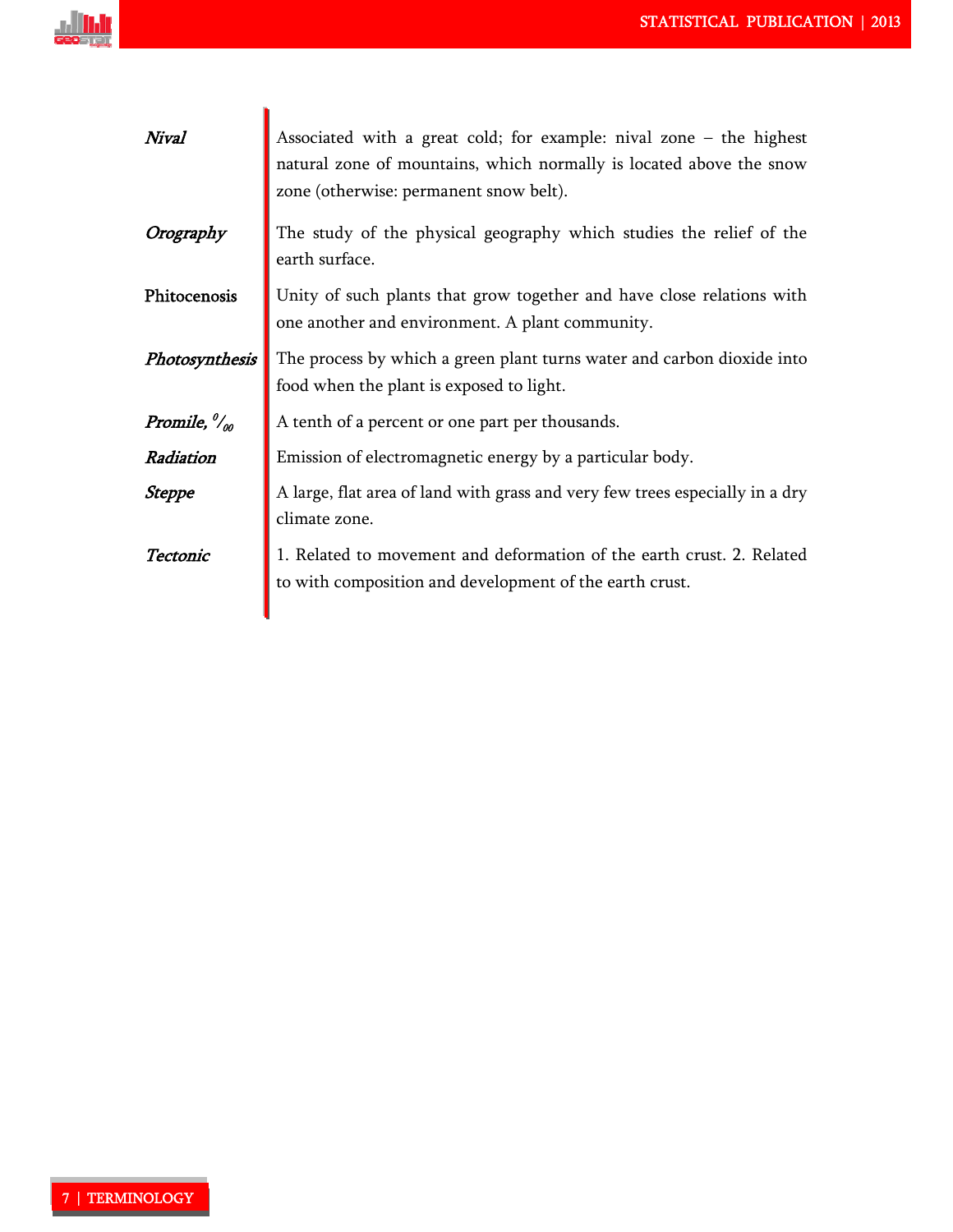

# LAND RESOURCES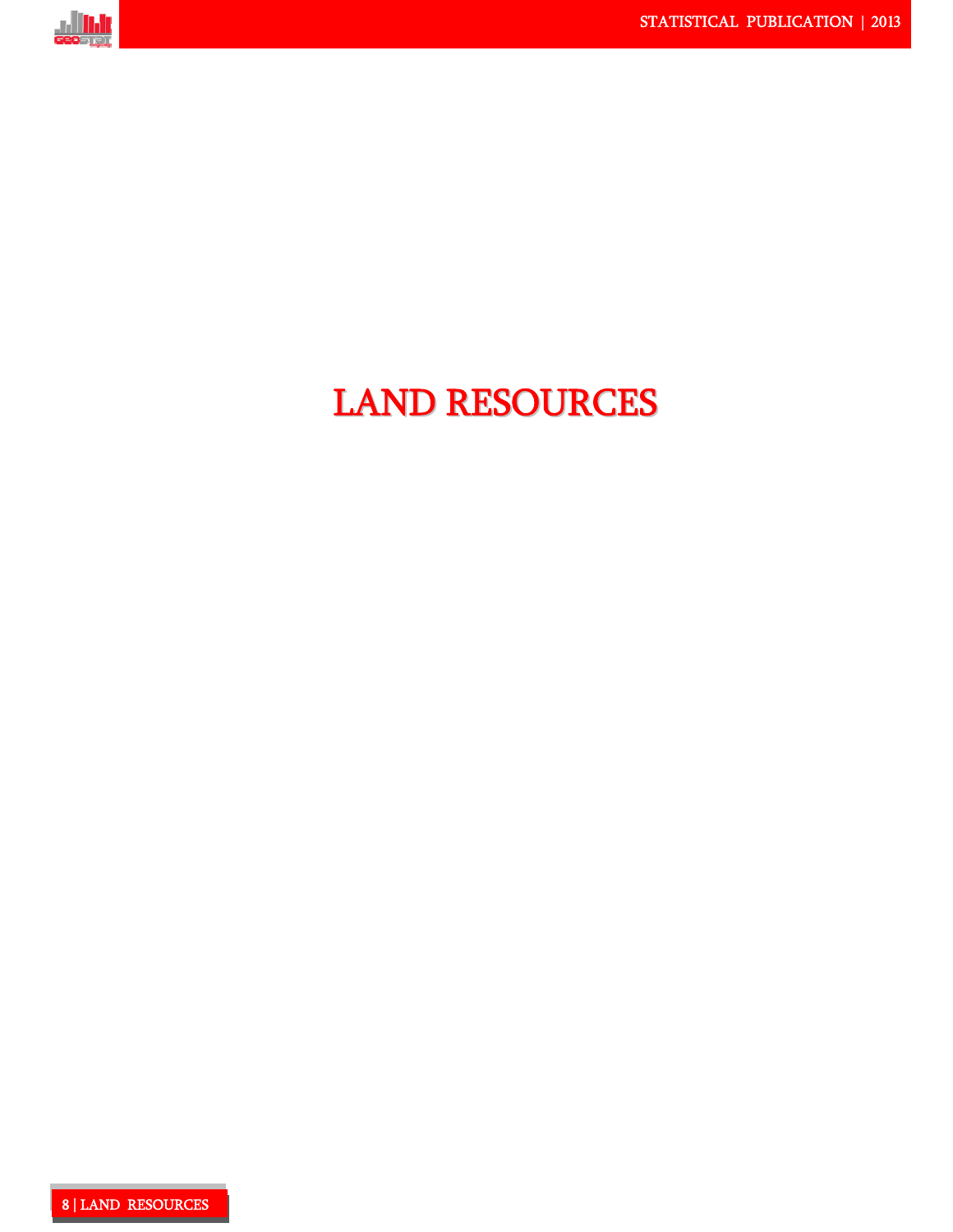

Land resources play an important role in human life and activities. While using the land, man uses its chemical, physical and biological features. Thus, final result of the land cultivation – harvest - depends on thickness of the fertile layer, its mechanical composition, availability of chemical substances, i.e. soil fertility. Land represents the territorial-spatial basis in industrial activities (except the mining industry), in construction and infrastructure sectors. Land is one of the main national wealth that needs special care and protection; almost half of natural wealth of Georgia counts on soil.

Georgia is a highland country. Lowland zone covers only 46% of the country territory. The land resources are characterized by a high level of agricultural utilization and high natural fertility of arable lands. Territorial distribution of lands in Georgia, similarly to other components, is subject to the rule on vertical zoning:

I zone (up to 250 m above sea level) – mainly characterized by sub tropical cultures of western Georgia.

II zone (250-500 m) – area of horticulture, viticulture, market-gardening and intensive field activities.

III zone (500-1000 m) – dominates cereals, arable lands, and animal husbandry.

IV zone (1000-1500 m) - grasslands; field activities are weakly developed;

V zone  $(1500-2000 \text{ m})$  – mainly grasslands.

VI zone (above 2000 m) – agriculture does not exist.

The territory of Georgia can be divided into three parts according to utilization types:

- 1. Agricultural land 15.8%;
- 2. Natural farming area (forest, shrubbery, hay pastures) 70.6%;
- 3. Land not used in agriculture 13.6%.

Agricultural lands are subject to permanent changes in structure and quality, determined by cultivating new areas, intensive melioration activities, and others. Moreover, erosion processes, land salinity or bogging or flooding and other unfavourable conditions cause decreasing the size of agricultural land and worsening its quality. Thus, land resources are under permanent quantitative and qualitative changes.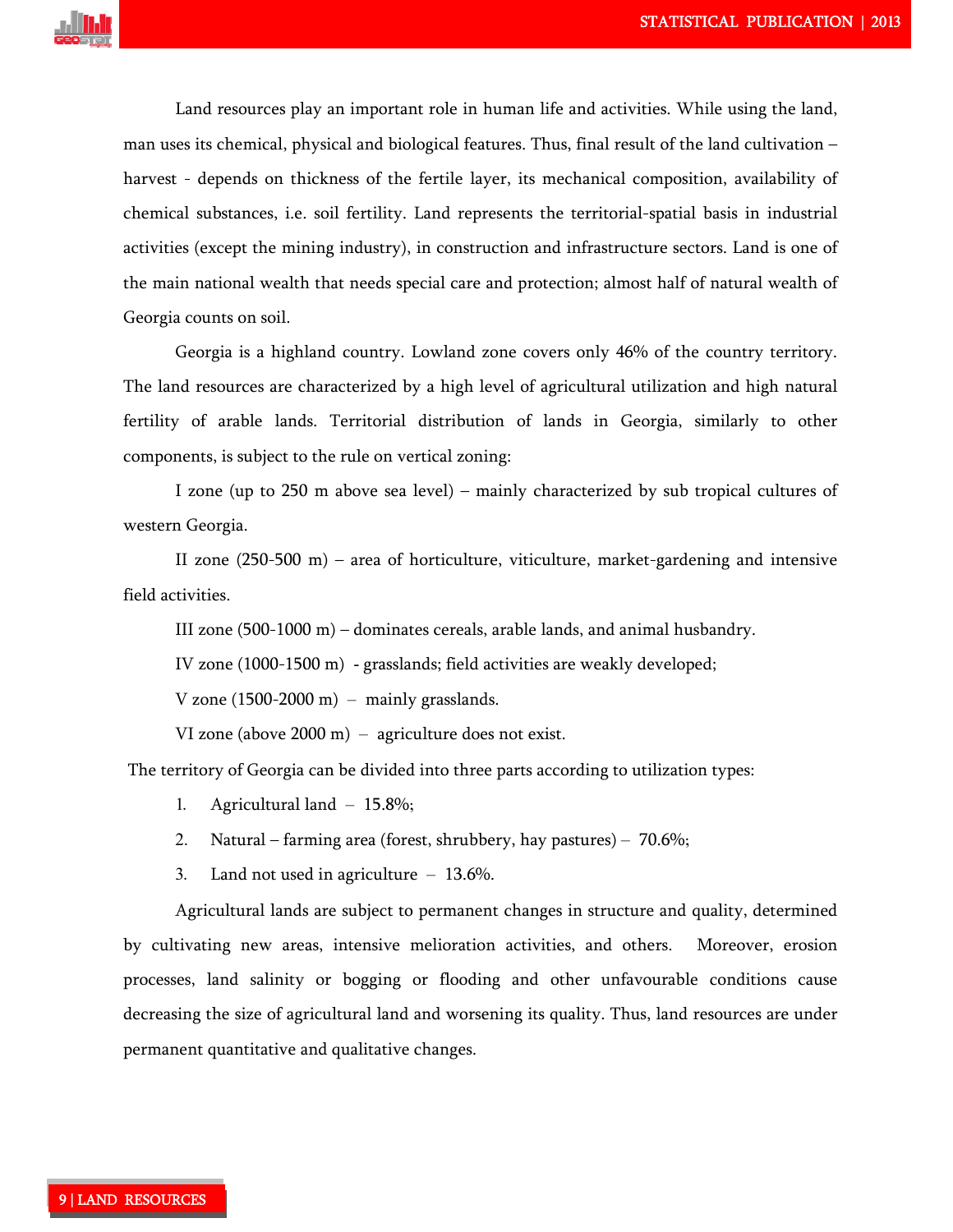# LAND COVER AND LAND USE BY CATEGORIES

(On April 1, 2004)

|                                            |            |                   |             |                 |           |         | Thousand hectare                               |                       |
|--------------------------------------------|------------|-------------------|-------------|-----------------|-----------|---------|------------------------------------------------|-----------------------|
|                                            |            |                   |             |                 | Of which: |         |                                                |                       |
|                                            |            | Of which:         |             |                 |           |         |                                                |                       |
|                                            | Total area | Agricultural land | Arable land | Permanent crops | Meadow    | Pasture | Residential or farming<br>facilities and yards | Non agricultural land |
| Total area $1$                             | 7628.4     | 3 0 25.8          | 801.8       | 263.8           | 143.8     | 1796.6  | 19.8                                           | 4 602.6               |
| Of which:                                  |            |                   |             |                 |           |         |                                                |                       |
| Private land                               | 948.9      | 767.3             | 438.5       | 180.5           | 44.0      | 84.5    | 19.8                                           | 181.6                 |
| Public land                                | 6679.5     | 2 2 5 8.5         | 363.3       | 83.3            | 99.8      | 1 712.1 |                                                | 4 4 2 1 .0            |
| Of which:                                  |            |                   |             |                 |           |         |                                                |                       |
| Agricultural organizations                 | 2822.3     | 2 172.1           | 358.8       | 76.1            | 92.7      | 1 644.5 |                                                | 650.2                 |
| Non agricultural                           | 3857.2     | 86.4              | 4.5         | 7.2             | 7.1       | 67.6    |                                                | 3770.8                |
| Settlements                                | 88.4       | 1.6               | 0.4         | 0.7             |           | 0.5     |                                                | 8.4                   |
| Protected areas                            | 300.7      | 15.6              | 0.1         | 0.1             | 1.1       | 14.3    |                                                | 285.1                 |
| Forest                                     | 2 4 5 6.2  | 55.9              | 2.8         | 6.1             | 5.1       | 41.9    |                                                | 2 400.3               |
| Industry, transport, communications, radio |            |                   |             |                 |           |         |                                                |                       |
| broadcasting, TV, other media, energy,     | 171.9      | 12.8              | 1.2         | 0.3             | 0.9       | 10.4    |                                                | 159.1                 |
| defence and other                          |            |                   |             |                 |           |         |                                                |                       |
| Religious organizations                    | 4.9        |                   |             |                 |           |         |                                                | 4.9                   |
| Water (including territorial waters)       | 835.1      | 0.5               |             |                 |           | 0.5     |                                                | 835.5                 |

Source: State Department for Land Management of Georgia.

<sup>1</sup>Including internal waters.

# SOWN AREA

|                               |       |       |       |       |       |       | Thousand hectare |       |  |  |
|-------------------------------|-------|-------|-------|-------|-------|-------|------------------|-------|--|--|
|                               | 1990  | 1995  | 2000  | 2005  | 2010  | 2011  | 2012             | 2013  |  |  |
| Sown area, total              | 701.9 | 453.1 | 610.8 | 539.6 | 256.7 | 262.4 | 259.6            | 310.7 |  |  |
| Grain and leguminous crops    | 269.8 | 259.9 | 386.4 | 354.9 | 191.4 | 191.4 | 186.9            | 236.3 |  |  |
| Potato, vegetables and melons | 70.0  | 54.3  | 93.1  | 94.4  | 48.3  | 45.3  | 52.6             | 48.6  |  |  |
| Feed crops                    | 329.0 | 97.9  | 61.5  | 50.7  | 8.5   | 14.8  | 9.8              | 10.4  |  |  |
| Others                        | 33.1  | 41.0  | 69.8  | 39.6  | 8.5   | 10.9  | 10.3             | 15.4  |  |  |

Source: National Statistics Office of Georgia.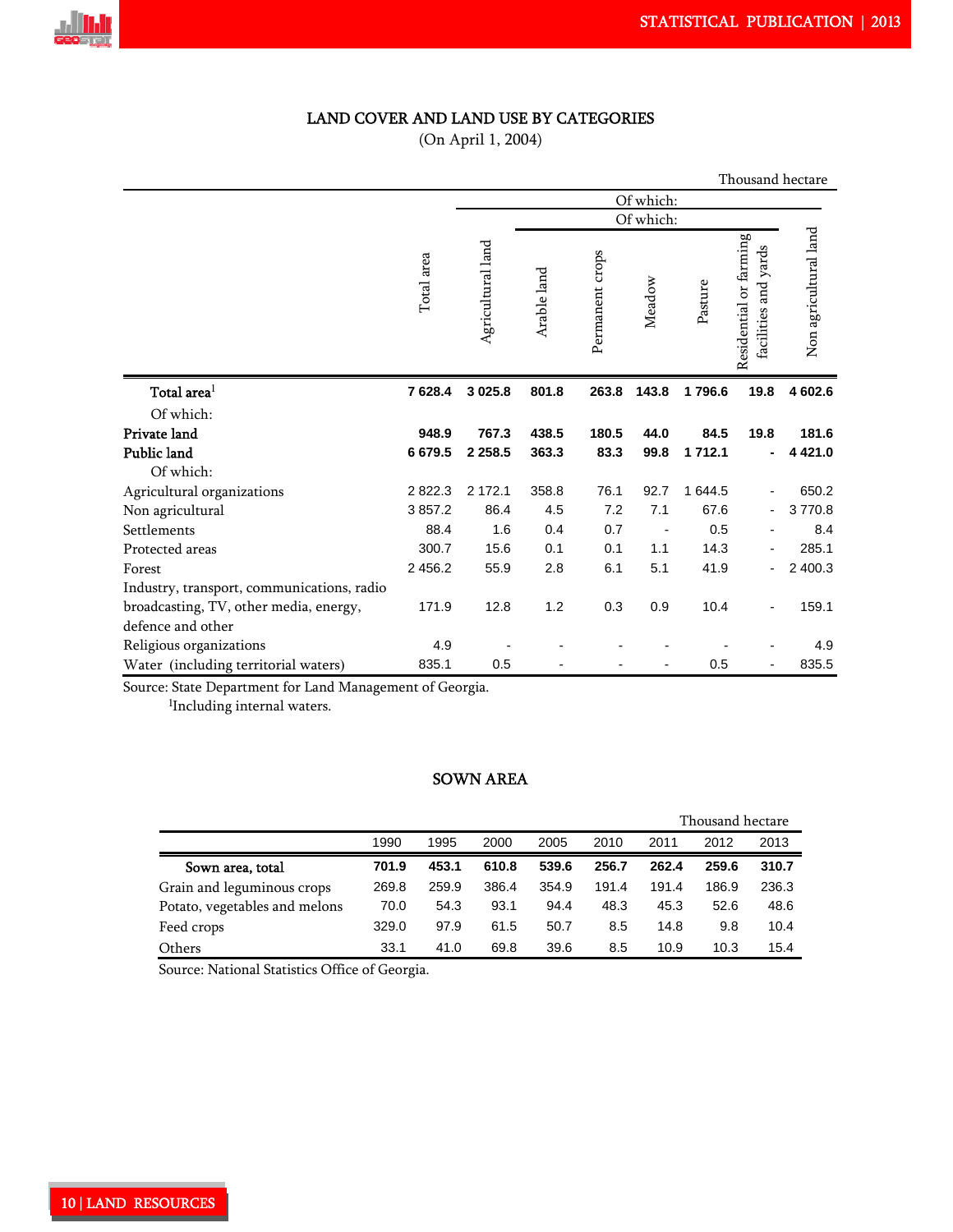

# FOREST RESOURCES AND ITS PROTECTION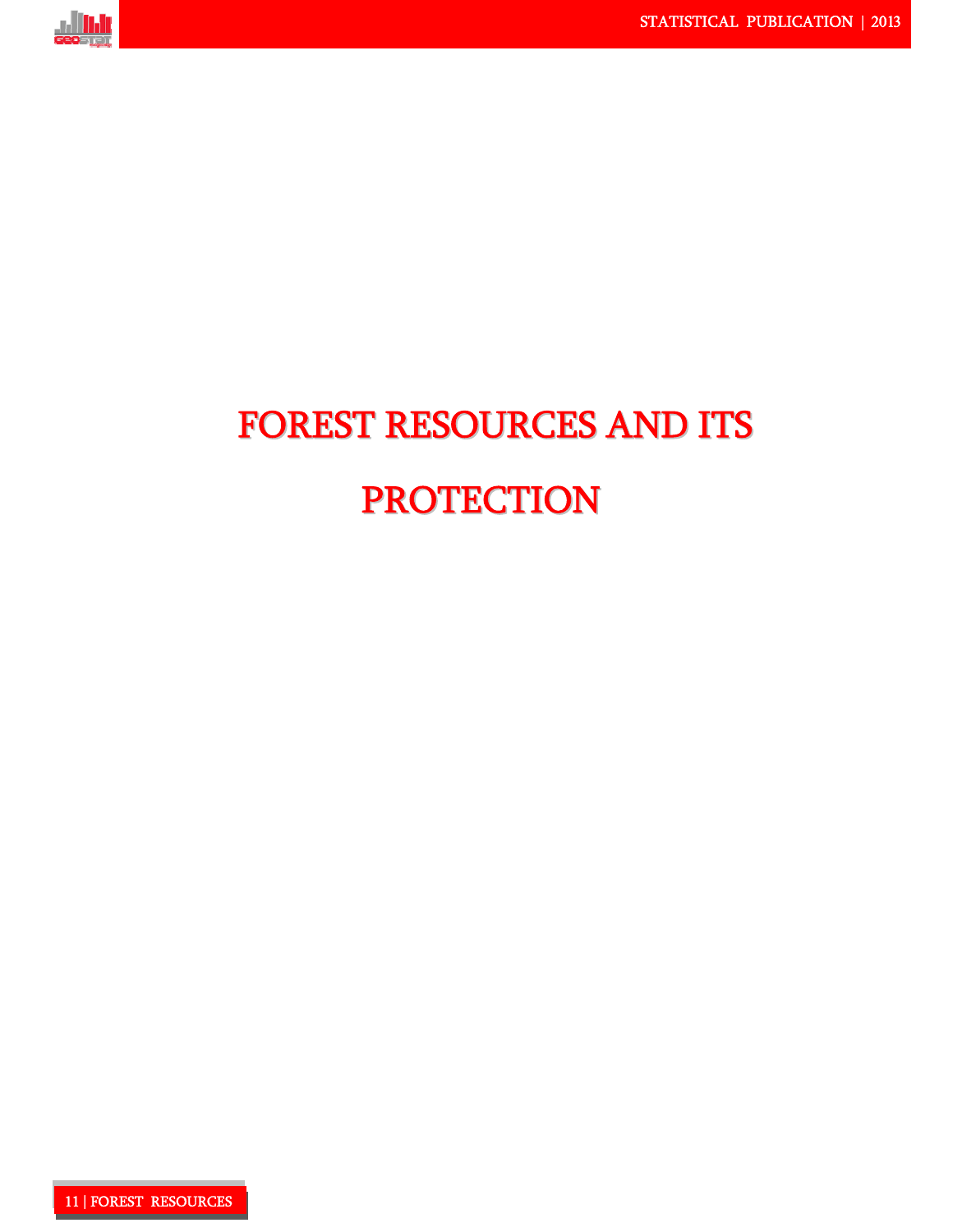

Forest is one of the important components of the biosphere. Forest area is 4.1 billion hectares in the world, i.e. about half of the total land cover. World reserve of wood is around 360 billion cubic metres, and annual growth - 3200 million cubic metres. There are about 30000 species of timber and shrubs, and thousands of bird and animal species. According to modern understanding, forest is a part of geographic landscape, unity of trees, bushes, grass, animals, birds and micro organisms which are biologically interconnected in the process of their development and affect one another and environment.

A quantitative accumulation of wood species creates new qualitative features in a forest. This ecological complex has significant and versatile impact on the environment. A forest differs from parks and gardens since the trees in a forest create a specific functional interconnections.

There are several tiers in a forest that are developed according to the species composition, the biological features of the basic plants, their age and the particular physical geographic conditions. In complex forests of moderate zone the following tiers are identified: the first one consists of trees that develop first value forest (pine, spruce, fur, beech, oak, etc.); the second one is developed by second value trees (lime, maple, hornbeam, elm, etc.); the third or under wood one is composed by bushes (nut, cornel, hawthorn and so on, etc.); the fourth and fifth ones consist of grass and moss cover. One can meet climbing plants and mosses, mushrooms and algae on the branches in the different tiers of forest.

Forests become nonhomogenous on a relatively big territory. Forests differ in species composition (pure – of one species or mixed – composed with several species), form (simple – one tier and complex – multi tier), age (one aged and various aged), origin (seeds and vegetation), frequency, productivity, etc.

The species composition and ecological features of forest vegetation change sharply according to the geographic longitudes, i.e. horizontal zones.

Georgia is a highland country, thus almost all forest (97.7%) are located on the mountain slopes. In western Georgia forests begin from sea level and cover lowlands and foothill slopes up to 500 m above sea level. In lowland swampy areas we meet willow, poplar in some places Imeretian oak, ash and beech; Elevated places and foothills are covered by Colchis forests. In under wood rhododendron, bilberry, etc. are growing. There are lots of climbing plants as well.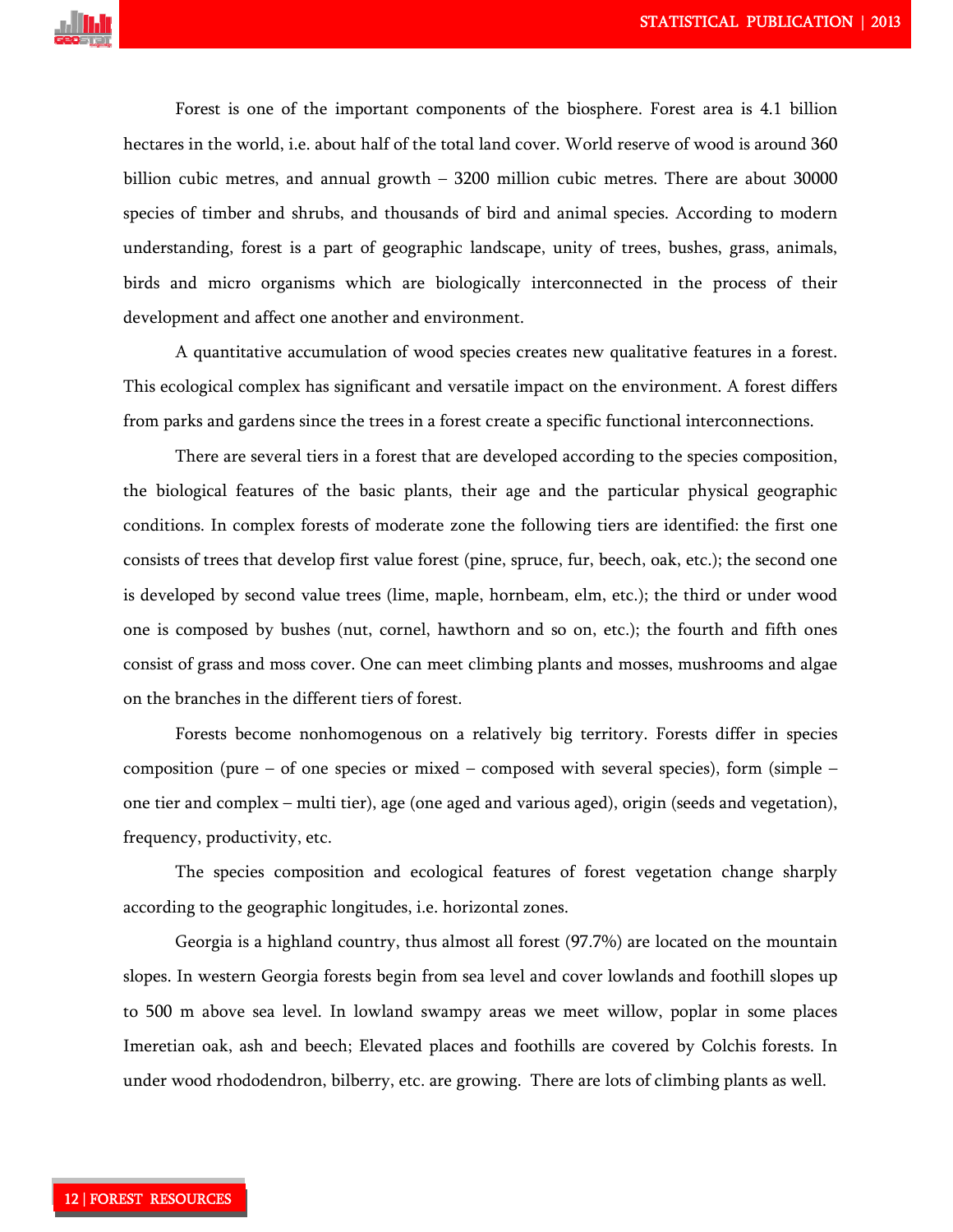

On lowlands and foothill slopes of dry regions of eastern Georgia (Shiraki, Eldari, Mtskheta, etc.), up to 400 – 600 m above sea level light forests are spread, mostly composed of Georgian maple, pomegranate, pistacia, junipoerus, etc. In lower zone of mountains (from 500 to 900 – 1000 m) there are oak and chestnut forests. Chestnuts are met in both eastern (Kakheti) and western Georgia. On lime soils of western Georgia and dry districts of eastern Georgia (Kartli, Gare Kakheti) oaks and hornbeams are spread instead of chestnuts. Medlar, hawthorn, cornel, nuts, etc. grow in lower zone of mountains. In middle zone of mountains  $(900 - 1000 -$ 1500 – 1600 m) beech is growing in some cases purely and in some cases mixed with hornbeam, field maple, lime, spruce, etc.

In Georgia one cannot meet the beech zone only in Meskhet-Javakheti, here it is replaced by spruce, fir and pine. High zone of mountain is represented by dark coniferous forests. In western Georgia it begins from 1400 m and often reaches high margin of forest distribution. These forests are composed with the Eastern spruce and Caucasian fir, that form multiaged, highly productive, diverse pure and mixed zones. Beeches, elms, limes as well as pines are also growing here. Great number of pines is also distributed in the mountainous part of Tusheti, Meskheti and Trialeti ridge. In the districts where there are no spruces and firs (Gare and Shida Kakheti) beeches are spread. Upper zone of mountain (from 1900 – 2100 to 2400 m) is covered by subalpine forests. Crooked forests that are spread in all districts are mainly presented by birches and beeches. Subalpine light is more typical for western Georgia and is composed with highland maple, highland oak.

Forest is a global and vital factor for the entire ecological system of the earth. It is one of the live substance accumulators on our planet, as it retains a large amount of chemicals and water in the biosphere. A forest actively interrelates with the troposphere and determines the level of oxygen and carbon balance. Land vegetation and its main component – forest, provide more than 60% of the oxygen in the biosphere. One hectare mixed forest absorbs 13-17 tons of carbon dioxide and generates 10-15 tonnes of oxygen. Forest is the most productive formation of our planet and is characterised by the highest intensity of the biological circle. A biomass accumulated in the forest considerably exceeds the biomass of grass and other vegetations. Annual growth of one hectare forest phitomass is  $10-30$  tonnes on average, of vegetation  $-9$ tonnes and of tundra – 2 tonnes.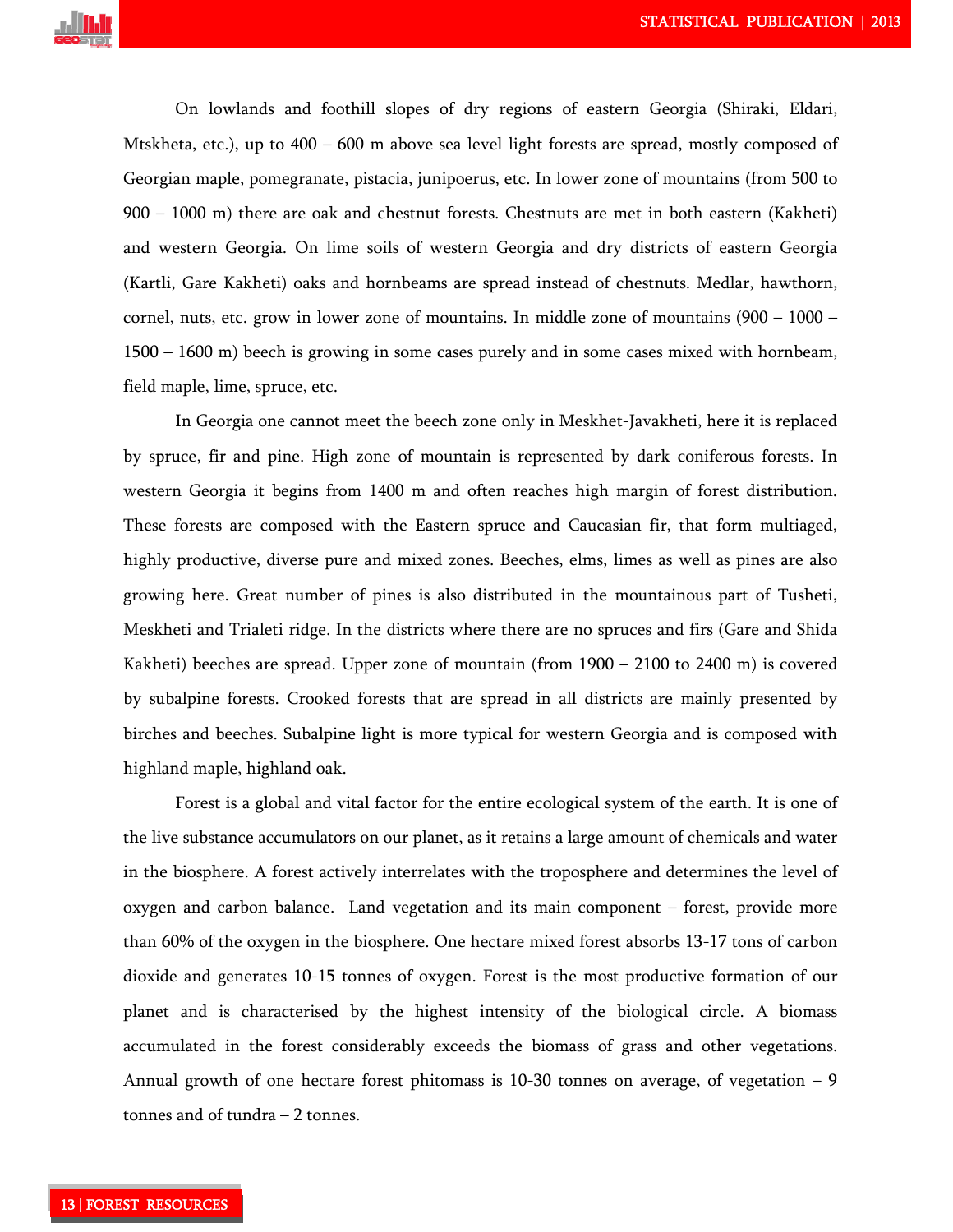

Forest has various functions: forest is a strong accumulator of the solar energy. It has a significant influence on climate formation, on water turnover in nature, and air circulation in the atmosphere; thus, forest ensures the conditions necessary for human life. The starting point of this circle is the process of photosynthesis that generates oxygen. While in 30-50s forest was generating just 30% of planet's oxygen, now forest provides 60% of biologically active oxygen, the rest is supplied by marine and oceanic plankton, and field and garden plants. Oxygen generated by a forest is qualitatively different from marine and ocean oxygen, since it is full of negative ions. This significantly increases biological features of forest, since a positive influence of negative ions on the human organism is proved by scientists. Ionization of forest oxygen is 2-3 times more than marine one and 5-10 times more than ionization of urban atmosphere.

Forest cleans the air form dust. One hectare forest filters 50-70 tonnes of dust annually, and consequently forests of Georgia filter about 135-190 million tonnes of dust.

Forest regulates intensity of snow melting, significantly reduces speed of air circulation and protects useful fauna and microorganisms. A lot of forest plants restrain disease-causing organisms and make the environment healthier. Forest is a powerful sanitary factor that ensures human life and health.

Water protecting function of forest is very important. It facilitates normal and equal supply of water to the rivers and other water resources (lakes, springs, etc.), prevents floods, improves water quality and protects it from pollution. The role of forest is also important for increasing the soil fertility and protecting it from water and wind erosion. A majority of the arable lands are located in unstable and insufficient humidity zones. A protective forest planting belongs to the activities directed against draught and erosion.

Forest is distributed on all continents, except Antarctica. In the past times forest was spread over a larger area, part of which was later occupied by agricultural lands, cities and industrial complexes.

Forest is a source of many resources: timber, bark, branches, leaves, fruit, seeds, mushrooms, etc. It is widely used in industry and other sectors. Forest is one of the biological resources that have regeneration ability. It has biochemical function, participates in formation of diverse landscapes, has a great water preserving, soil protecting, climate regulating and sanitary hygienic importance; thus, protection of forest and its rational use has a great economic and vital importance.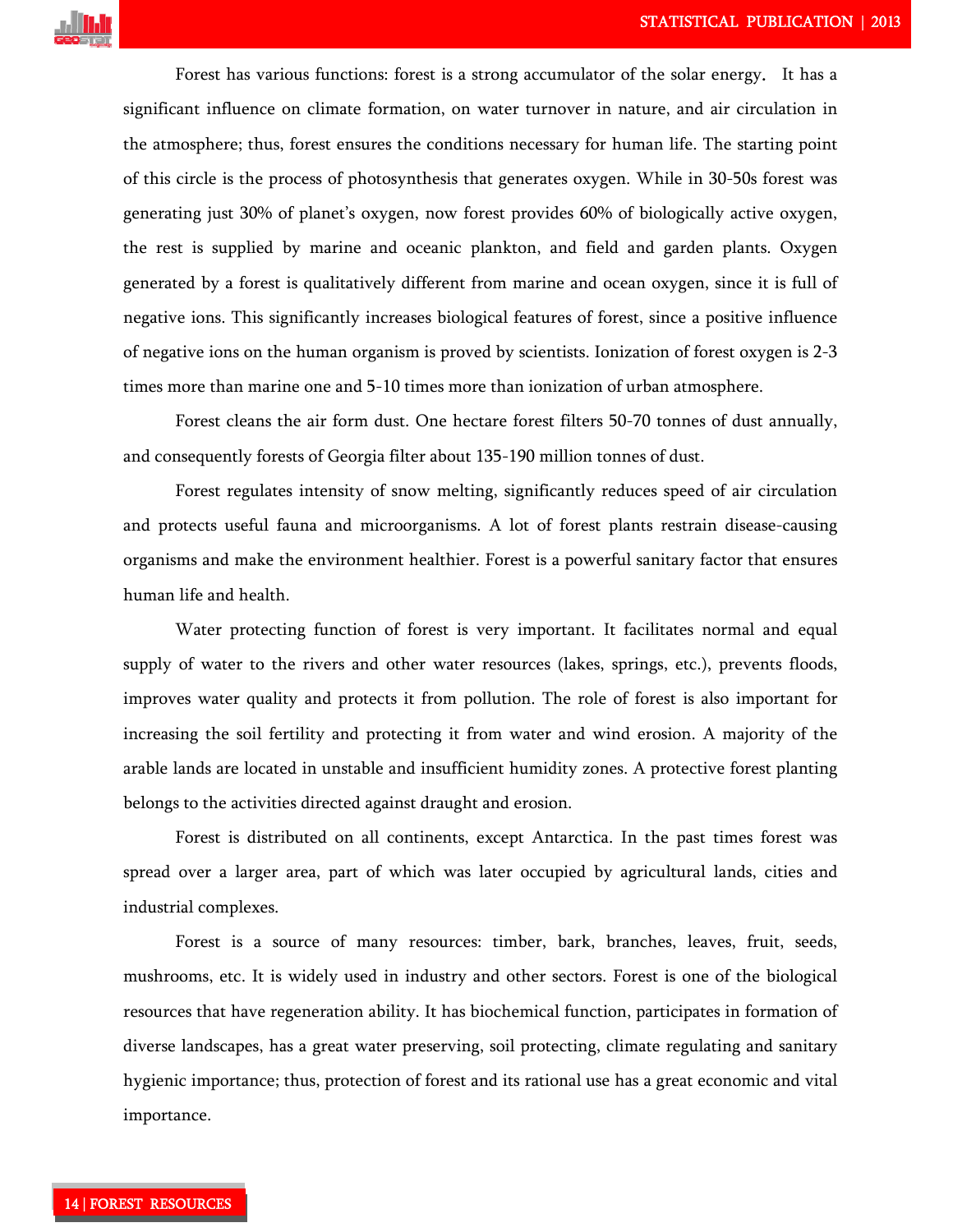

In Georgia forest fund is registered in every ten years. For the first time this was done in 1959 in Borjomi, Akhaltsikhe and Abastumani forests. Statistical survey of the Borjomi forests was a first attempt of organizing processing forestry information on mountain forests in the Caucasus. Organizing forest parks is one of the forms of arranging forests in Georgia.

The main goal of the forestry is meeting the demand for forest products of national economy and population, without exhausting the forest resources. This problem should be solved without reducing the forest area, preserving forest productivity, and protecting its environmental, sanitary-hygienic and other useful characteristics. Forestry, as a production sector, has a peculiarity – a significantly long period of forest growth. One turnover of forestry takes as much time as necessary for 80 – 150 turnovers of agriculture. Changes in the forestry are basically unnoticeable for one generation.

Forest is a renewable natural resource  $-$  in case of a rational use, it retains and improves its natural features and ensures a proper change of generations. A miscellaneous importance, the length of growth, and the need for a rational use of forest determine specificity of relations between human and forest. Timber logging should be done carefully in order to encourage development of highly productive forests.

Lack of adequate road infrastructure hinders proper logging in Georgia. Road construction in mountainous regions is very expensive, thus agencies interested in a complex utilization of highland areas should cooperate.

Protecting forests from fire has a great ecological importance – fire destroys young trees and burns vegetation; this of course worsens physical – chemical, water preserving, and soil protecting features of soil. Danger of wind and water erosion also increases. In the past wildfire was quite frequent in Georgia and was spread on large areas. For example, there was a strong forest fire in 1884, named "Gujareti". It covered 30 thousand hectares of forest from Tsagvery-Bakuriani to ravine of the River Tana. The wildfire was active for several months, population of Kartli and the military divisions were mobilized for its localization.

Implementation of forestry activities is very important for fighting against forest fires. Fire brigades should be organized and properly equipped, public awareness should be improved concerning these issues.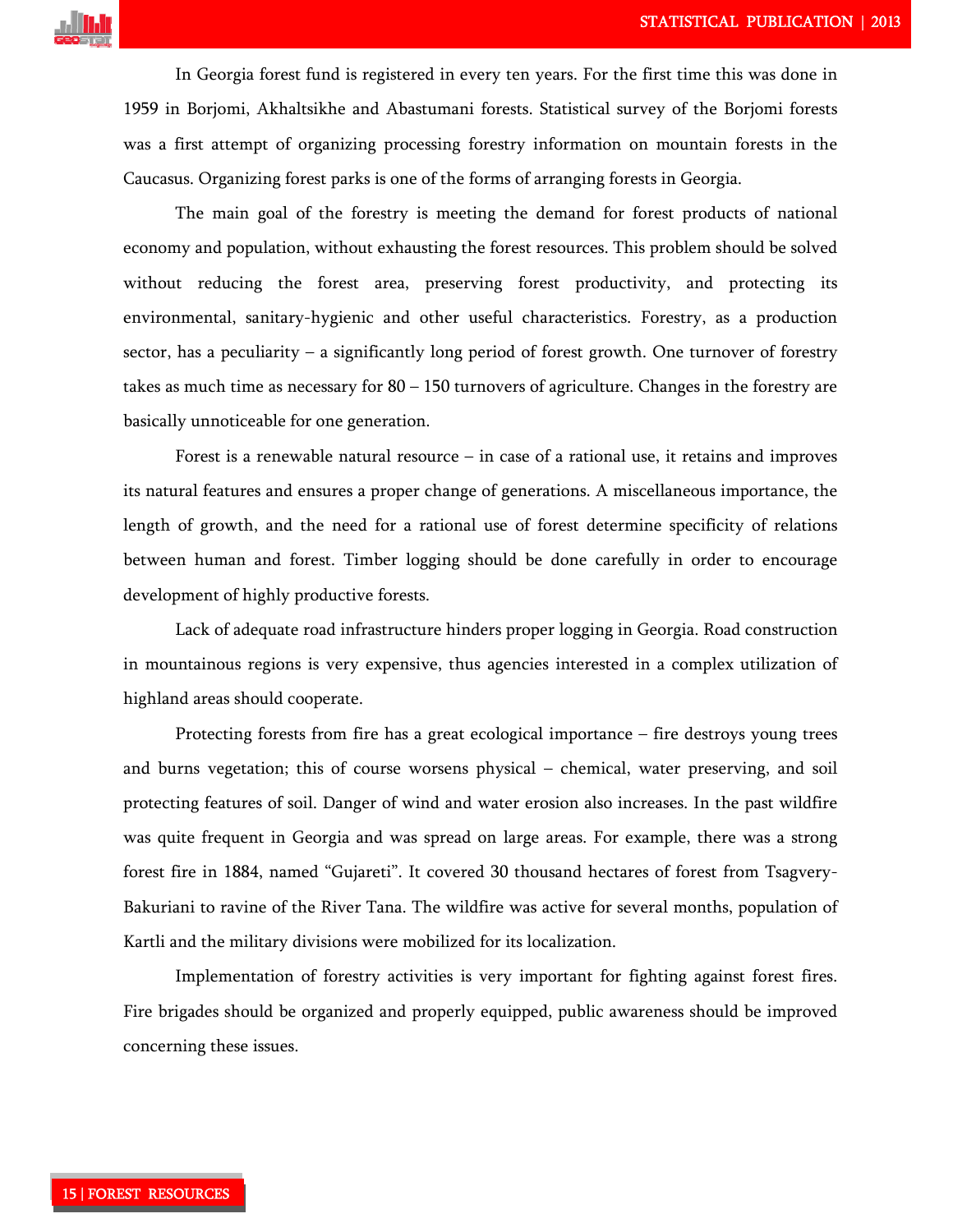# الأأيير

### DEFINITION OF TERMS USED IN TABLES!

| Forest                                                        | Part of geographic landscape with a high density of trees, bushes, grass,<br>animals and others that are biologically connected and have an impact on<br>one another.                                                                                                                                                                                                    |
|---------------------------------------------------------------|--------------------------------------------------------------------------------------------------------------------------------------------------------------------------------------------------------------------------------------------------------------------------------------------------------------------------------------------------------------------------|
| Area covered by<br>forest                                     | Part of the forest fund that in fact is covered by forest-forming species.                                                                                                                                                                                                                                                                                               |
| Area not covered<br>by forest                                 | Part of the forest fund that is covered by felled areas, valleys, sparse places,<br>dead plants, etc.                                                                                                                                                                                                                                                                    |
| <b>Forest restoration</b>                                     | Conducting activities for forest restoration: cleaning the felled, burnt and<br>unplanted areas. Forest restoration activities include forest planting and<br>seeding, as well as facilitating natural recovery.                                                                                                                                                         |
| Facilitating natural<br>recovery of forest                    | The activities facilitating to reproduction and preservation of growing and<br>young valuable species. These activities include partial loosening of soil<br>after felling the trees, facilitating tree seeding, protecting the valuable<br>growing species.                                                                                                             |
| <b>Forest seeding</b>                                         | The process of sowing tree seeds in the forest area. It can be done both<br>manually and mechanically.                                                                                                                                                                                                                                                                   |
| <b>Forest planting</b>                                        | The process of planting tree seedlings on the forest area.                                                                                                                                                                                                                                                                                                               |
| Forest area                                                   | Part of the country territory covered by forest, as well as the part that is<br>not covered by forest but is intended for the forestry needs; Forest fund<br>includes state forests (managed by public agencies and protected forests)<br>and forests owned by public and other forestry. Forest fund is registered<br>according to the covered areas and timber volume. |
|                                                               | Cutting down the trees according to their age categories (young, middle<br>aged, matured, and aged) and cutting types, for processing and wood<br>purposes.                                                                                                                                                                                                              |
| <b>Illegal logging</b>                                        | Cutting down the trees without permission.                                                                                                                                                                                                                                                                                                                               |
| Operational<br>expenses of the<br>National Forestry<br>Agency | Expenditures on operation of the National Forestry Agency, such as: forest<br>arrangements, forest restoration, development of forest protection lines,<br>protecting forest form fire, pests, diseases, etc. as well as expenses on the<br>office of the agency.                                                                                                        |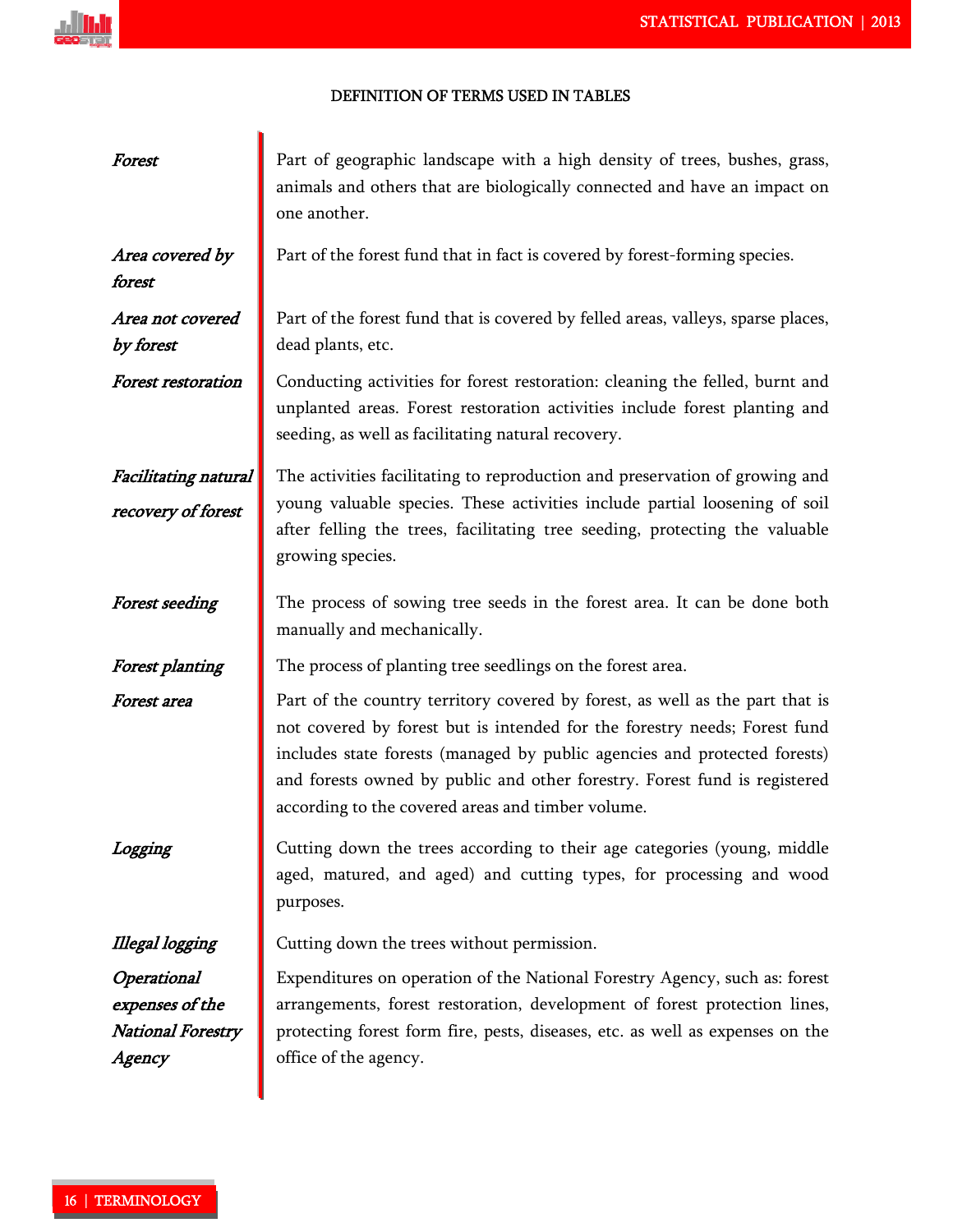

# FOREST AREA OF GEORGIA

|                                     | Thousand hectare |
|-------------------------------------|------------------|
|                                     | Forest area      |
| Forest area, total                  | 3 046.6          |
| Of which:                           |                  |
| Under the National Forestry Agency  | 2 0 0 3.4        |
| Under the Adjarian Forestry Agency  | 153.4            |
| Under the Agency of Protected Areas | 520.7            |
| Abkhazia A/R                        | 369.1            |

 National Forestry Agency. Adjarian Forestry Agency.

Agency of Protected Area.

# FOREST COVER OF GEORGIA UNDER THE NATIONAL FORESTRY AGENCY

|                                   |                | Thousand hectare                 |
|-----------------------------------|----------------|----------------------------------|
| Territory                         | Forest<br>area | Of which<br>covered by<br>forest |
| Forest cover, total               | 2 003.4        | 1876.3                           |
| Samegrelo-Zemo Svaneti            | 272.8          | 256.4                            |
| Guria                             | 86.1           | 82.7                             |
| Imereti                           | 310.5          | 301.2                            |
| Racha-Lechkhumi and Kvemo Svaneti | 282.1          | 268.0                            |
| Shida Kartli                      | 237.3          | 213.6                            |
| Mtskheta-Mtianeti                 | 250.6          | 238.0                            |
| Kakheti                           | 289.8          | 268.2                            |
| Kvemo Kartli                      | 144.0          | 131.0                            |
| Samtskhe-Javakheti                | 132.2          | 117.2                            |

 Source: Ministry of Environment and Natural Resources Protection of Georgia. National Forestry Agency.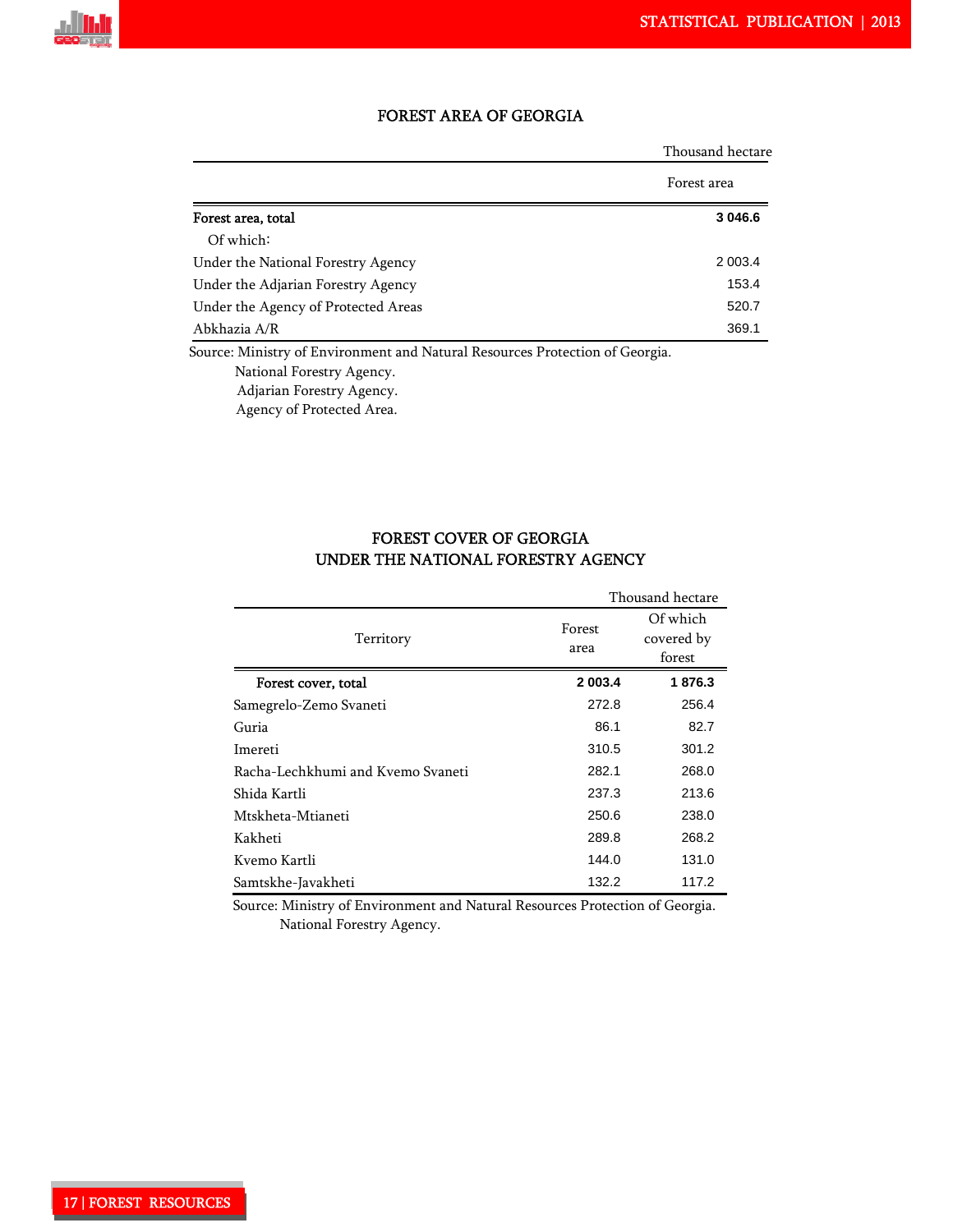

#### FOREST COVER OF GEORGIA

|      |                 | Forest area                                  |
|------|-----------------|----------------------------------------------|
| Year | Million hectare | Percentage share in the<br>country territory |
| 2000 | 2.77            | 39.9                                         |
| 2005 | 2.77            | 39.9                                         |
| 2010 | 2.77            | 39.9                                         |
| 2011 | 2.77            | 39.9                                         |
| 2012 | 2.82            | 40.5                                         |
| 2013 | 2.66            | 38.2                                         |

Source: Ministry of Environment and Natural Resources Protection of Georgia.

National Forestry Agency.

Adjarian Forestry Agency.

Agency of Protected Area.

#### NUMBER OF EMPLOYEES IN THE NATIONAL FORESTRY AGENCY

|                     |      |      |      |      |      | Thousand person |      |  |  |
|---------------------|------|------|------|------|------|-----------------|------|--|--|
|                     | 1995 | 2000 | 2005 | 2010 | 2011 | 2012            | 2013 |  |  |
| Number of employees | 3.5  | 7.4  | 2.0  | 0.7  | 0.7  | 0.8             | 0.9  |  |  |

Source: Ministry of Environment and Natural Resources Protection of Georgia.

National Forestry Agency.

# OPERATING COSTS OF THE NATIONAL FORESTRY AGENCY

|              |      |      |         |      |       | Thousand GEL |       |  |
|--------------|------|------|---------|------|-------|--------------|-------|--|
|              | 1995 | 2000 | 2005    | 2010 | 2011  | 2012         | 2013  |  |
| Total amount | 2081 | 940  | 3 2 3 7 | 6574 | 8.512 | 10.524       | 8.007 |  |

 Source: Ministry of Environment and Natural Resources Protection of Georgia. National Forestry Agency.

### FOREST FIRE

|                                                                      | 1995   | 2000   | 2005 | 2010                 | 2011     | 2012 | 2013     |
|----------------------------------------------------------------------|--------|--------|------|----------------------|----------|------|----------|
| Number of fire cases, unit                                           |        | 34     | 16   | 6                    |          |      | 35       |
| Forest area covered by fire, hectare                                 |        | 85     | 26   | 370                  |          | 199  | 88       |
| Monetary loss of forestry caused by forest                           |        |        |      |                      |          |      |          |
| fires, thousand GEL                                                  | 0.3    | 11.3   | 0.6  |                      | $\cdots$ |      | $\cdots$ |
| $\sim$ $\sim$<br>$\sim$ $\sim$ $\sim$ $\sim$ $\sim$<br>$\sim$ $\sim$ | $\sim$ | $\sim$ |      | $\sim$ $\sim$ $\sim$ |          |      |          |

Source: Ministry of Environment and Natural Resources Protection of Georgia.

National Forestry Agency.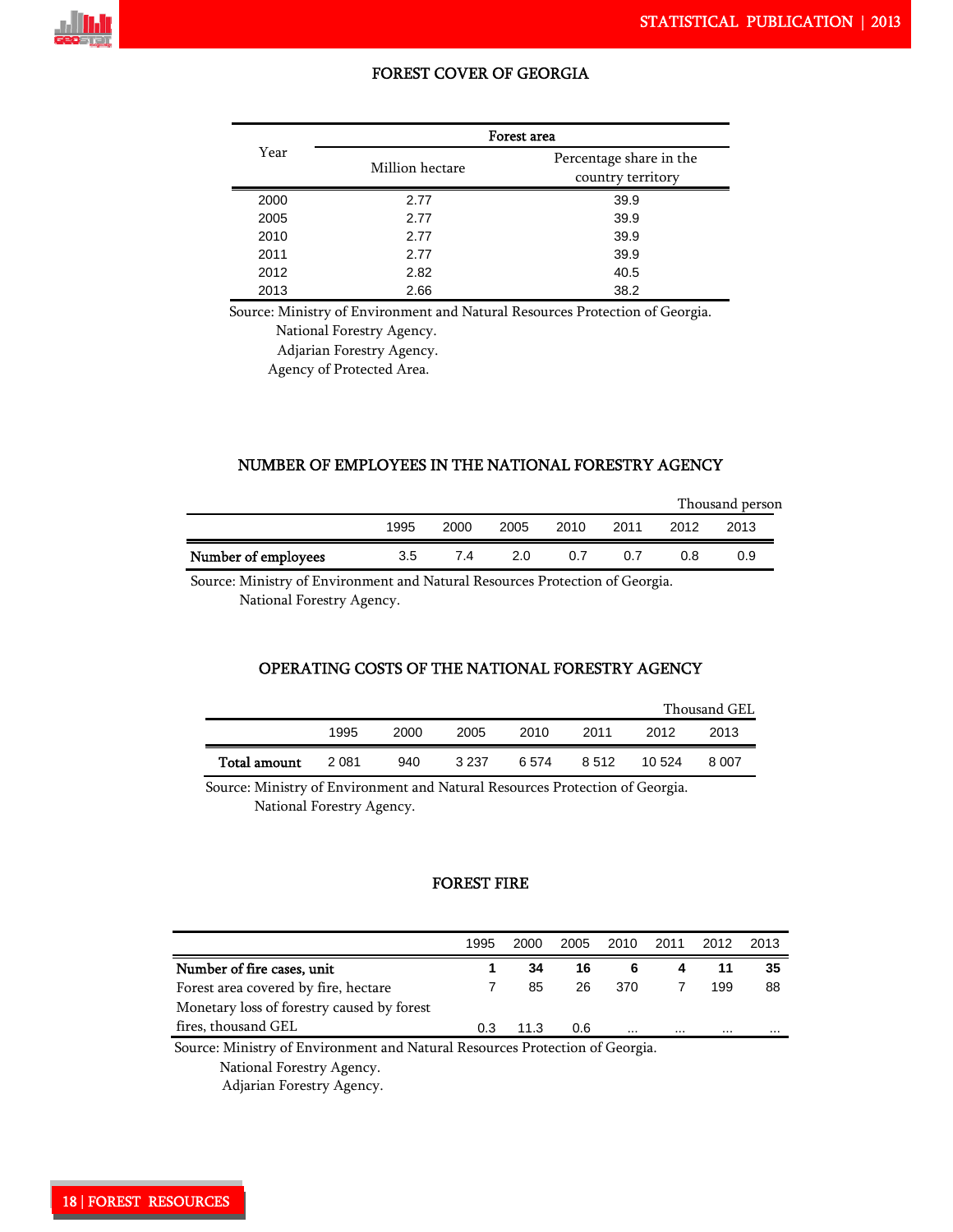

# FOREST RESTORATION

Thousand hectare

|      |                           | Of which:                      |                                            |  |  |  |
|------|---------------------------|--------------------------------|--------------------------------------------|--|--|--|
| Year | Forest restoration, total | Forest seeding<br>and planting | Facilitating natural<br>recovery of forest |  |  |  |
| 1995 | 13 912                    | 1 0 0 2                        | 12 910                                     |  |  |  |
| 2000 | 1 1 5 8                   | 258                            | 900                                        |  |  |  |
| 2005 | 74                        | 10                             | 64                                         |  |  |  |
| 2010 | 165                       | 111                            | 54                                         |  |  |  |
| 2011 | $\overline{\phantom{0}}$  |                                |                                            |  |  |  |
| 2012 | 4                         | 4                              |                                            |  |  |  |
| 2013 | 49                        | 15                             | 34                                         |  |  |  |

Source: Ministry of Environment and Natural Resources Protection of Georgia.

National Forestry Agency.

Adjarian Forestry Agency.

|                                   |          |          |                          |                          |                              |                | Hectare        |
|-----------------------------------|----------|----------|--------------------------|--------------------------|------------------------------|----------------|----------------|
|                                   | 1995     | 2000     | 2005                     | 2010                     | 2011                         | 2012           | 2013           |
| Georgia, total                    | 13912    | 1 1 5 8  | 74                       | 165                      |                              | 4              | 16             |
| Tbilisi                           | 125      | 18       | 1                        | $\blacksquare$           | $\blacksquare$               | $\blacksquare$ |                |
| Abkhazia A/R                      | $\cdots$ | $\cdots$ |                          |                          | .                            | .              |                |
| Adjara A/R                        | 3 0 7 0  | 11       | 1                        | $\overline{\phantom{a}}$ | $\qquad \qquad \blacksquare$ | $\blacksquare$ | $\blacksquare$ |
| Samegrelo-Zemo Svaneti            | 2 1 2 1  | 173      | 4                        | $\overline{\phantom{a}}$ | $\overline{\phantom{a}}$     | ۰              | $\blacksquare$ |
| Guria                             | 1 1 2 5  | 163      | -                        | $\blacksquare$           | -                            | $\blacksquare$ |                |
| Imereti                           | 1 1 8 0  | 81       | -                        | $\blacksquare$           | -                            | ۰              |                |
| Racha-Lechkhumi and Kvemo Svaneti | 2 5 3 3  | 247      | -                        | $\overline{\phantom{a}}$ | -                            | $\blacksquare$ |                |
| Shida Kartli                      | 854      | 133      | 64                       | -                        | $\blacksquare$               | 4              |                |
| Mtskheta-Mtianeti                 | 700      | 68       | $\overline{4}$           | 0.0                      | $\overline{\phantom{0}}$     | ۰              |                |
| Kakheti                           | 1 0 9 0  | 47       | 0.0                      | 163                      | $\blacksquare$               | ۰              |                |
| Kvemo Kartli                      | 400      | 75       | -                        | $\blacksquare$           |                              |                |                |
| Samtskhe-Javakheti                | 714      | 142      | $\overline{\phantom{0}}$ | $\overline{2}$           |                              | $\blacksquare$ | 16             |

#### FOREST RESTORATION BY REGIONS

Source: Ministry of Environment and Natural Resources Protection of Georgia.

National Forestry Agency.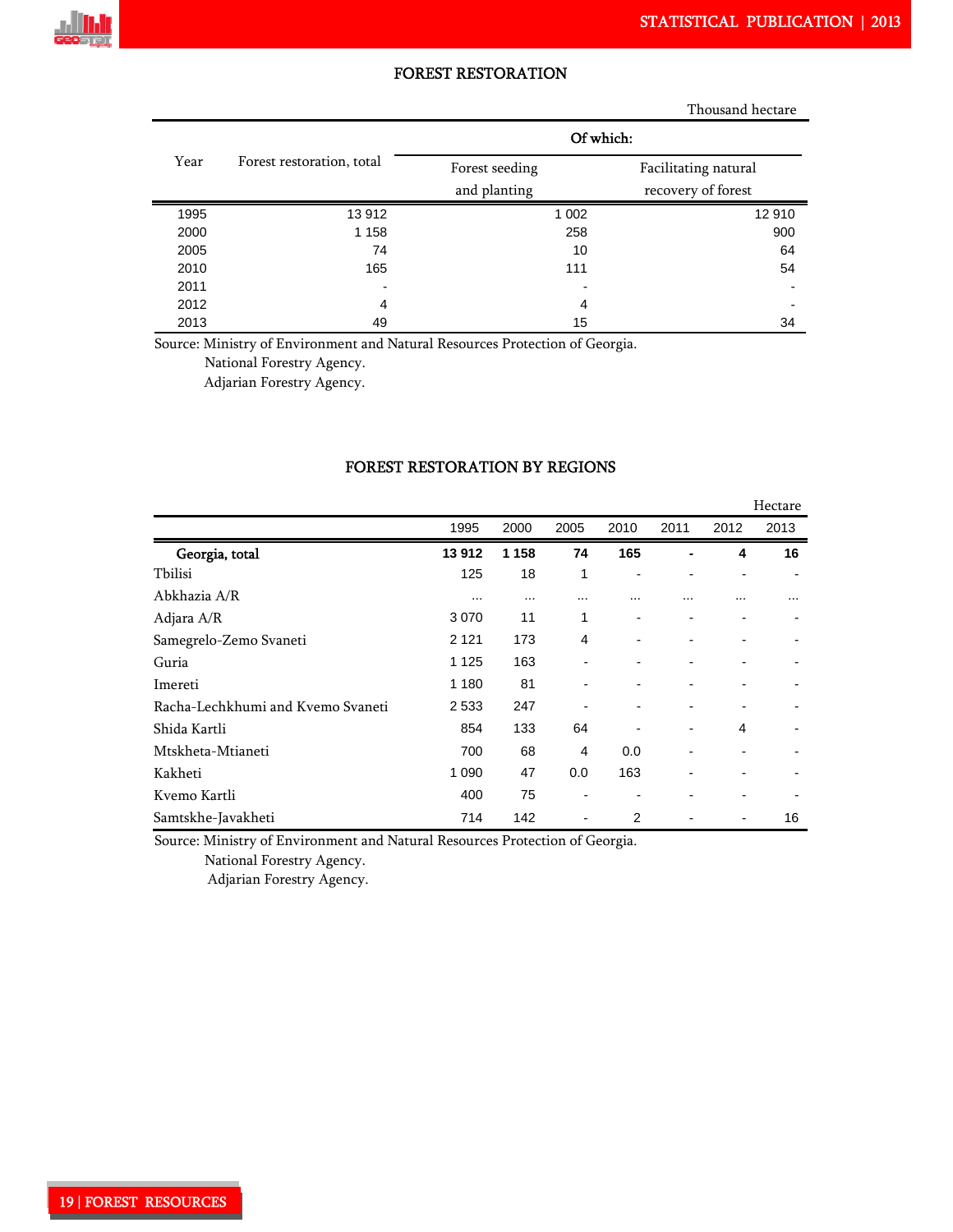

|                                   |          |      |                |      |      |      | Hectare |
|-----------------------------------|----------|------|----------------|------|------|------|---------|
|                                   | 1995     | 2000 | 2005           | 2010 | 2011 | 2012 | 2013    |
| Georgia, total                    | 1 0 0 2  | 258  | 10             | 111  |      | 4    | 15      |
| Tbilisi                           | 35       | 18   | 1              |      |      |      |         |
| Abkhazia A/R                      | $\cdots$ |      | $\cdots$       |      |      |      |         |
| Adjara A/R                        | 70       | 11   | 1              |      |      |      |         |
| Samegrelo-Zemo Svaneti            | 211      | 43   |                |      |      |      |         |
| Guria                             | 25       | 5    |                |      |      |      |         |
| Imereti                           | 130      | 59   |                |      |      |      |         |
| Racha-Lechkhumi and Kvemo Svaneti | 33       | 17   |                |      |      |      |         |
| Shida Kartli                      | 44       | 23   | $\overline{4}$ |      |      | 4    |         |
| Mtskheta-Mtianeti                 | 90       | 18   | $\overline{4}$ | 0.0  |      |      |         |
| Kakheti                           | 220      | 27   | $\mathbf 0$    | 109  |      |      |         |
| Kvemo Kartli                      | 110      | 25   |                |      |      |      |         |
| Samtskhe-Javakheti                | 34       | 12   |                | 2    |      |      | 15      |

### FOREST SEEDING AND PLANTING

Source: Ministry of Environment and Natural Resources Protection of Georgia.

National Forestry Agency.

Adjarian Forestry Agency.

# FACILITATING NATURAL RECOVERY OF FOREST

|                                   |          |          |                          |                          |                |      | Hectare |
|-----------------------------------|----------|----------|--------------------------|--------------------------|----------------|------|---------|
|                                   | 1995     | 2000     | 2005                     | 2010                     | 2011           | 2012 | 2013    |
| Georgia, total                    | 12910    | 900      | 64                       | 54                       |                | ۰    | 34      |
| Tbilisi                           | 90       |          |                          |                          |                |      |         |
| Abkhazia A/R                      | $\cdots$ | $\cdots$ | .                        |                          |                | .    | 33      |
| Adjara A/R                        | 3 0 0 0  |          | $\blacksquare$           |                          |                |      |         |
| Samegrelo-Zemo Svaneti            | 1910     | 130      | 4                        | $\overline{\phantom{a}}$ |                |      |         |
| Guria                             | 1 100    | 158      | $\blacksquare$           | $\blacksquare$           | -              |      |         |
| Imereti                           | 1 0 5 0  | 22       | $\blacksquare$           |                          |                |      |         |
| Racha-Lechkhumi and Kvemo Svaneti | 2 500    | 230      |                          | $\blacksquare$           | -              | ۰    |         |
| Shida Kartli                      | 810      | 110      | 60                       | $\overline{\phantom{a}}$ |                |      |         |
| Mtskheta-Mtianeti                 | 610      | 50       | $\blacksquare$           |                          |                |      |         |
| Kakheti                           | 870      | 20       | $\overline{\phantom{a}}$ | 54                       | $\blacksquare$ | ۰    |         |
| Kvemo Kartli                      | 290      | 50       | $\blacksquare$           |                          |                |      |         |
| Samtskhe-Javakheti                | 680      | 130      |                          |                          |                |      | 1       |

Source: Ministry of Environment and Natural Resources Protection of Georgia.

National Forestry Agency.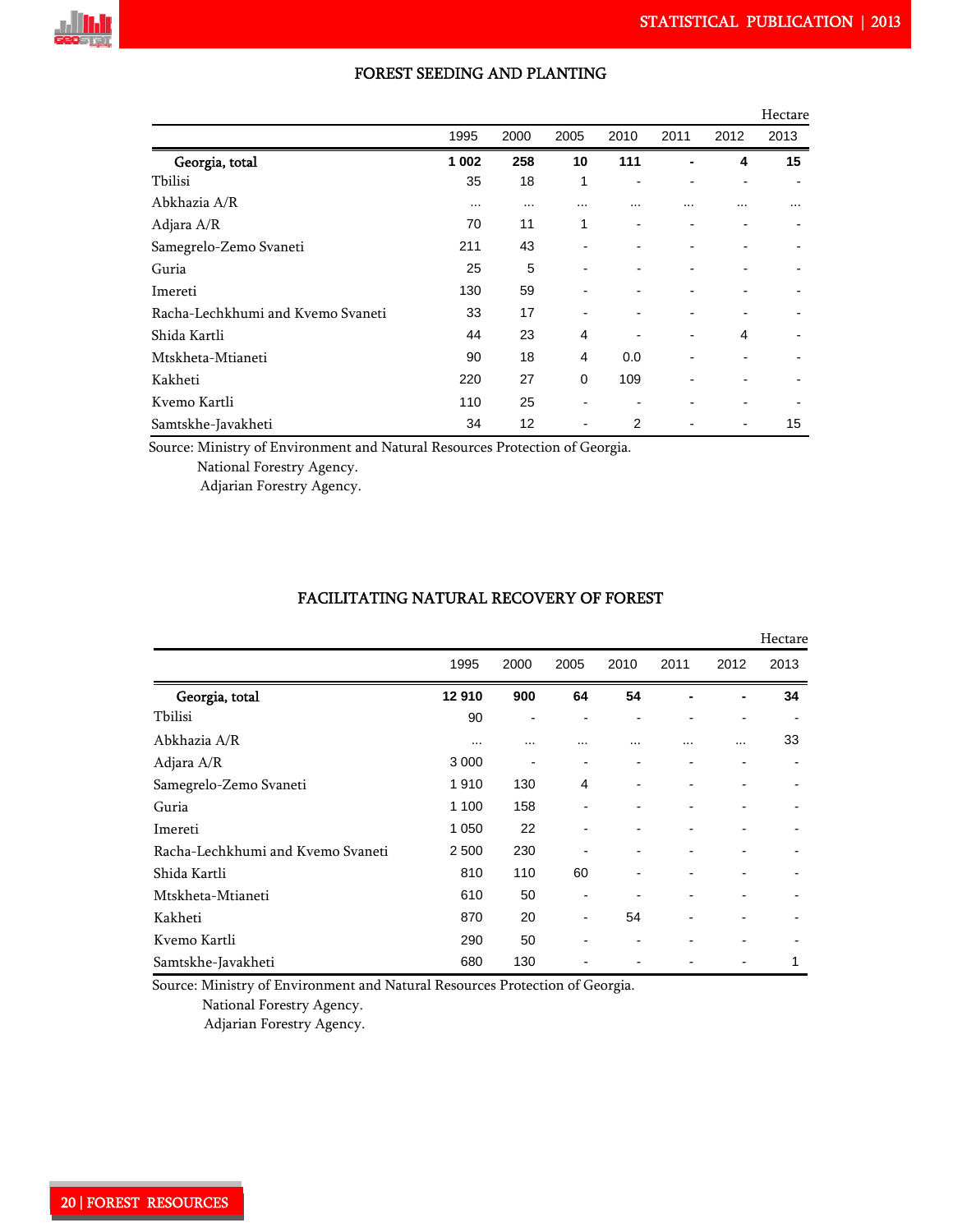

|                                   |          |          |          |          |          |          | Cubic metre |
|-----------------------------------|----------|----------|----------|----------|----------|----------|-------------|
|                                   | 1995     | 2000     | 2005     | 2010     | 2011     | 2012     | 2013        |
| Georgia, total                    | 289 712  | 442 140  | 810 615  | 876 749  | 681 669  | 518792   | 702 137     |
| Tbilisi                           | 19 192   | 4741     | 6 2 7 8  |          |          |          |             |
| Abkhazia A/R                      | $\cdots$ | $\cdots$ | $\cdots$ | $\cdots$ | $\cdots$ | $\cdots$ | $\cdots$    |
| Adjara A/R                        | 24 4 64  | 44 648   | 73 007   | 77868    | 86 236   | 71 313   | 75 894      |
| Samegrelo-Zemo Svaneti            | 22 175   | 55 923   | 110 376  | 91 524   | 42 671   | 44 229   | 57 709      |
| Guria                             | 4 9 5 2  | 24 4 63  | 56 384   | 16 193   | 10 546   | 26 836   | 10 150      |
| Imereti                           | 19 098   | 45 270   | 103718   | 97 440   | 43 643   | 34 580   | 90 449      |
| Racha-Lechkhumi and Kvemo Svaneti | 16 509   | 52 706   | 52713    | 37 148   | 42 992   | 51 067   | 54 165      |
| Shida Kartli                      | 13 623   | 23 227   | 52 369   | 103848   | 70 730   | 43 911   | 85 883      |
| Mtskheta-Mtianeti                 | 20 341   | 36 029   | 68 938   | 86 944   | 61 884   | 45 517   | 52772       |
| Kakheti                           | 44 890   | 61 893   | 119 479  | 181706   | 150 756  | 91 0 25  | 136 938     |
| Kvemo Kartli                      | 32 552   | 20 757   | 44 100   | 89 704   | 75 668   | 46 622   | 46 980      |
| Samtskhe-Javakheti                | 71 916   | 72 483   | 123 253  | 94 374   | 96 543   | 63 692   | 91 197      |

### VOLUME OF TIMBER HARVESTED IN FORESTS!!

Source: Ministry of Environment and Natural Resources Protection of Georgia.

National Forestry Agency.

Adjarian Forestry Agency.

# ILLEGAL LOGGING

|                                   |          |          |          |                |          | Cubic metre |
|-----------------------------------|----------|----------|----------|----------------|----------|-------------|
|                                   | 2001     | 2005     | 2010     | 2011           | 2012     | 2013        |
| Georgia, total                    | 43 287   | 62764    | 32 948   | 7060           | 6 104    | 5 2 8 3     |
| Tbilisi                           | 1 4 3 0  | 1722     | 3 1 5 6  | 27             |          |             |
| Abkhazia A/R                      | $\cdots$ | $\cdots$ | $\cdots$ | $\cdots$       | $\cdots$ | $\cdots$    |
| Adjara A/R                        | 2577     | 2676     | 2052     | 300            | 339      | 1671        |
| Samegrelo-Zemo Svaneti            | 3931     | 3 0 5 2  | 916      | 294            | 396      | 236         |
| Guria                             | 633      | 1436     |          |                | 220      | 225         |
| Imereti                           | 6 2 3 0  | 8673     | 2752     | 951            | 571      | 1 1 8 2     |
| Racha-Lechkhumi and Kvemo Svaneti | 1615     | 1672     |          | $\overline{a}$ | 649      | 268         |
| Shida Kartli                      | 3 3 1 1  | 3665     | $\cdots$ |                | 550      | 188         |
| Mtskheta-Mtianeti                 | 3953     | 8 4 8 0  | $\cdots$ |                | 168      | 102         |
| Kakheti                           | 9459     | 13 299   | 16 45 6  | 1646           | 946      | 432         |
| Kvemo Kartli                      | 601      | 1747     | 525      | 123            | 1608     | 229         |
| Samtskhe-Javakheti                | 9547     | 16 342   | 4 0 0 6  | 3518           | 657      | 752         |

Source: Ministry of Environment and Natural Resources Protection of Georgia.

National Forestry Agency.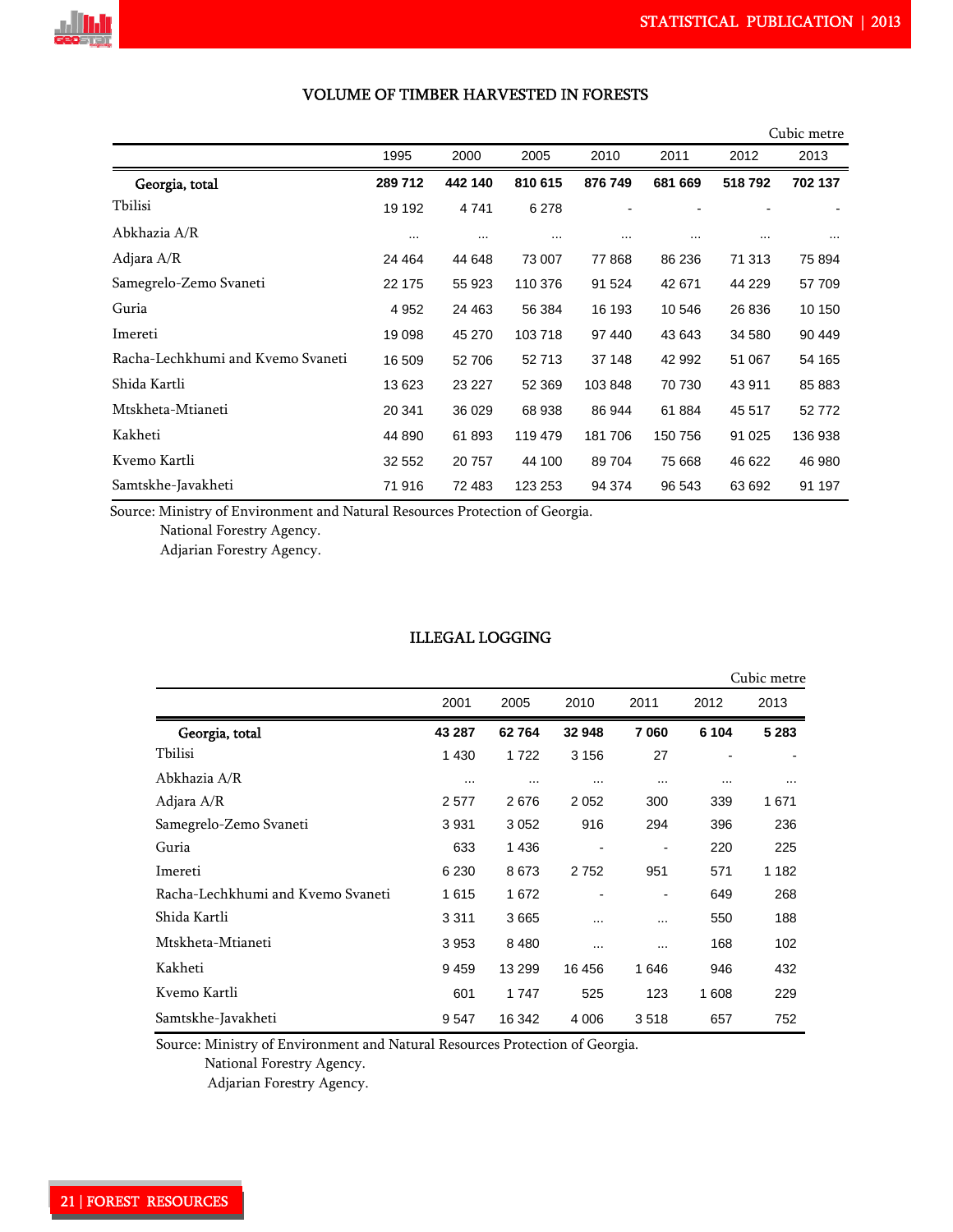

|              |             |      |       |      |      | Thousand USD |
|--------------|-------------|------|-------|------|------|--------------|
|              | 2000        | 2005 | 2010  | 2011 | 2012 | 2013         |
| <b>Total</b> | 3 0 6 5 . 3 | 49.5 |       | 3.1  | 15.3 |              |
| <b>USA</b>   |             | 0.2  |       |      |      |              |
| China        | 94.6        |      |       |      |      |              |
| Spain        | 77.8        |      |       |      |      |              |
| UK           | 1.2         |      |       |      |      |              |
| Germany      | 26.8        |      |       |      |      |              |
| Iran         |             | 5.6  |       |      |      |              |
| Israel       | 8.9         |      |       |      |      |              |
| Italy        | 87.5        |      |       |      | 8.1  |              |
| Latvia       | 1.6         |      |       |      |      |              |
| Russia       | 9.6         |      |       |      |      |              |
| Greece       | 60.3        |      |       |      |      |              |
| Armenia      |             | 43.7 | 374.3 |      |      | 3.1          |
| Switzerland  | 1.0         |      |       |      |      |              |
| Turkey       | 2 694.3     |      |       |      |      |              |
| Ukraine      | 1.7         |      |       |      |      |              |

### EXPORT OF NON-PROCESSED TIMBER

Source: National Statistics Office of Georgia.

#### EXPORT OF NON-PROCESSED TIMBER

(Volume)

|              |                              |                |                          |                          |                          |      |      | Cubic metre |
|--------------|------------------------------|----------------|--------------------------|--------------------------|--------------------------|------|------|-------------|
|              | 2000                         | 2005           | 2010                     | 2011                     | 2012                     | 2013 | 2005 | 2010        |
| <b>Total</b> | 39 033                       | 559            | ۰                        | 31                       | 75                       | ۰    | 49.5 |             |
| <b>USA</b>   |                              | 1              | $\blacksquare$           | -                        | $\overline{\phantom{a}}$ | -    | 0.2  |             |
| China        | 787                          | $\blacksquare$ | -                        | $\overline{\phantom{0}}$ | -                        |      |      |             |
| Spain        | 588                          |                |                          | -                        |                          |      |      |             |
| UK           | 17                           |                |                          | $\overline{a}$           |                          |      |      |             |
| Germany      | 251                          |                |                          | $\overline{a}$           |                          |      |      |             |
| Iran         | $\qquad \qquad \blacksquare$ | 71             |                          | $\overline{\phantom{0}}$ |                          | Ξ.   | 5.6  |             |
| Israel       | 64                           |                |                          |                          |                          |      |      |             |
| Italy        | 755                          |                |                          | $\overline{\phantom{0}}$ | 15                       |      |      |             |
| Latvia       | 24                           |                |                          | ۰                        | $\blacksquare$           |      |      |             |
| Russia       | 78                           | $\blacksquare$ |                          | ۰                        | $\blacksquare$           |      |      |             |
| Greece       | 721                          |                | $\blacksquare$           | ۰                        |                          |      |      |             |
| Armenia      | $\blacksquare$               | 487            | $\overline{\phantom{a}}$ | 31                       | 60                       | ۰    | 43.7 |             |
| Switzerland  | 13                           | $\blacksquare$ |                          | ۰                        | -                        |      |      |             |
| Turkey       | 35 693                       | $\blacksquare$ |                          | ۰                        | -                        |      |      |             |
| Ukraine      | 42                           |                |                          |                          |                          |      |      |             |

Source: National Statistics Office of Georgia.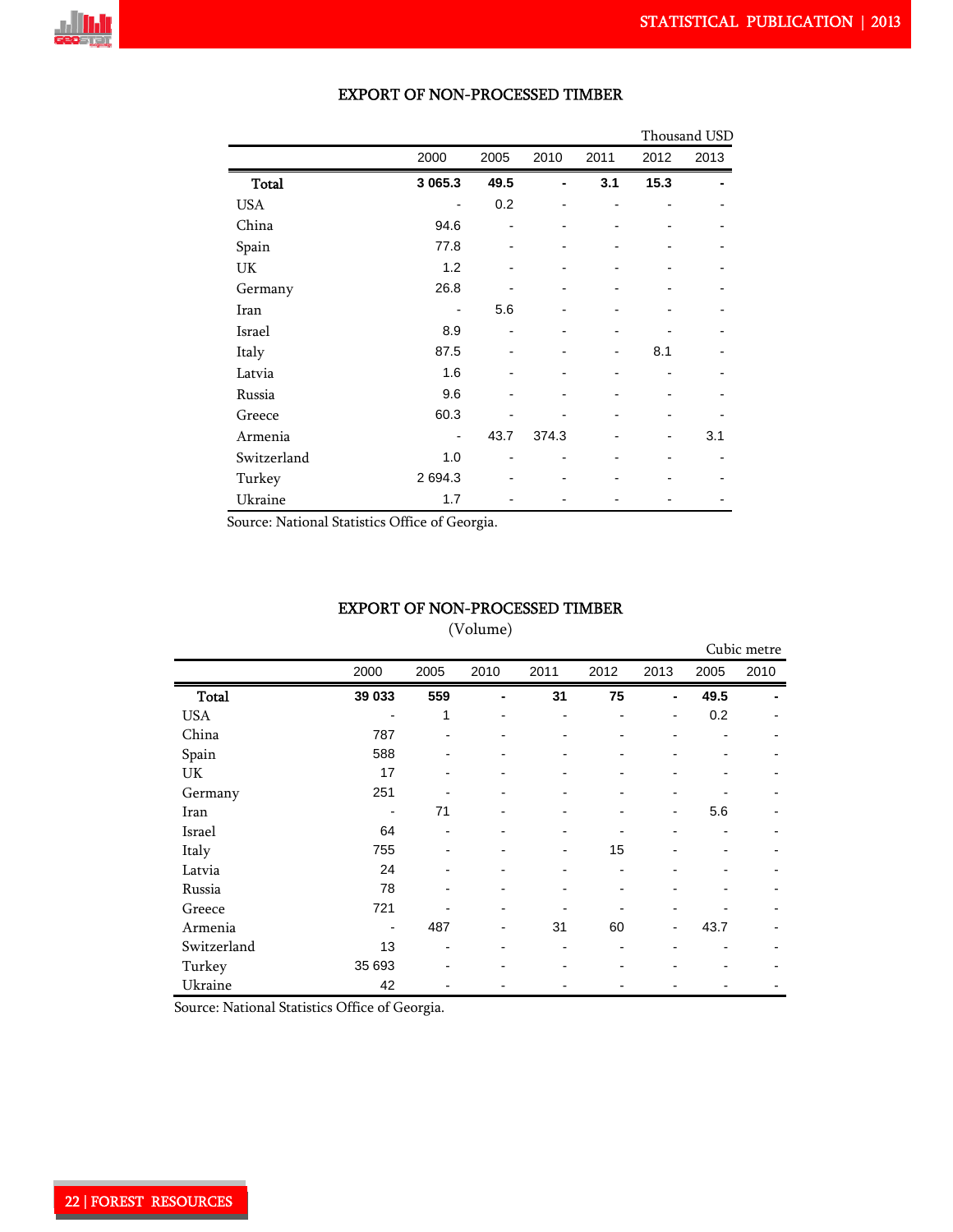

### IMPORT OF NON-PROCESSED TIMBER

|                |                          |                          |                          |           |             | Thousand USD |
|----------------|--------------------------|--------------------------|--------------------------|-----------|-------------|--------------|
|                | 2000                     | 2005                     | 2010                     | 2011      | 2012        | 2013         |
| Total          | 7.7                      | 632.3                    | 2 2 2 2 .8               | 4 5 5 8.1 | 5 3 6 4 . 1 | 2 207.3      |
| Czech Republic |                          |                          | 567.0                    | 1 937.2   | 1 0 2 3 . 9 | 847.7        |
| Russia         | 7.7                      | 43.9                     | $\overline{\phantom{0}}$ | 32.1      | -           |              |
| Ukraine        | $\overline{\phantom{0}}$ | 588.4                    | 1 655.8                  | 2 5 8 7.6 | 4 3 3 0.2   | 1 158.2      |
| Netherlands    | $\overline{\phantom{0}}$ | $\overline{\phantom{a}}$ | -                        | 1.2       | -           |              |
| Turkey         |                          | $\overline{\phantom{a}}$ | $\overline{\phantom{0}}$ |           | 10.0        | 201.4        |

Source: National Statistics Office of Georgia.

# IMPORT OF NON-PROCESSED TIMBER (Volume)

|                |                          |         |       |                          |        | Cubic metre |
|----------------|--------------------------|---------|-------|--------------------------|--------|-------------|
|                | 2000                     | 2005    | 2010  | 2011                     | 2012   | 2013        |
| Total          | 212                      | 8 4 3 0 | 18803 | 23 202                   | 33771  | 10784       |
| Czech Republic | $\overline{\phantom{a}}$ |         | 888   | 2 1 8 5                  | 1 206  | 1 1 6 1     |
| Russia         | 212                      | 429     |       | 59                       |        |             |
| Ukraine        | -                        | 8 0 0 1 | 17915 | 20 957                   | 32 530 | 8487        |
| Netherlands    |                          |         |       |                          |        |             |
| Turkey         |                          | -       |       | $\overline{\phantom{0}}$ | 35     | 136         |

Source: National Statistics Office of Georgia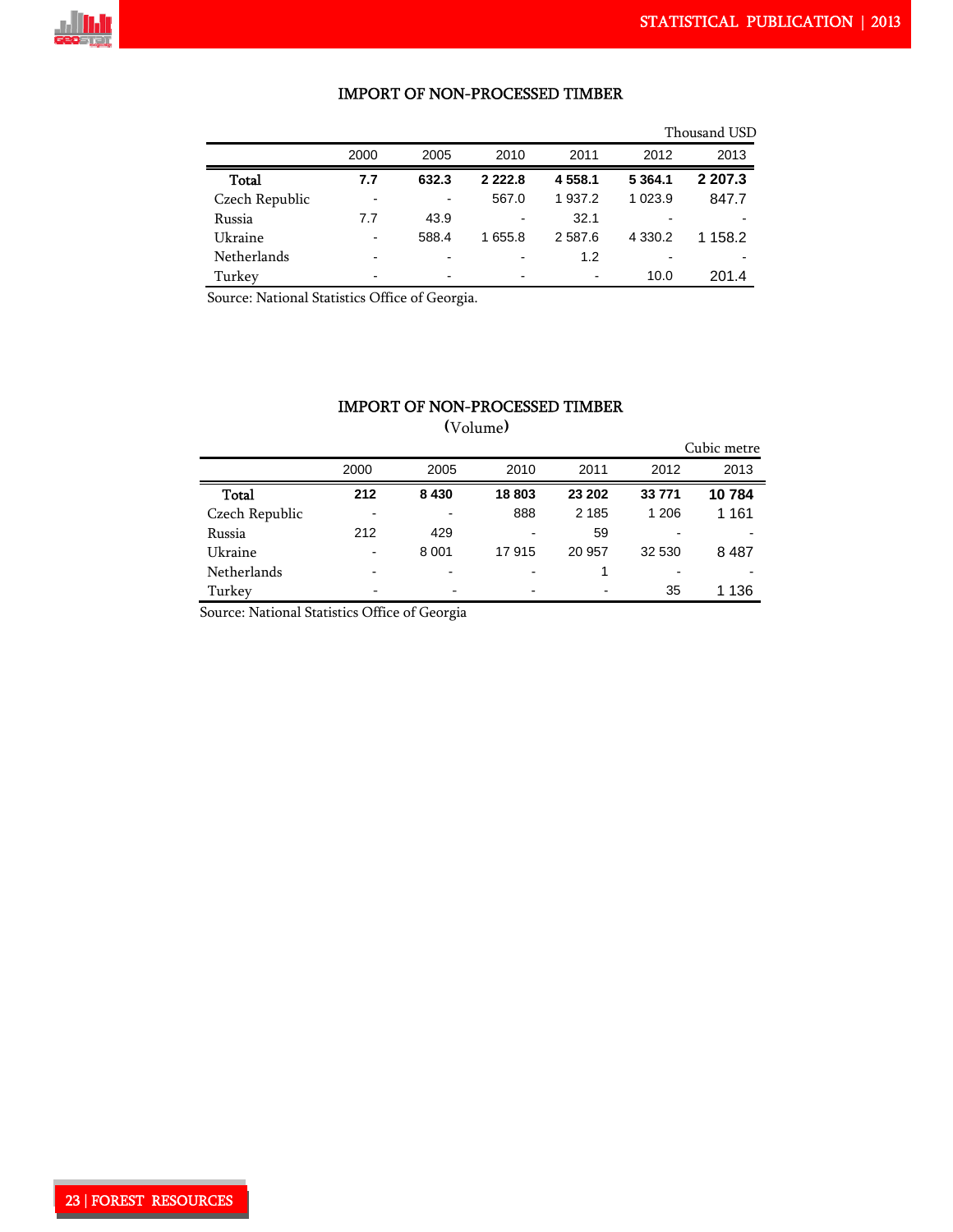

# PROTECTED AREAS OF GEORGIA

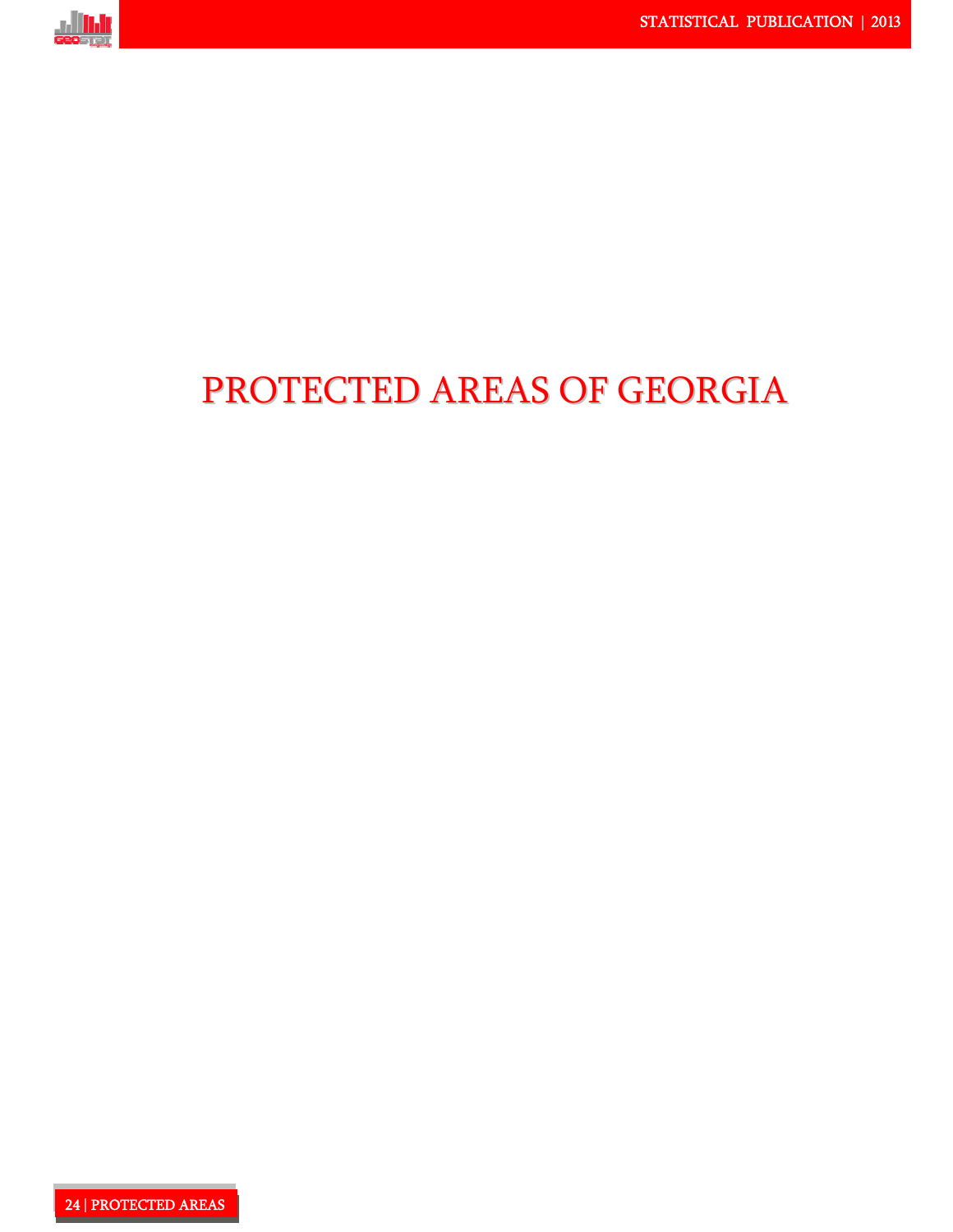

"Nature reserve is a plot of land separated from the area of general use and is declared as untouched territory. In the strict nature reserve each live (plant, field, and animal) and dead nature (cave, karst cave, stalactites, spring, rock, etc.) should be protected. Logging, hay cutting, grazing, collecting fruits and mushrooms, and hunting are prohibited there" – explained Niko Ketskhoveli and added: "but this does not mean that human will not interfere in the life of nature reserve – human is responsible for monitoring the nature reserve and should intervene when needed".

"Exotic plants should not be planted in the nature reserve. Restoration should be done using local species. Animals of other regions should not be allowed in the nature reserve, since it can cause a natural misbalance. It was definitely a great mistake when Alute squirrel was brought to Borjomi Ravine, and its enormous propagation implied elimination of a local squirrel," – said Ketskhoveli.

 Today the affective and flexible way for protecting the nature and using its resources is provided by the theory of sustainable development. It first of all means implementing development principles that makes possible the following:

Guaranteed and consistent economic growth and not short term "jump" that is inevitably followed by ecological crisis and social-economic depression.

Use of resources when the vital environment does not lose natural functioning skills and does not need compensating human activities.

Mainly use of renewable natural recourses and extremely rational use of nonrenewable resources.

The main principle of a sustainable development is recognizing the universal value of natural phenomenon and consequently, protecting the existing ecosystem from further modification. This implies preserving a natural condition of the landscape (geological and geomorphological composition, hydrographic network, vegetation, animal world, etc.). Protected areas, such as strict nature reserves and national parks, facilitate protection of ecosystem.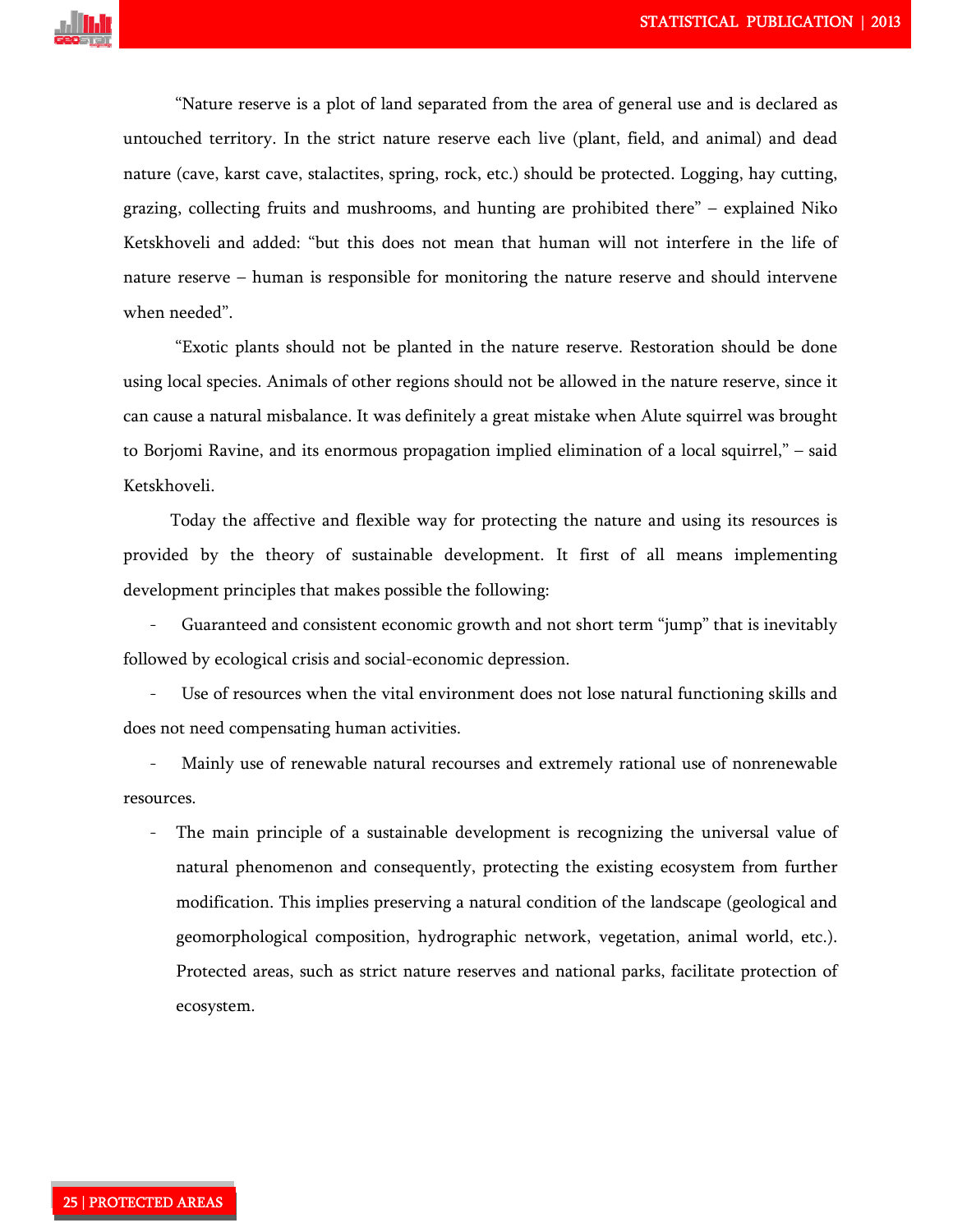| <b>Biocenosis</b>            | Unity of plants and animals which exist in more or less similar conditions<br>(animals and plants of particular field or coast).                                                                                                                                                                                                                                                                                   |
|------------------------------|--------------------------------------------------------------------------------------------------------------------------------------------------------------------------------------------------------------------------------------------------------------------------------------------------------------------------------------------------------------------------------------------------------------------|
| Managed<br>nature<br>reserve | Protected area developed for the purpose of protecting natural conditions<br>for preservation of wild species, bio cenosis and non organic formations of<br>national importance, which from humans' side requires special restoration<br>and care activities. In reserve it is allowed to use particular renewable<br>recourses in conditions of strict control.                                                   |
| National park                | Protected area developed for protection of relatively big and wonderful<br>ecosystems, of national and international importance, as well as for<br>recreational activities, where not or less damaged ecosystems, bio cenosis<br>and plants and animals included in "Red Book" of Georgia are presented.                                                                                                           |
| Natural<br>monument          | Protected area developed for preservation of relatively small unique natural<br>territories and rare natural cultural formations.                                                                                                                                                                                                                                                                                  |
| Protected area               | Land territory or area of water having a special importance for preservation<br>of cultural phenomena involved in biological diversity, natural resources<br>and natural environment, which is protected and managed under long-term<br>and solid legal grounds. Categories of protected areas are the following:<br>restricted area, natural monument, national park, public reserve, and<br>protected landscape. |
| Protected<br>landscape       | Protected area developed for protecting natural cultural landscape<br>developed as a result of harmonic interaction of human and nature,<br>preservation of vital environment, recreational tourism and traditional<br>activities.                                                                                                                                                                                 |
| Strict nature<br>reserve     | A protected area created for sustaining natural and dynamic state of nature<br>and genetic resources. It is also intended for educational activities,<br>environment monitoring, and scientific research, having an insignificant<br>impact on the nature.                                                                                                                                                         |
| Travertine                   | Dense, banded rock composed of calcium carbonate, formed by the<br>evaporation of river and spring waters.                                                                                                                                                                                                                                                                                                         |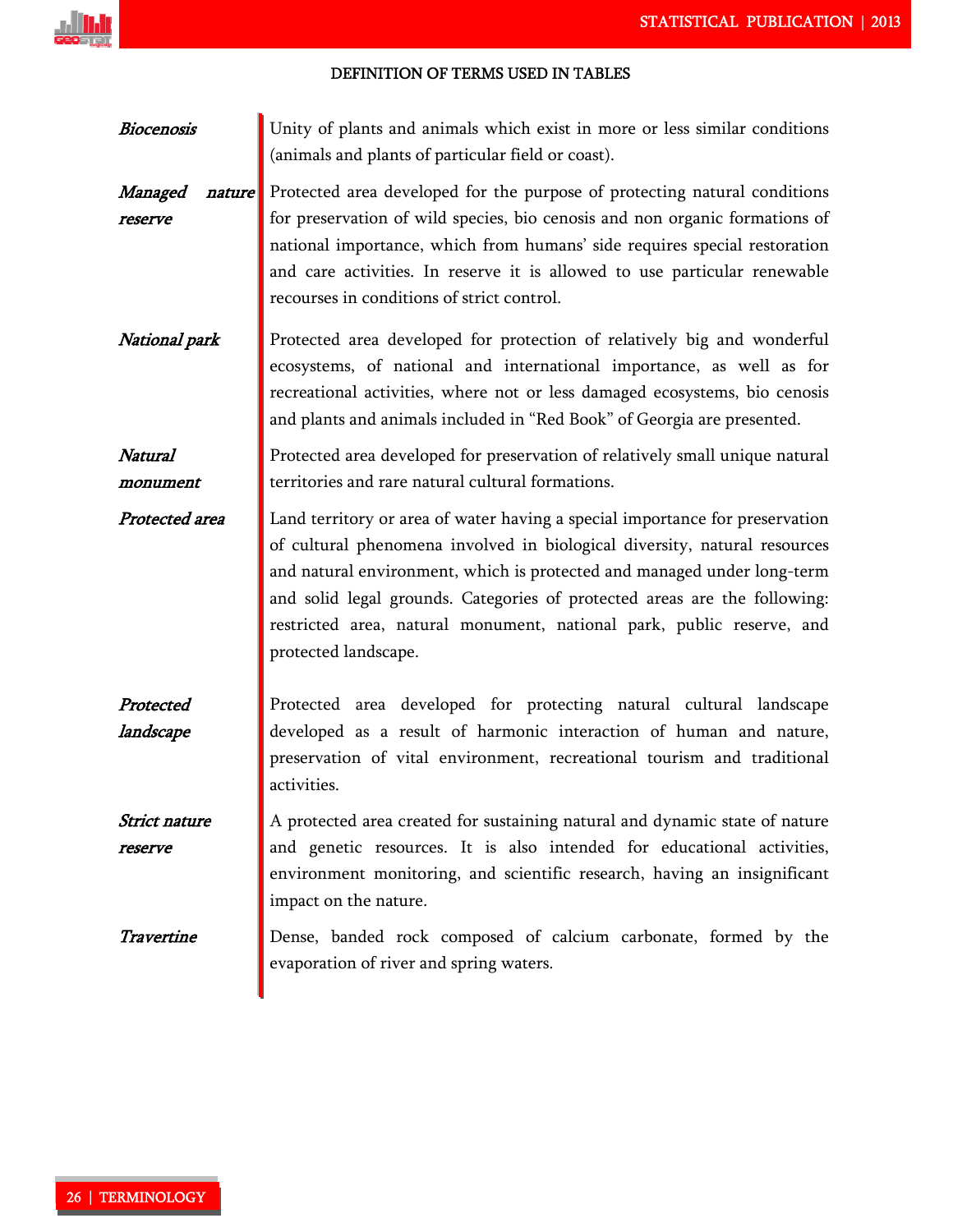

# STRUCTURE OF PROTECTED AREAS OF GEORGIA BY ADMINISTRATIVE UNITS, 2013

|   | Name                                                         |
|---|--------------------------------------------------------------|
| 1 | Administration of Borjomi-Kharagauli National Park           |
|   | Protected areas under the supervision of the administration: |
|   | Borjomi Strict Nature Reserve                                |
|   | Borjomi-Kharagauli National Park                             |
|   | Nedzvi Managed Nature Reserve                                |
| 2 | Administration of Tusheti Protected Areas                    |
|   | Protected areas under the supervision of the administration: |
|   | Tusheti Strict Nature Reserve                                |
|   | Tusheti National Park                                        |
| 3 | Administration of Vashlovani Protected Areas                 |
|   | Protected areas under the supervision of the administration: |
|   | Vashlovani Strict Nature Reserve                             |
|   | Vashlovani National Park                                     |
|   | Takhti-Tepa Natural Monument                                 |
|   | Eagle Gorge Natural Monument                                 |
|   | Alazani Floodplains National Monument                        |
| 4 | Administration of Kintrishi Protected Areas                  |
|   | Protected areas under the supervision of the administration: |
|   | Kintrishi Strict Nature Reserve                              |
|   | Kintrishi Protected Landscape                                |
| 5 | Administration of Lagodekhi Protected Areas                  |
|   | Protected areas under the supervision of the administration: |
|   | Lagodekhi Strict Nature Reserve                              |
|   | Lagodekhi Managed Nature Reserve                             |
| 6 | Administration of Mariamjvari Strict Nature Reserve          |
|   | Protected areas under the supervision of the administration: |
|   | Mariamjvari Strict Nature Reserve                            |
|   | Korughi Managed Nature Reserve                               |
|   | Iori Managed Nature Reserve                                  |
| 7 | Administration of Batsara-Babaneuri Protected Areas          |
|   | Protected areas under the supervision of the administration: |
|   | Batsara Strict Nature Reserve                                |
|   | Babaneuri Strict Nature Reserve                              |
|   | Ilto Managed Nature Reserve                                  |
| 8 | Administration of Kobuleti Protected Areas                   |
|   | Protected areas under the supervision of the administration: |
|   | Kobuleti Strict Nature Reserve                               |
|   | Kobuleti Managed Nature Reserve                              |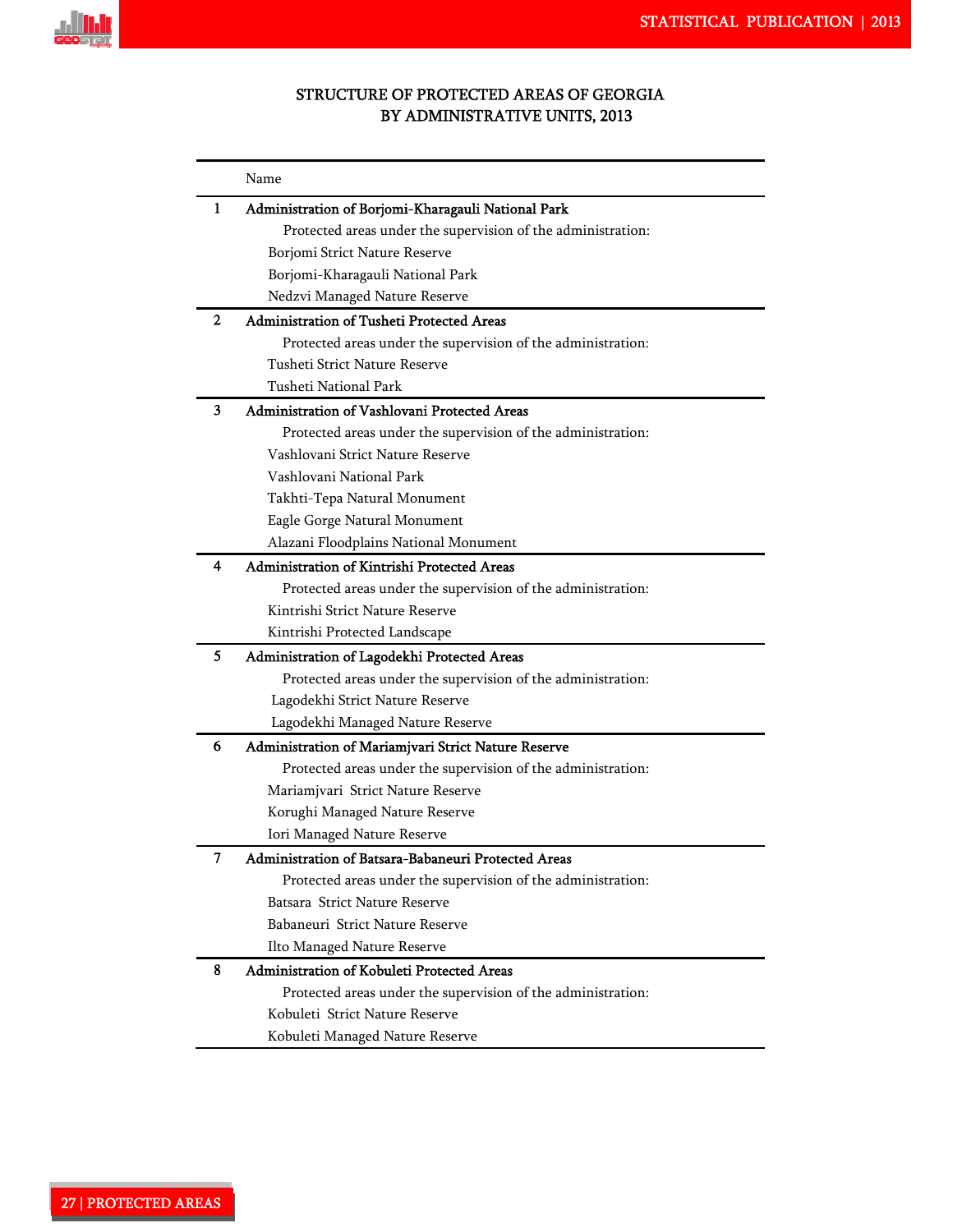

| 9<br>Administration of Imereti Caves Protected Areas<br>Protected areas under the supervision of the administration:<br>Sataplia Strict Nature Reserve<br>Sataplia Managed Nature Reserve<br>Prometheus Natural Monument<br>White Cave Natural Monument<br>Khomuli Cave Natural Monument<br>Tsutskhvati Cave Natural Monument<br>Navenakhevi Cave Natural Monument<br>Nagarevi Cave Natural Monument |  |
|------------------------------------------------------------------------------------------------------------------------------------------------------------------------------------------------------------------------------------------------------------------------------------------------------------------------------------------------------------------------------------------------------|--|
|                                                                                                                                                                                                                                                                                                                                                                                                      |  |
|                                                                                                                                                                                                                                                                                                                                                                                                      |  |
|                                                                                                                                                                                                                                                                                                                                                                                                      |  |
|                                                                                                                                                                                                                                                                                                                                                                                                      |  |
|                                                                                                                                                                                                                                                                                                                                                                                                      |  |
|                                                                                                                                                                                                                                                                                                                                                                                                      |  |
|                                                                                                                                                                                                                                                                                                                                                                                                      |  |
|                                                                                                                                                                                                                                                                                                                                                                                                      |  |
|                                                                                                                                                                                                                                                                                                                                                                                                      |  |
|                                                                                                                                                                                                                                                                                                                                                                                                      |  |
| Jason's Cave Natural Monument                                                                                                                                                                                                                                                                                                                                                                        |  |
| Sakazhia Cave Natural Monument                                                                                                                                                                                                                                                                                                                                                                       |  |
| Tskaltsitela Gorge Natural Monument                                                                                                                                                                                                                                                                                                                                                                  |  |
| Okatse Canyon Natural Monument                                                                                                                                                                                                                                                                                                                                                                       |  |
| Okatse Waterfall Natural Monument                                                                                                                                                                                                                                                                                                                                                                    |  |
| Gabzaruli Lake Natural Monument                                                                                                                                                                                                                                                                                                                                                                      |  |
| Satsurblia Cave Natural Monument                                                                                                                                                                                                                                                                                                                                                                     |  |
| Solkota Cave Natural Monument                                                                                                                                                                                                                                                                                                                                                                        |  |
| Didghele Cave Natural Monument                                                                                                                                                                                                                                                                                                                                                                       |  |
| Melouri Cave Natural Monument                                                                                                                                                                                                                                                                                                                                                                        |  |
| <b>Bgheri Cave Natural Monument</b>                                                                                                                                                                                                                                                                                                                                                                  |  |
| Ghliana Cave Natural Monument                                                                                                                                                                                                                                                                                                                                                                        |  |
| 10<br><b>Administration of Mtirala National Park</b>                                                                                                                                                                                                                                                                                                                                                 |  |
| 11<br>Administration of Algeti National Park                                                                                                                                                                                                                                                                                                                                                         |  |
| 12<br>Administration of Kazbegi National Park                                                                                                                                                                                                                                                                                                                                                        |  |
| Protected areas under the supervision of the administration:                                                                                                                                                                                                                                                                                                                                         |  |
| Kazbegi National Park                                                                                                                                                                                                                                                                                                                                                                                |  |
| Sakhiznari Natural Monument                                                                                                                                                                                                                                                                                                                                                                          |  |
| Abano Mineral Water Lake Natural Monument                                                                                                                                                                                                                                                                                                                                                            |  |
| Truso Travertine National Monument                                                                                                                                                                                                                                                                                                                                                                   |  |
| 13<br>Administration of Thilisi National Park                                                                                                                                                                                                                                                                                                                                                        |  |
| Administration of Kolkheti National Park<br>14                                                                                                                                                                                                                                                                                                                                                       |  |
| Protected areas under the supervision of the administration:                                                                                                                                                                                                                                                                                                                                         |  |
| Kolkheti National Park                                                                                                                                                                                                                                                                                                                                                                               |  |
| Kolkheti Multi-use Teritorry                                                                                                                                                                                                                                                                                                                                                                         |  |
| Katsoburi Managed Nature Reserve                                                                                                                                                                                                                                                                                                                                                                     |  |
| 15<br>Administration of Ajameti Managed Nature Reserve                                                                                                                                                                                                                                                                                                                                               |  |
| 16<br>Administration of Gardabani Managed Nature Reserve                                                                                                                                                                                                                                                                                                                                             |  |
| Administration of Chachuna Managed Nature Reserve<br>17                                                                                                                                                                                                                                                                                                                                              |  |
| Administration of Liakhvi Strict Nature Reserve<br>18                                                                                                                                                                                                                                                                                                                                                |  |
| 19<br>Administration of Pskhu-Gumista Strict Nature Reserve                                                                                                                                                                                                                                                                                                                                          |  |
|                                                                                                                                                                                                                                                                                                                                                                                                      |  |
| Protected areas under the supervision of the administration:                                                                                                                                                                                                                                                                                                                                         |  |
| Pskhu Strict Nature Reserve                                                                                                                                                                                                                                                                                                                                                                          |  |
| Gumista Strict Nature Reserve                                                                                                                                                                                                                                                                                                                                                                        |  |
| Skurchi Strict Nature Reserve                                                                                                                                                                                                                                                                                                                                                                        |  |

Agency of Protected Areas.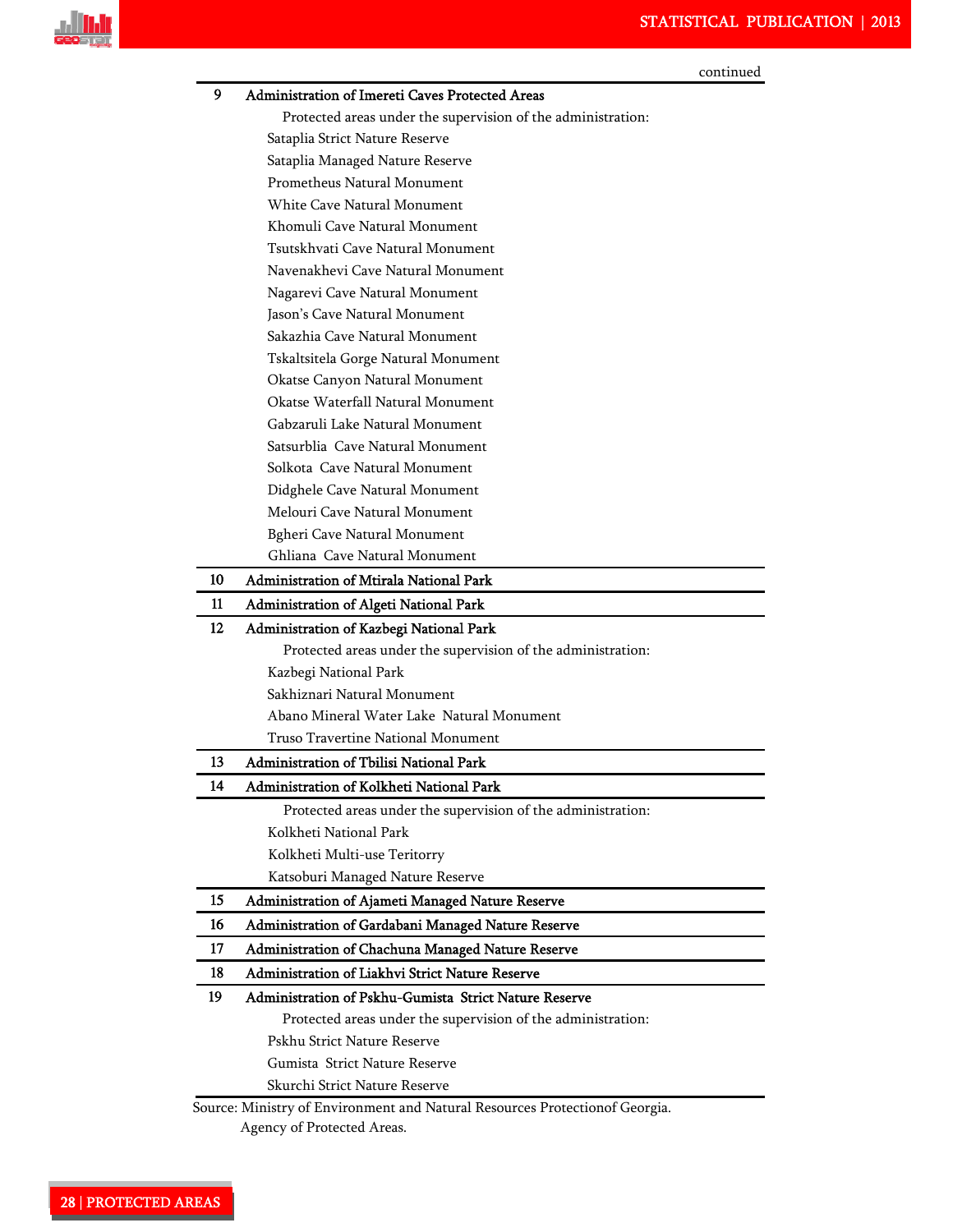

| 20 | <b>Administration of Ritsa Strict Nature Reserve</b>         |
|----|--------------------------------------------------------------|
| 21 | Administration of Bichvinta-Miusera Strict Nature Reserve    |
|    | Protected areas under the supervision of the administration: |
|    | Bichvinta Strict Nature Reserve                              |
|    | Lidzava Strict Nature Reserve                                |
|    | Miusera Strict Nature Reserve                                |
| 22 | Administration of Javakheti Protected Areas                  |
|    | Protected areas under the supervision of the administration: |
|    | Javakheti National Park                                      |
|    | Kartsakhi Lake Managed Nature Reserves                       |
|    | Sulda Lake Managed Nature Reserves                           |
|    | Khanchali Lake Managed Nature Reserves                       |
|    | Bughdasheni Lake Managed Nature Reserves                     |
|    | Madatafa Lake Managed Nature Reserves                        |
| 23 | Machakhela National Park                                     |
|    | Not yet transferred for management:                          |
|    | Ktsia-Tabatskuri Managed Nature Reserve                      |
|    | Tetrobi Managed Nature Reserve                               |
|    | Managed by local Municipality:                               |
|    | Tusheti Protected Landscape                                  |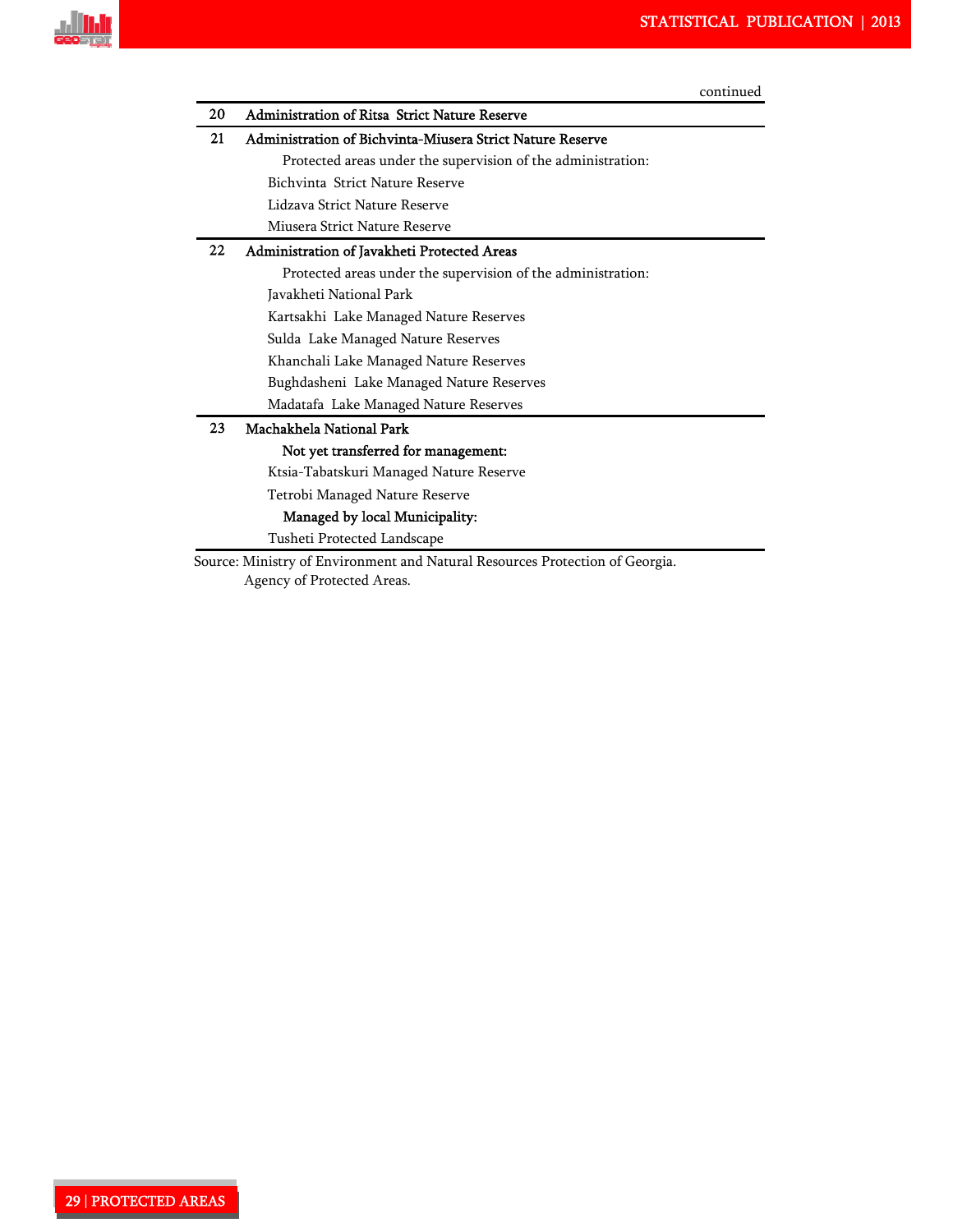

| N∘             | Name                                 | Total area, hectare |
|----------------|--------------------------------------|---------------------|
|                | Protected Areas, total               | 600 597             |
|                | <b>Strict Nature Reserves, total</b> | 140 672             |
| 1              | Babaneuri                            | 862                 |
| $\overline{2}$ | Batsara                              | 2986                |
| 3              | Bichvinta-Miusera                    | 3645                |
| 4              | Borjomi                              | 14 8 20             |
| 5              | Vashlovani                           | 10 143              |
| 6              | Tusheti                              | 12627               |
| 7              | Kintrishi                            | 10703               |
| 8              | Lagodekhi                            | 19749               |
| 9              | Liakhvi                              | 6 3 8 8             |
| 10             | Mariamjvari                          | 1 040               |
| 11             | Ritsa                                | 16 229              |
| 12             | Sataplia                             | 330                 |
| 13             | Pskhu-Gumista                        | 40819               |
| 14             | Kobuleti                             | 331                 |
|                | National Parks, total                | 352 566             |
| 1              | Algeti                               | 6 822               |
| 2              | Borjomi-Kharagauli                   | 61 235              |
| 3              | Vashlovani                           | 24 610              |
| $\overline{4}$ | Tbilisi                              | 23 218              |
| 5              | Tusheti                              | 69 515              |
| 6              | Kolkheti                             | 44 600              |
| 7              | Machakhela                           | 8733                |
| 8              | Mtirala                              | 15 806              |
| 9              | Pshav-Khevsureti                     | 75 843              |
| 10             | Kazbegi                              | 8687                |
| 11             | Javakheti                            | 13 498<br>70 393    |
|                | Managed Nature Reserves, total       |                     |
| 1<br>2         | Ajameti<br>Asa                       | 5 1 1 7<br>3943     |
| 3              | Gardabani                            | 3484                |
| 4              | Tetrobi                              | 3 100               |
| 5              | Ilto                                 | 6971                |
| 6              | Iori                                 | 1 3 3 6             |
| 7              | Kacoburi                             | 295                 |
| 8              | Lagodekhi                            | 4702                |
| $\mathbf{9}$   | Nedzvi                               | 8992                |
| 10             | Kobuleti                             | 439                 |
| $11\,$         | Ktsia-Tabatskuri                     | 22 000              |
| 12             | Korughi                              | 2068                |
| 13             | Chachuna                             | 5 200               |
| 14             | Kartsakhi                            | 158                 |
| 15             | Sulda                                | 309                 |
| 16             | Khanchali                            | 727                 |
| 17             | Bughdasheni                          | 119                 |
| 18             | Madatapa                             | 1 3 9 8             |
| 19             | Sataplia                             | 34                  |
|                |                                      |                     |

# PROTECTED AREAS OF GEORGIA BY CATEGORIES, 2013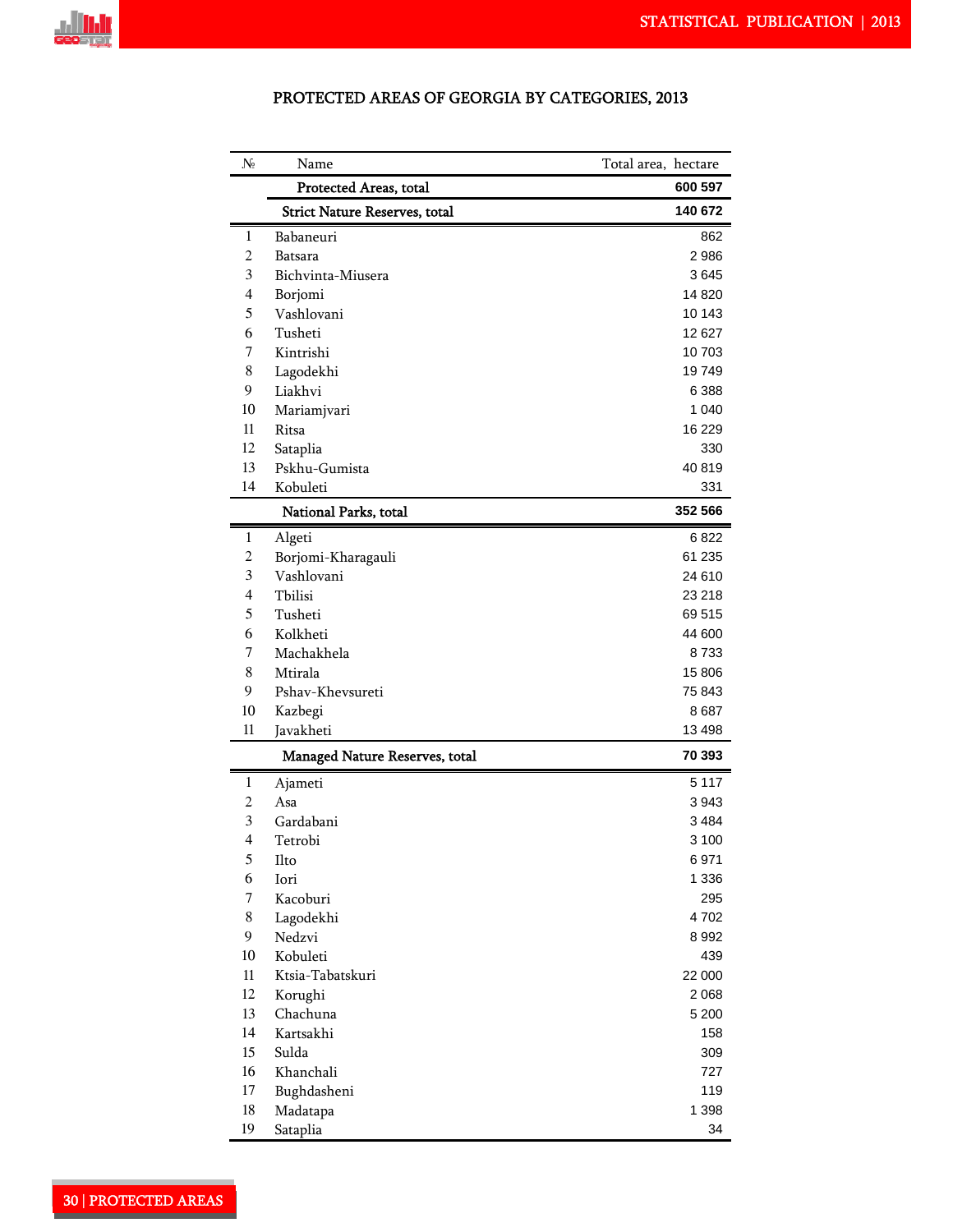

|          |                                                                                  | continued      |
|----------|----------------------------------------------------------------------------------|----------------|
|          | Natural Monuments, total                                                         | 2 378          |
| 1        | Abano Mineral Lake                                                               | 0.0            |
| 2        | Alazani Floodplain Forests                                                       | 204            |
| 3        | Artsivi Gorge                                                                    | 100            |
| 4        | Balda Canyon                                                                     | 6              |
| 5        | Bodorna Rock Columns                                                             | 18             |
| 6        | <b>Bgheri</b> Cave                                                               |                |
| 7        | Gabzaruli Lake                                                                   |                |
| 8        | Goderdzi Pertified Forest                                                        | 36             |
| 9        | Gochkadili Canyon                                                                | 13             |
| 10       | Dashbashi Canyon                                                                 | 669            |
| 11<br>12 | Didghele Cave                                                                    | $\ddotsc$      |
| 13       | Tetri Cave<br>Truso Travertines                                                  | 2<br>4         |
| 14       | Iazoni Cave                                                                      |                |
| 15       | The River Abasha Waterfall                                                       | $\cdots$<br>99 |
| 16       | Melouri Cave                                                                     |                |
| 17       | Motena Cave                                                                      | <br>2          |
| 18       | Mukhura Waterfall                                                                | 14             |
| 19       | Nagarevi Cave                                                                    |                |
| 20       | Navenakhevi Cave                                                                 | $\cdots$       |
| 21       | Nazodealo Cave                                                                   | 12             |
| 22       | Okatse Canion                                                                    | 70             |
| 23       | Okatse Waterfall                                                                 | $\ddotsc$      |
| 24       | Oniore Waterfall and the First Toba Cave                                         | 33             |
| 25       | Ochkhomuri Waterfall                                                             | 9              |
| 26       | Prometheus Cave                                                                  | 47             |
| 27       | Roshki                                                                           | 118            |
| 28       | Sakazhia Cave                                                                    |                |
| 29       | Samshvilde Canyon                                                                | 475            |
| 30       | Satsurblia Cave                                                                  | $\ddotsc$      |
| 31       | Sakhiznari Cliff                                                                 | 336            |
| 32       | Solkota Cave                                                                     |                |
| 33       | Takhti-Tepa                                                                      | 10             |
| 34       | Toba Waterfall and Arsen Okrojanashvili Cave                                     | 73             |
| 35       | Keterisi Mineral Travertine                                                      | 1              |
| 36       | Ghliana Cave                                                                     |                |
| 37       | Tsutskhvati Cave                                                                 |                |
| 38<br>39 | Tskaltsitela Gorge                                                               | 22             |
| 40       | Khomuli Cave                                                                     |                |
| 41       | Jvari Overpass Travertine<br>Jortsku Cave                                        | 3<br>2         |
|          |                                                                                  | 34 708         |
|          | Protected Landscapes, total                                                      |                |
| 1        | Tusheti                                                                          | 31 518         |
| 2        | Kintrishi<br>Ministry of Environment and Natural Pesquises Protection of Ceorgia | 3 190          |

 Source: Ministry of Environment and Natural Resources Protection of Georgia. Agency of Protected Areas.

\*Includes only areas of the Natural Monuments with registered borderds and areas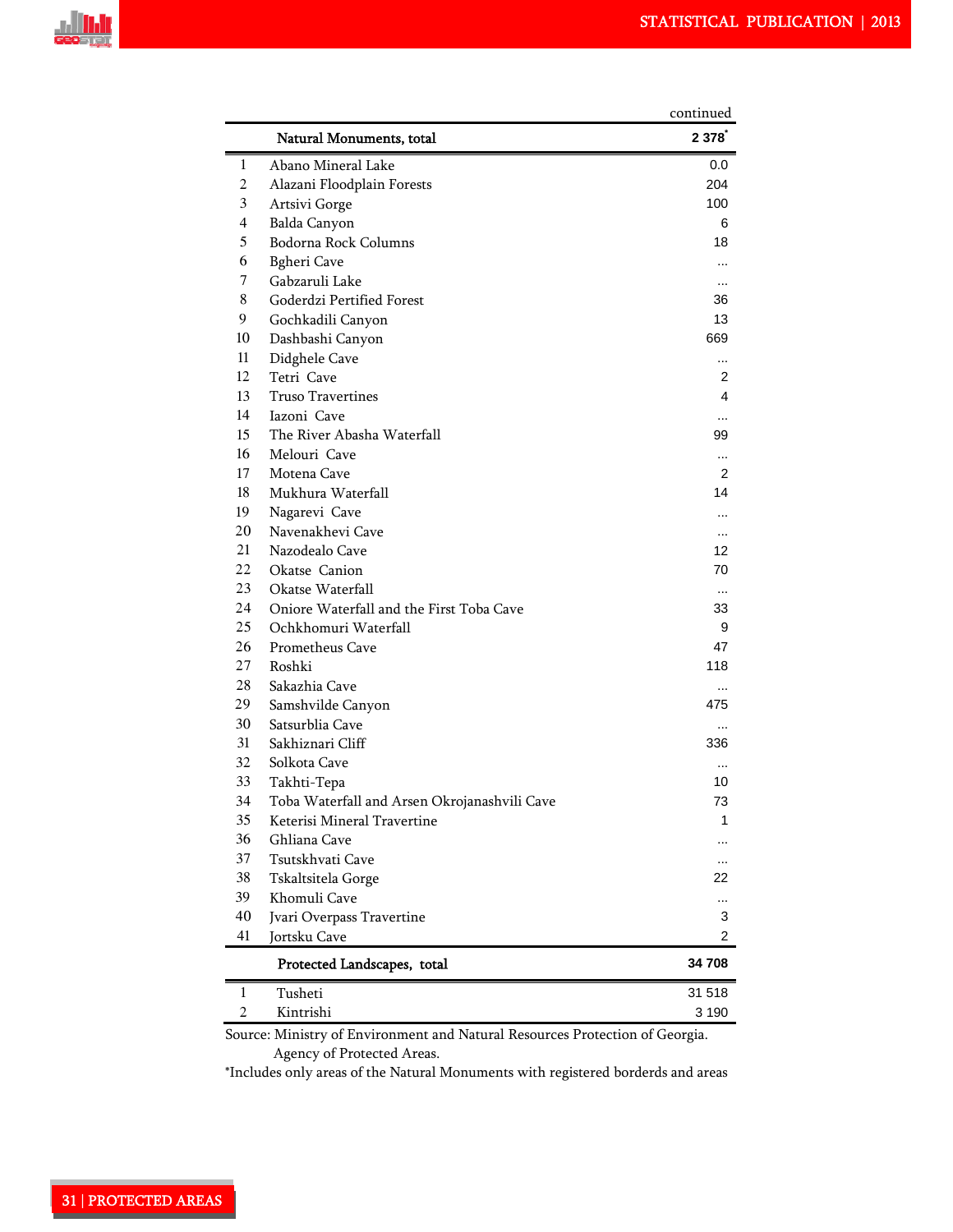

|                          |         |                |                          |             |         |                |         | Unit  |
|--------------------------|---------|----------------|--------------------------|-------------|---------|----------------|---------|-------|
| Name                     | 1995    | 2000           | 2005                     | 2009        | 2010    | 2011           | 2012    | 2013  |
| Chamois                  | 672     | 807            | 594                      | 366         | 552     | 577            | 1 1 5 4 | 589   |
| Hyena                    |         | $\overline{c}$ |                          |             | 1       |                |         | 1     |
| Brown bear               | 213     | 265            | 325                      | 359         | 543     | 710            | 382     | 533   |
| Deer                     | 776     | 194            | 299                      | 510         | 554     | 573            | 613     | 657   |
| Wildcat                  | 98      | 83             | 2 5 0 7                  | 369         | 511     | 253            | 359     | 446   |
| Marten                   | 475     | 476            | 1816                     | 1 2 9 2     | 1598    | 1 0 8 8        | 1 1 1 3 | 728   |
| Hare                     | 1 0 4 6 | 948            | 551                      | 2 1 0 3     | 3599    | 1 3 2 1        | 1 908   | 1396  |
| Badger                   | 290     | 298            | 7018                     | 703         | 828     | 585            | 594     | 725   |
| Grey wolf                | 210     | 310            | 224                      | 383         | 626     | 563            | 260     | 586   |
| Fox                      | 340     | 694            | 275                      | 543         | 667     | 474            | 739     | 646   |
| Wild goat                | 130     | 150            | 170                      | 83          | 150     | 61             | 150     | 150   |
| Nutria                   | 30      | 40             | $\overline{\phantom{a}}$ | 927         | 1 2 9 3 | 240            | 950     | 1600  |
| Jackal                   | 282     | 187            | 4 173                    | 6 2 0 9     | 9 1 5 1 | 8899           | 9088    | 10246 |
| Lynx                     | 39      | 37             | 63                       | 75          | 85      | 77             | 74      | 1018  |
| Boar                     | 126     | 230            | 320                      | 643         | 892     | 1563           | 541     | 97    |
| Roe                      | 759     | 735            | 1 372                    | 1932        | 2613    | 2 4 4 0        | 2 5 9 2 | 801   |
| Squirrel                 | 780     | 130            | 50                       | 1796        | 1667    | 877            | 1 3 2 9 | 3644  |
| Otter                    | 10      | 20             | 168                      | 174         | 411     | 204            | 374     | 513   |
| Auroch                   | 750     | 641            | 695                      | 743         | 1 4 5 5 | 1 3 9 5        | 1 470   | 2160  |
| Ounce                    |         |                | 1                        | 1           | 1       |                |         |       |
| Gazelle<br>$\sim$ $\sim$ | 1.37    |                |                          | 9<br>$\sim$ | 7       | $\overline{7}$ |         |       |

# NUMBER OF ANIMALS PRESERVED IN PROTECTED AREAS OF GEORIGA

Source: Ministry of Environment and Natural Resources Protection of Georgia.

Agency of Protected Areas.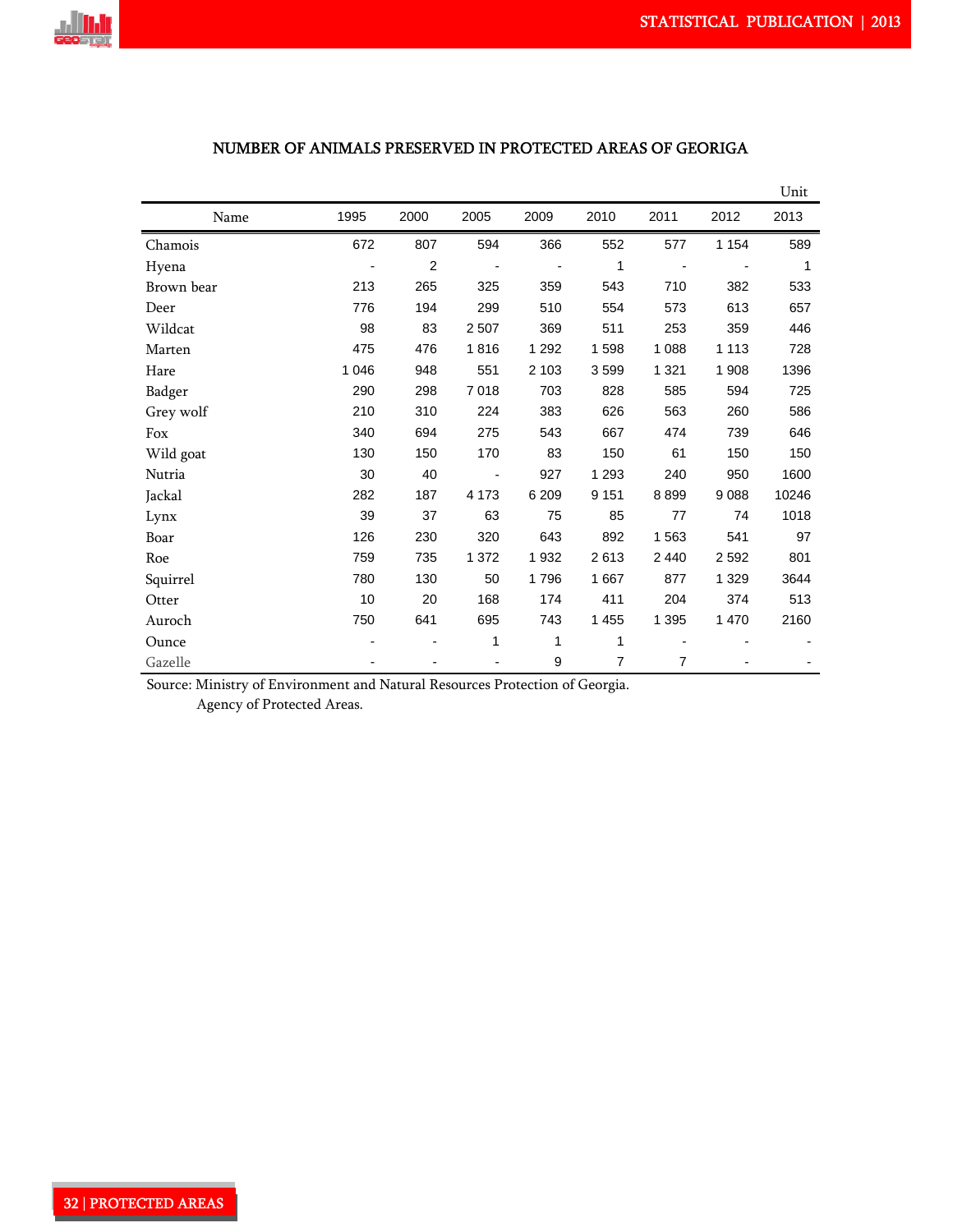

| Name               | 1995      | 2000           | 2005    | 2009      | 2010     | 2011     | 2012     | 2013     |
|--------------------|-----------|----------------|---------|-----------|----------|----------|----------|----------|
| Mountain eagle     | 79        | 55             | 38      | 50        | 51       | 29       | 16       | 79       |
| Gorge eagle        | .         | $\overline{2}$ | 10      | 26        | 46       | 44       | 17       | 42       |
| Field eagle        | $\cdots$  | 10             | 10      | $\ddotsc$ | $\cdots$ | $\cdots$ | $\cdots$ | $\cdots$ |
| Owl                | 176       | 419            | 531     | 630       | 30       | 347      | 441      | 714      |
| Nightingale        | 60        | 90             | 40      | 60        | $\cdots$ | 40       | $\cdots$ |          |
| Grey partridge     |           | $\cdots$       | 100     | 82        | $\cdots$ | 82       | 85       | $\cdots$ |
| Partridge          | 890       | 365            | 2 1 2 0 | 3 1 6 8   | 4670     | 3 4 5 5  | 695      | 2514     |
| Woodpecker         | 2894      | 449            | 504     | 1999      | 2 3 1 1  | 1 0 9 7  | 1 2 2 0  | 321      |
| Sparrowhawk        | 46        | 97             | 75      | 535       | 403      | 139      | 226      | 276      |
| Gyps               | 15        | 28             | 80      | 94        | 116      | 114      | 26       | 191      |
| Caucasian grouse   | 412       | 780            | 982     | 570       | 845      | 791      | 439      | 1 1 4 6  |
| Cinereous vulture  | $\cdots$  | 12             | 42      | 157       | 184      | 140      | 41       | 267      |
| Eurasian woodcock  | 252       | 692            | 528     | 435       | 950      | 570      | 280      | 447      |
| Black ring dove    | 670       | $\cdots$       | 375     | 251       | 362      | 16 140   | 5 1 4 0  | 3 3 9 6  |
| Hawk               | 60        | 75             | 35      | 393       | 608      | 767      | 770      | 772      |
| <b>Black stork</b> | $\cdots$  | $\cdots$       | 10      |           | 20       | 20       | 20       | 137      |
| Blackbird          | 2970      | 1930           | 1842    | 5 6 8 8   | 3652     | 12 149   | 3 2 8 0  | 1951     |
| Falcon             | 12        | $\cdots$       | 16      | 43        | 18       | 1 0 3 7  | 212      | 59       |
| Caucasian snowcock | 641       | 702            | 766     | 453       | 645      | 400      | 280      | 575      |
| Crow               | 90        | 310            | 150     | 125       | 35       | 200      | 4782     | 1 550    |
| Mistle thrush      | 2 3 4 0   | 1 380          | 1 100   | 200       | 210      | 220      | $\cdots$ | $\cdots$ |
| Eurasian jay       | 1 4 4 0   | 1 100          | 779     | 3 0 3 4   | 2 1 5 8  | 2 1 6 3  | 300      | 3 4 3 5  |
| Pheasant           | 20        | 45             | 166     | 200       | 647      | 670      | $\cdots$ | 2658     |
| <b>Black kite</b>  | $\ddotsc$ | $\cdots$       | 50      | 50        | 17       | 6613     | 219      | 56       |

# NUMBER OF BIRDS PRESERVED IN PROTECTED AREAS OF GEORGIA

**Unit** Contract of the Contract of the Contract of the Contract of the Contract of the Contract of the Contract of the Contract of the Contract of the Contract of the Contract of the Contract of the Contract of the Contrac

 Source: Ministry of Environment and Natural Resources Protection of Georgia. Agency of Protected Areas.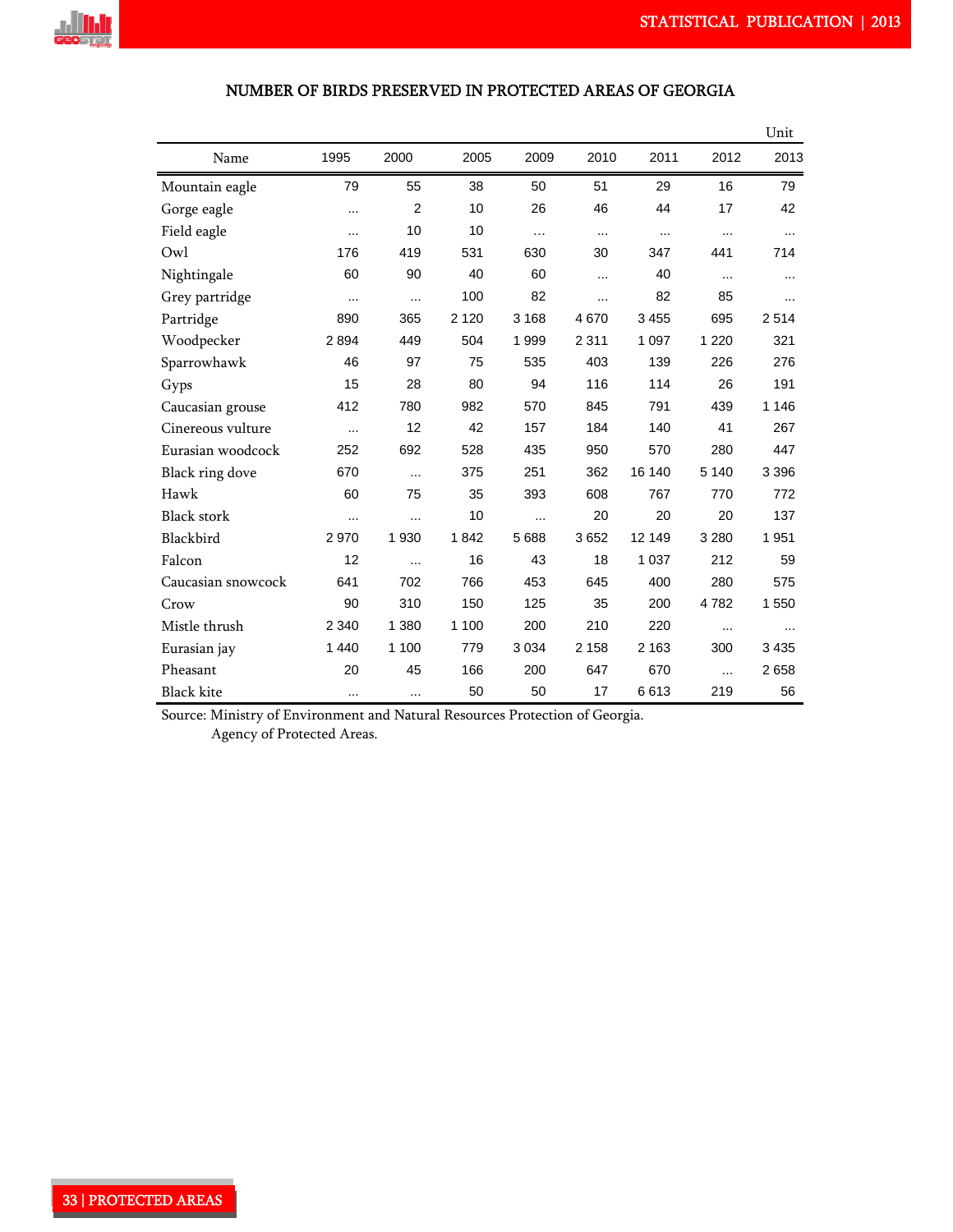

# EXPENSES ON MAINTANENCE OF PROTECTED AREAS AND NUMBER OF EMPLOYEES 2013!

|                                                                          |                              | Of which                  |                                    |                |                | Of which                                                                                        |                                     |                                      |
|--------------------------------------------------------------------------|------------------------------|---------------------------|------------------------------------|----------------|----------------|-------------------------------------------------------------------------------------------------|-------------------------------------|--------------------------------------|
|                                                                          | Total number of<br>employees | administration<br>Head of | Specialist of natural<br>resources | Security staff | Other          | maintenance of restricted<br>areas and national parks<br>Total expenses on<br>GEL)<br>(thousand | From state budget<br>(thousand GEL) | From other sources<br>(thousand GEL) |
| Total in Georgia                                                         | 416                          | 18                        | 21                                 | 274            | 104            | 3 3 6 6.6                                                                                       | 2 846.5                             | 520.2                                |
| Administration of Borjomi-                                               | 72                           | 1                         | $\overline{2}$                     | 57             | 12             | 516.4                                                                                           | 377.8                               | 138.6                                |
| Kharagauli National Park<br>Administration of Tusheti<br>Protected Areas | 33                           | 1                         | 1                                  | 23             | 8              | 244.3                                                                                           | 177.3                               | 67.0                                 |
| Administration of Vashlovani<br>Protected Areas                          | 33                           | 1                         | 1                                  | 26             | 5              | 258.9                                                                                           | 189.4                               | 69.5                                 |
| Administration of Kintrishi<br>Protected Areas                           | 11                           | 1                         | 1                                  | 8              | $\overline{c}$ | 63.1                                                                                            | 59.0                                | 4.1                                  |
| Administration of Lagodekhi<br>Protected Areas                           | 21                           | 1                         | 1                                  | 16             | 3              | 172.3                                                                                           | 124.6                               | 47.7                                 |
| Administration of Mariamjvari<br><b>Strict Nature Reserve</b>            | 10                           | 1                         | 1                                  | 8              | $\mathbf 0$    | 61.5                                                                                            | 58.7                                | 2.9                                  |
| Administration of Batsara-<br>Babaneuri Protected Areas                  | 14                           | 1                         | 1                                  | 12             | $\pmb{0}$      | 87.0                                                                                            | 81.7                                | 5.4                                  |
| Administration of Kobuleti<br>Protected Areas                            | 9                            | 1                         | 1                                  | 3              | 4              | 57.5                                                                                            | 53.8                                | 3.7                                  |
| Administration of Imereti Caves<br>Protected Areas                       | 42                           | 1                         | $\mathbf{1}$                       | 11             | 29             | 285.6                                                                                           | 203.1                               | 82.6                                 |
| Administration of Mtirala<br>National Park                               | 18                           | 1                         | 1                                  | 12             | 4              | 143.5                                                                                           | 104.5                               | 39.0                                 |
| Administration of Algeti<br>National Park                                | 12                           | 1                         | 1                                  | 9              | 1              | 72.9                                                                                            | 69.1                                | 3.8                                  |
| Adminsitraiton of Kazbegi<br>National Park                               | 11                           | 1                         | $\mathbf{1}$                       | 9              | $\mathbf 0$    | 69.2                                                                                            | 64.6                                | 4.6                                  |
| Administration of Tbilisi<br>National Park                               | 41                           | 1                         | $\overline{2}$                     | 33             | 5              | 237.6                                                                                           | 225.4                               | 12.3                                 |
| Administration of Kolkheti<br>National Park                              | 34                           | 1                         | $\overline{2}$                     | 28             | 4              | 198.6                                                                                           | 187.8                               | 10.8                                 |
| Administration of Ajameti<br>Managed Nature Reserve                      | 18                           | 1                         | 1                                  | 16             | $\pmb{0}$      | 108.5                                                                                           | 101.7                               | 6.8                                  |
| Administration of Gardabani<br>Managed Nature Reserve                    | 0                            | $\pmb{0}$                 | 0                                  | $\pmb{0}$      | $\pmb{0}$      | 0                                                                                               | $\pmb{0}$                           | 0                                    |
| Administration of Chachuna<br>Managed Nature Reserve                     | 5                            | 1                         | 1                                  | 3              | $\mathbf 0$    | 36.5                                                                                            | 34.3                                | 2.2                                  |
| Administration of Liakhvi Strict<br>Nature Reserve                       | 0                            | $\pmb{0}$                 | 0                                  | $\pmb{0}$      | $\mathbf 0$    | $\pmb{0}$                                                                                       | $\pmb{0}$                           | 0                                    |
| Javakheti Rrotected Areas                                                | 1                            | $\pmb{0}$                 | 0                                  | 0              | $\mathbf 0$    | 13.7                                                                                            | 12.9                                | 0.8                                  |
| Machakhela National Park                                                 | 0                            | $\mathbf 0$               | 0                                  | $\pmb{0}$      | $\pmb{0}$      | 0                                                                                               | 0                                   | 0                                    |
| Agency of Protected Areas                                                | 31                           | 1                         | 2                                  | $\pmb{0}$      | 28             | 719.7                                                                                           | 713.4                               | 6.3                                  |

Source: Ministry of Environment and Natural Resources Protection of Georgia.

Agency of Protected Areas.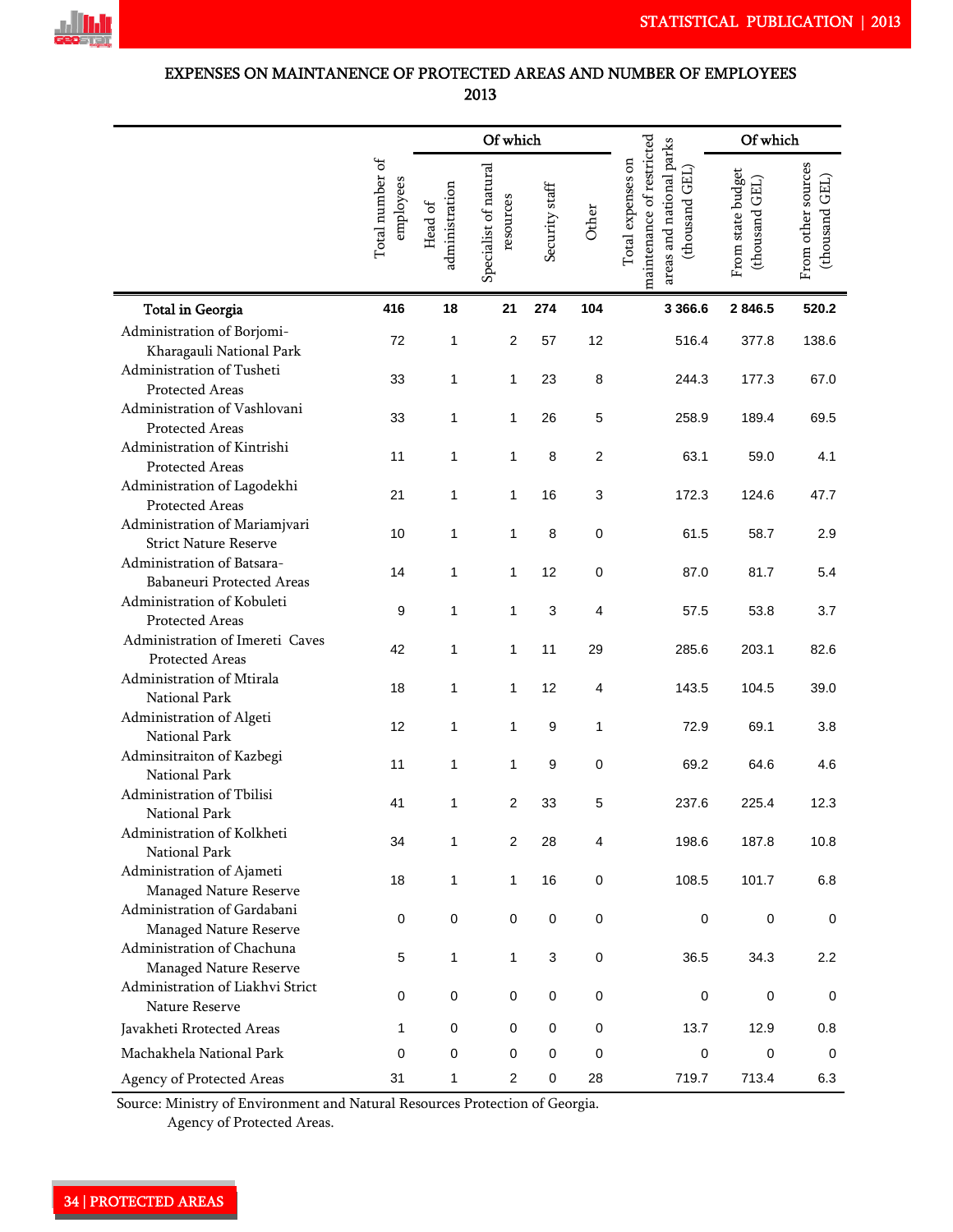

# WATER RESOURCES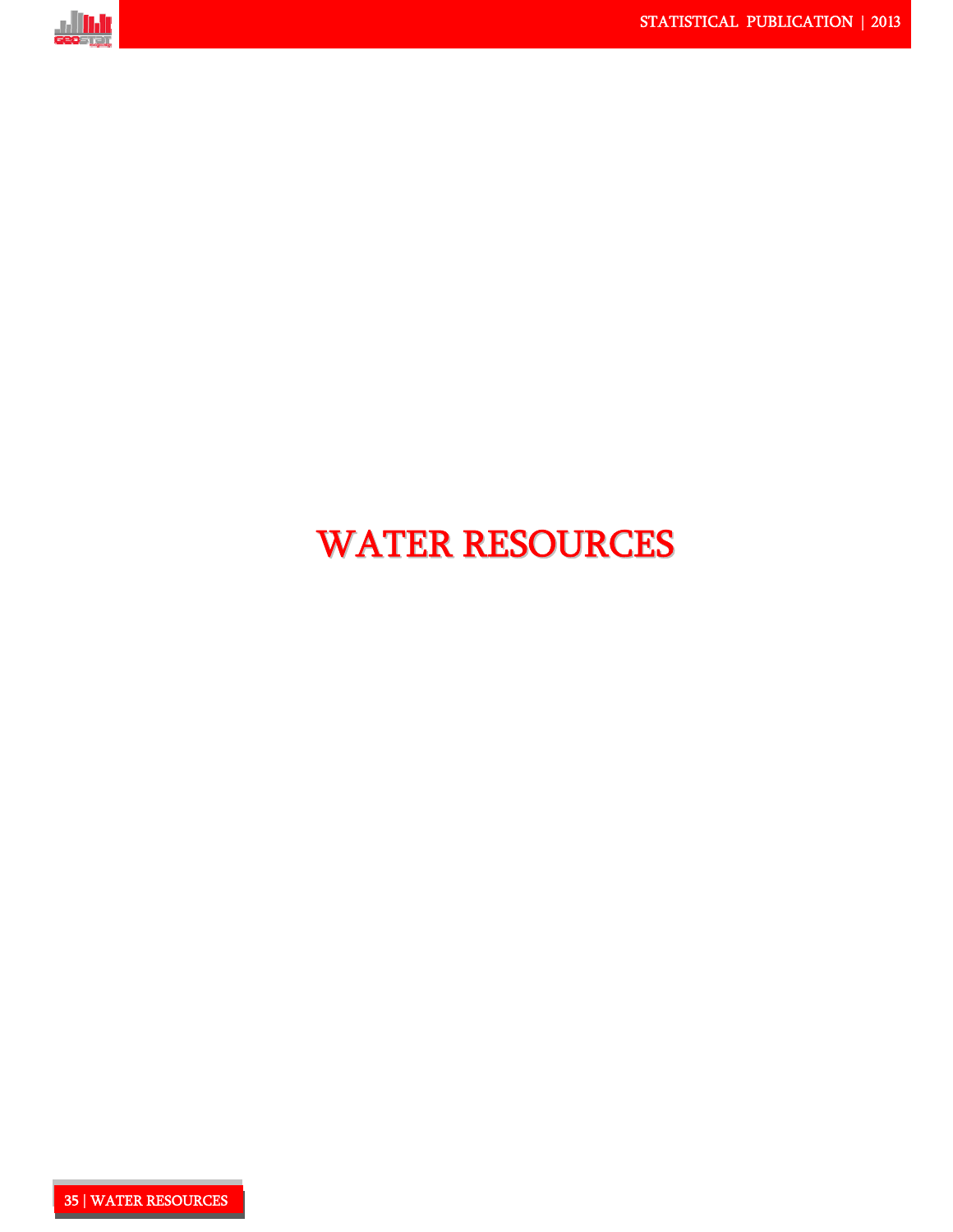

Area of the earth surface is 510.0 million square kilometres, its 71%, that is 362.1 million square kilometres, is occupied by the ocean that creates illusion of abundance of water resources. In fact 97.5% of the total hydrosphere reserve (1353.3 million cubic kilometres) is almost useless for economic activities, due to its salinity (the World Ocean, the salty lakes and the wetlands). Share of the fresh water that exists in form of rivers, glaciers, ground waters, lakes, reservoirs and wetlands, is just 2.5% or 34.7 million cubic metres. Today only 12% of total fresh water stock, or 4.16 cubic metres is being used, that clearly demonstrates problem of fresh water deficit.

According to internal waters (rivers, lakes, ground waters, glaciers, and wetlands) Georgia was one of the leading countries in the Soviet Union. However, rivers are unequally distributed between eastern and western Georgia. In western Georgia run-off of rivers (together with transit run-off) is 49.8 km<sup>3</sup>, and in eastern Georgia – 16.5 cubic kilometres.

The problem of water consumption has a great importance among the factors having an impact on the river ecosystem, since using of water for economic activities, especially for irrigation causes lowering the water level, i.e. reduction of water resources.

Increasing level of hydrosphere pollution is even more important and problematic. The main reasons for worsening of water quality are the following: irrigation, melioration of salty soils, wastewater, and improperly arraigned reservoir caves. Importance of this problem can be justified by the following general examples: even those wastewaters which, after treatment return to the primary sources, require 15 fold dilutions with clean water in order to restore natural quality of water.

Annual volume of wastewater of any types pollutes 12-15 times more natural water in general, that is a significant part of river run-off. Quality of river and reservoir water of Georgia is alarming. Even in 1986 pollution level per unit of river run-off was 17 times more than an average world index.

Sharp decrease in industrial production in recent years implied only one positive result: amount of hazardous substances emitted into the atmosphere and pollution level in wastewaters decreased.

Inland water resources located on the country territory are the state property and can be used only on the basis of the licenses issued by authorized agencies. Ownership of the land does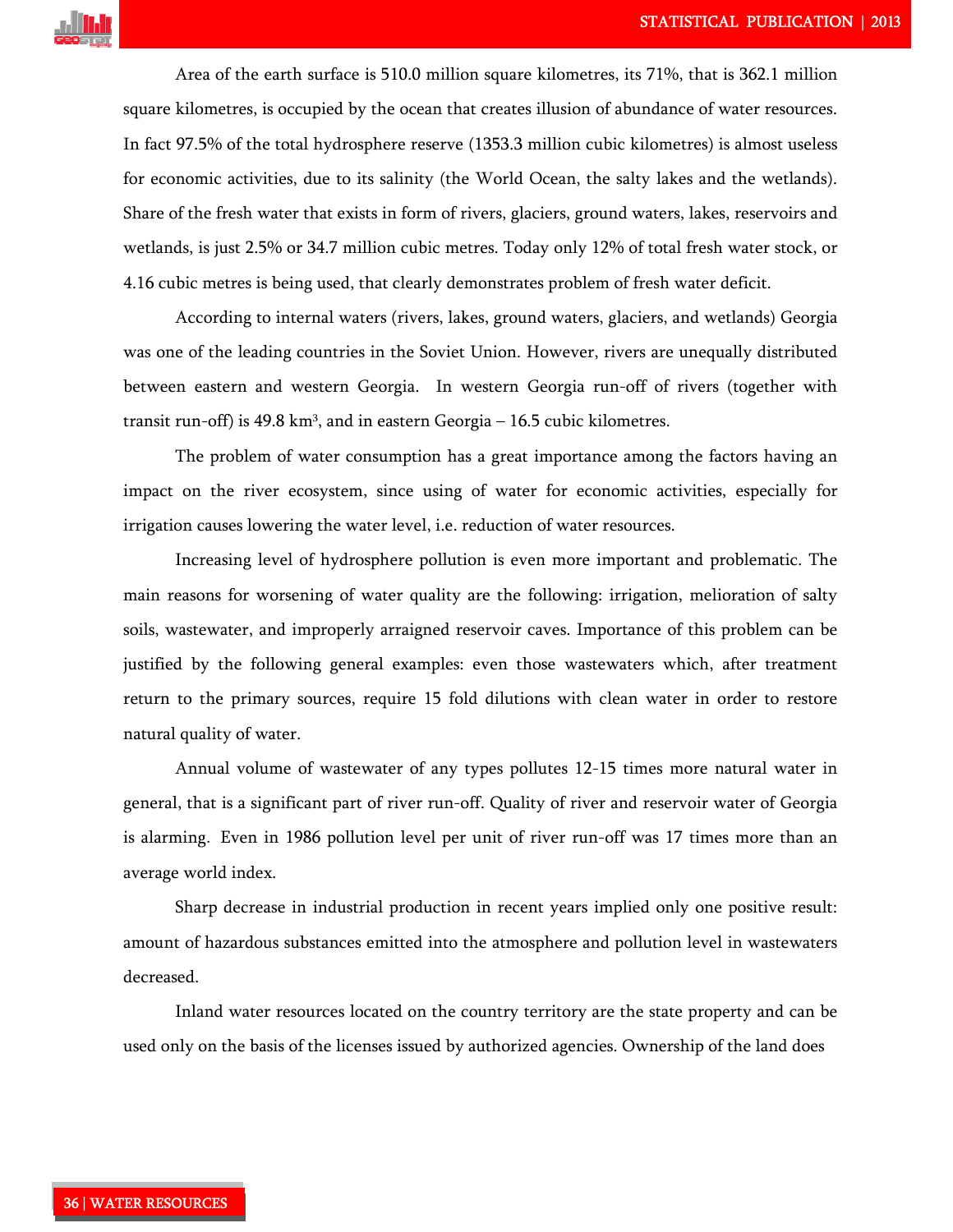

not imply permission for water use. Throwing or burring industrial, household, toxic, radiatial and other hazardous waste into the water bodies or nearby areas is prohibited as well as discharge of wastewater without having an appropriate license.

Despite of great importance of administrative-legislative policies, economically grounded scientific-technical activities play decisive role in environmental protection. For example, rational allocation of industrial objects according to availability of water resources and its quality and implementing the technologies, that ensures getting the production with minimal consumption of natural resources and minimizing potential industrial waste.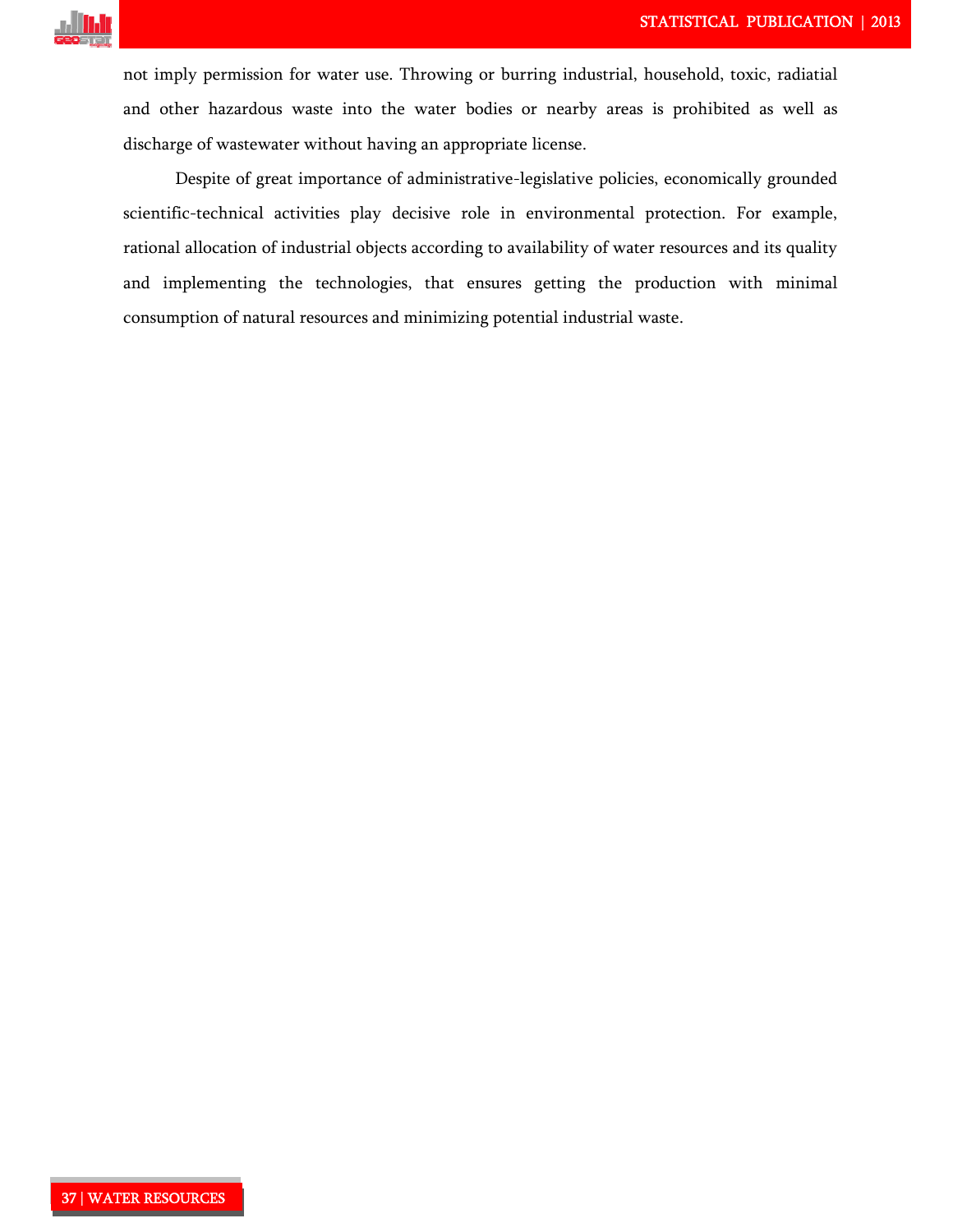#### DEFINITION OF TERMS USED IN TABLES!

Water extraction from natural water bodies Volume of water taken from surface water bodies (rivers, lakes and seas) and groundwater bodies for further use. This indicator does not include volume of transit water supplied to big channels and volume of water taken by population from wells, natural reservoirs, etc.

Wastewater **I** Industrial and household water (including mine, fossil and draining waters) discharged to surface water bodies with no or insufficient treatment. It contains much more polluting substances than admissible amount. Wastewater flowing down to the surface water bodies is divided into three categories: polluted (not treated or insufficiently treated), normatively clean (without treatment) and normatively treated.

Water use Use of water resources abstracted from different sources (surface, main, ground, sea, etc.) for various needs; volume of used water does not include cycling water supply, wastewater of secondary use as well as wastewater controlling draining waters.

Water use for household needs Volume of water used by population and employees of enterprises and organizations (excluding agricultural ones) for economic, household and communal needs.

Water use for irrigation

Water use for agricultural needs

Water use for industrial needs Volume of water sypplied for all types of irrigation.

Volume of water used by rural population and in agriculture for drinking, economic and industrial purposes.

Total volume of water used for industrial needs (excluding agriculture) and for filling the cycling water supply systems.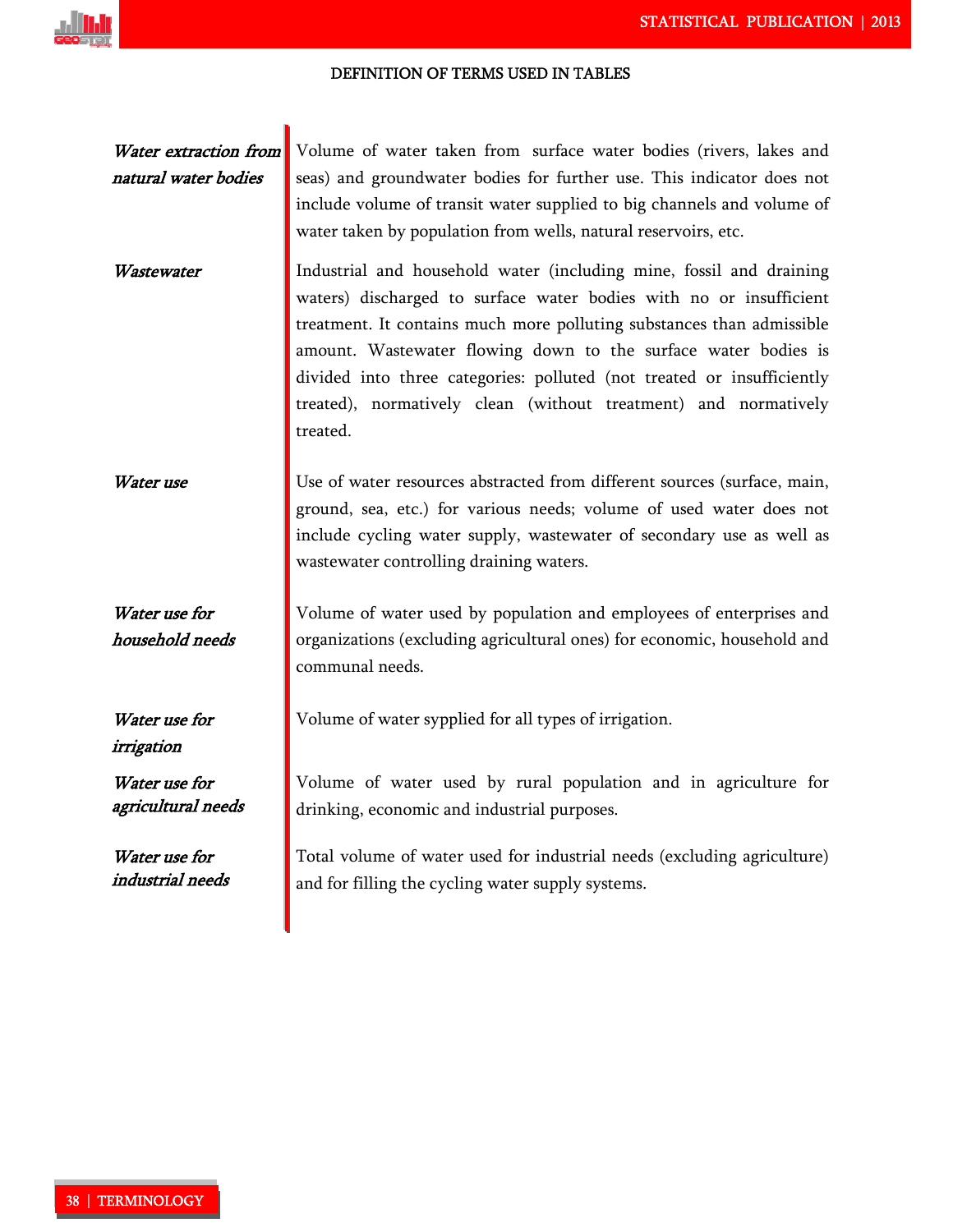

| Name           | Length of the<br>river', km | River basin,<br>sq km | Corresponding<br>sea basin |
|----------------|-----------------------------|-----------------------|----------------------------|
| Alazani        | 11800<br>362                |                       | The Caspian Sea            |
| Rioni          | 327                         | 13 400                | The Black Sea              |
| Iori           | 320                         | 4650                  | The Caspian Sea            |
| Mtkvari        | 326                         | 118 000               | The Caspian Sea            |
| Enguri         | 213                         | 4 0 6 0               | The Black Sea              |
| Ktsia-Khrami   | 200                         | 8 3 4 0               | The Caspian Sea            |
| Tskhenistskali | 176                         | 2 1 2 0               | The Black Sea              |
| Khobi          | 150                         | 1 3 4 0               | The Black Sea              |
| Kvirila        | 140                         | 3630                  | The Black Sea              |
| Algeti         | 118                         | 763                   | The Caspian Sea            |
| Bzipi          | 110                         | 1510                  | The Black Sea              |
| Kodori         | 110                         | 2 0 3 0               | The Black Sea              |
| Supsa          | 108                         | 1 1 3 0               | The Black Sea              |
| Tekhura        | 101                         | 1 040                 | The Black Sea              |
| Didi Liakhvi   | 98                          | 2 4 4 0               | The Caspian Sea            |
| Acharistskali  | 90                          | 1 540                 | The Black Sea              |
| Psou           | 89                          | 885                   | The Black Sea              |
| Ksani          | 84                          | 885                   | The Caspian Sea            |
| Dzirula        | 83                          | 1 270                 | The Black Sea              |
| Paravani       | 74                          | 2 3 5 0               | The Caspian Sea            |
| Aragvi         | 66                          | 2 740                 | The Caspian Sea            |
| Abasha         | 66                          | 350                   | The Black Sea              |
| Mashavera      | 66                          | 1 3 9 0               | The Caspian Sea            |
| Patara Liakhvi | 63                          | 513                   | The Caspian Sea            |
| Natanebi       | 60                          | 657                   | The Black Sea              |
| Khanistskali   | 57                          | 914                   | The Black Sea              |
| Okumi          | 56                          | 559                   | The Black Sea              |
| Ghalidzga      | 53                          | 483                   | The Black Sea              |
| Tedzami        | 51                          | 404                   | The Caspian Sea            |
| Mokvi          | 50                          | 356                   | The Black Sea              |
| Chorokhi       | 26                          | 22 100                | The Black Sea              |

### BIG AND MEDIUM RIVERS OF GEORGIA

\*Length of the river on the territory of Georgia.

Source: Ministry of Environment and Natural Resources Protection of Georgia.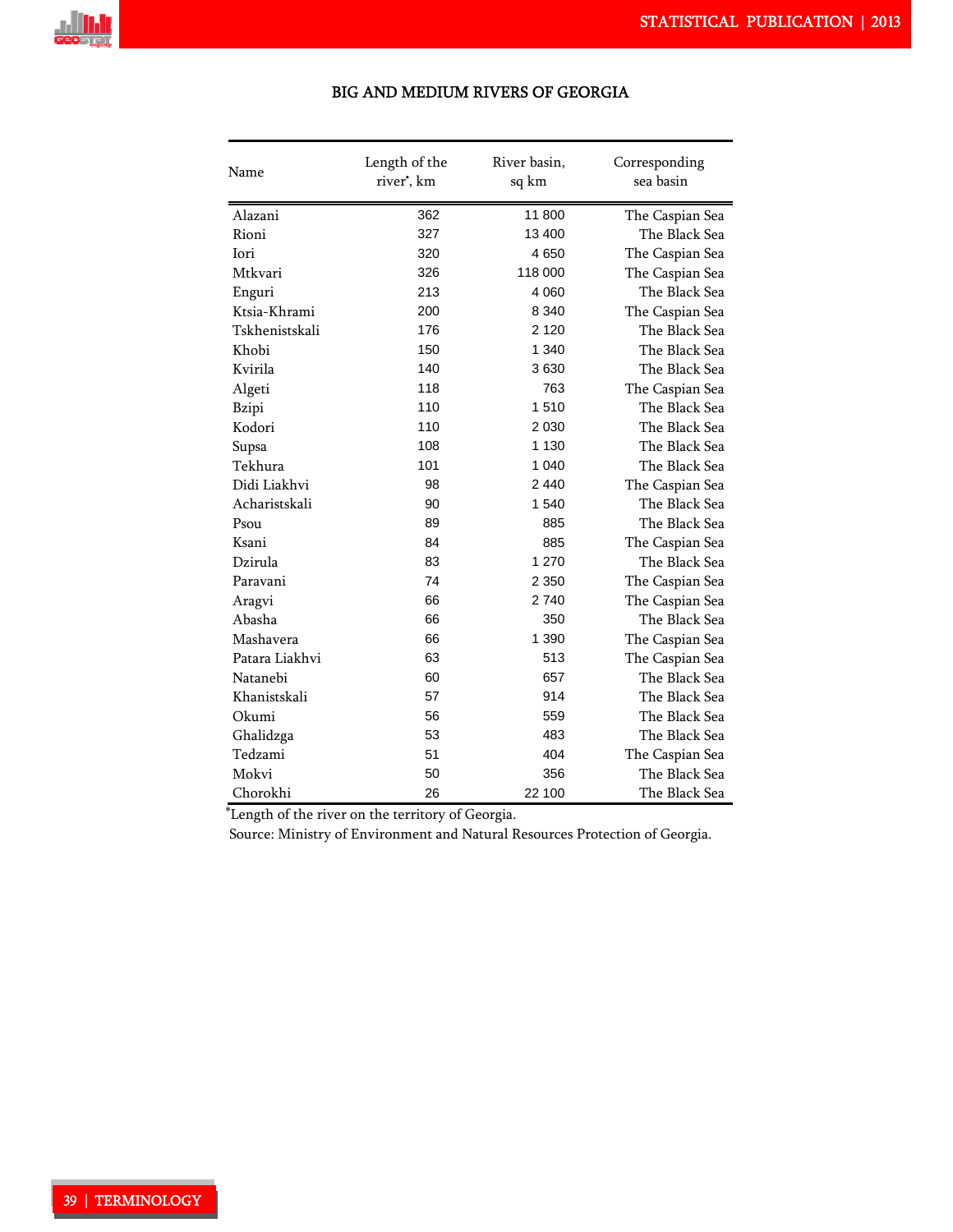

| Name              | Surface area, square | Water volume,       | Depth, metre |         |  |
|-------------------|----------------------|---------------------|--------------|---------|--|
|                   | kilometre            | million cubic metre | Average      | Maximum |  |
| Lake Bazaleti     | 1.2                  | 5.6                 | 4.5          | 7.0     |  |
| Gali Reservoir    | 8.0                  | 145.0               | 17.0         | 52.0    |  |
| Enguri Reservoir  | 13.5                 | 1 0 9 2.0           | 115.0        | 230.0   |  |
| Lisi Lake         | 0.5                  | 1.2                 | 2.6          | 4.0     |  |
| Lake Paliastomi   | 18.2                 | 52.0                | 2.1          | 3.2     |  |
| Jinvali Reservoir | 11.5                 | 52.0                | 50.0         | 98.0    |  |
| Lake Ritza        | 1.5                  | 94.0                | 63.1         | 101.0   |  |
| Samgori Reservoir | 11.8                 | 308.0               | 26.2         | 45.0    |  |
| Lake Sagamo       | 4.8                  | 7.7                 | 1.6          | 2.3     |  |
| Sioni Reservoir   | 12.0                 | 325.0               | 25.4         | 67.5    |  |
| Lake Tabatskuri   | 14.2                 | 221.0               | 15.6         | 40.0    |  |
| Tkibuli Reservoir | 11.5                 | 84.0                | 16.0         | 32.0    |  |
| Lake Paravani     | 37.5                 | 90.8                | 2.4          | 3.3     |  |
| Shaori Reservoir  | 13.2                 | 90.0                | 6.8          | 11.5    |  |
| Tsalka Reservoir  | 33.7                 | 312.0               | 9.3          | 25.0    |  |
| Khozapini Lake    | 26.3                 | 19.3                | 0.7          | 1.0     |  |
| Lake Jandara      | 12.5                 | 52.0                | 4.6          | 7.2     |  |

# MAIN LAKES AND RESERVOIRS OF GEORGIA

Source: Ministry of Environment and Natural Resources Protection of Georgia.

# MAIN INDICATORS FOR PROTECTION AND USE OF WATER RESOURCES

|                                                                     |          |          |          | Million cubic metre |
|---------------------------------------------------------------------|----------|----------|----------|---------------------|
|                                                                     | 2010     | 2011     | 2012     | 2013                |
| Water extraction from natural water bodies, total <sup>1</sup>      | 33 517.3 | 31 363.4 | 29 209.5 | 28 632.1            |
| Of which from ground water bodies                                   | 414.2    | 381.2    | 367.8    | 403.2               |
| Water use, total <sup>1</sup>                                       | 30 727.2 | 29 649.1 | 28 570.9 | 27 436.8            |
| Of which for the following needs:                                   |          |          |          |                     |
| Household                                                           | 455.4    | 439.2    | 330.2    | 448.2               |
| Industrial                                                          | 207.0    | 357.9    | 362.5    | 324.6               |
| Irrigation, agricultural and other <sup>1</sup>                     | 30 064.8 | 28 852.0 | 27 678.2 | 27 463.7            |
| Waste water discharge into surface water bodies, total <sup>1</sup> | 29 162.0 | 28 198.6 | 27 235.1 | 27 144.0            |
| Of which polluted <sup>1</sup>                                      | 547.7    | 626.3    | 475.3    | 438.2               |
| Losses on water transportation                                      | 668.0    | 570.7    | 445.1    | 395.5               |
| Cycling and secondary water supply                                  | 116.6    | 238.1    | 224.0    | 309.0               |

Note: <sup>1</sup>Including the water used by hydroelectric power plants.

Source: Ministry of Environment and Natural Resources Protection of Georgia.

Water Resources Management Office.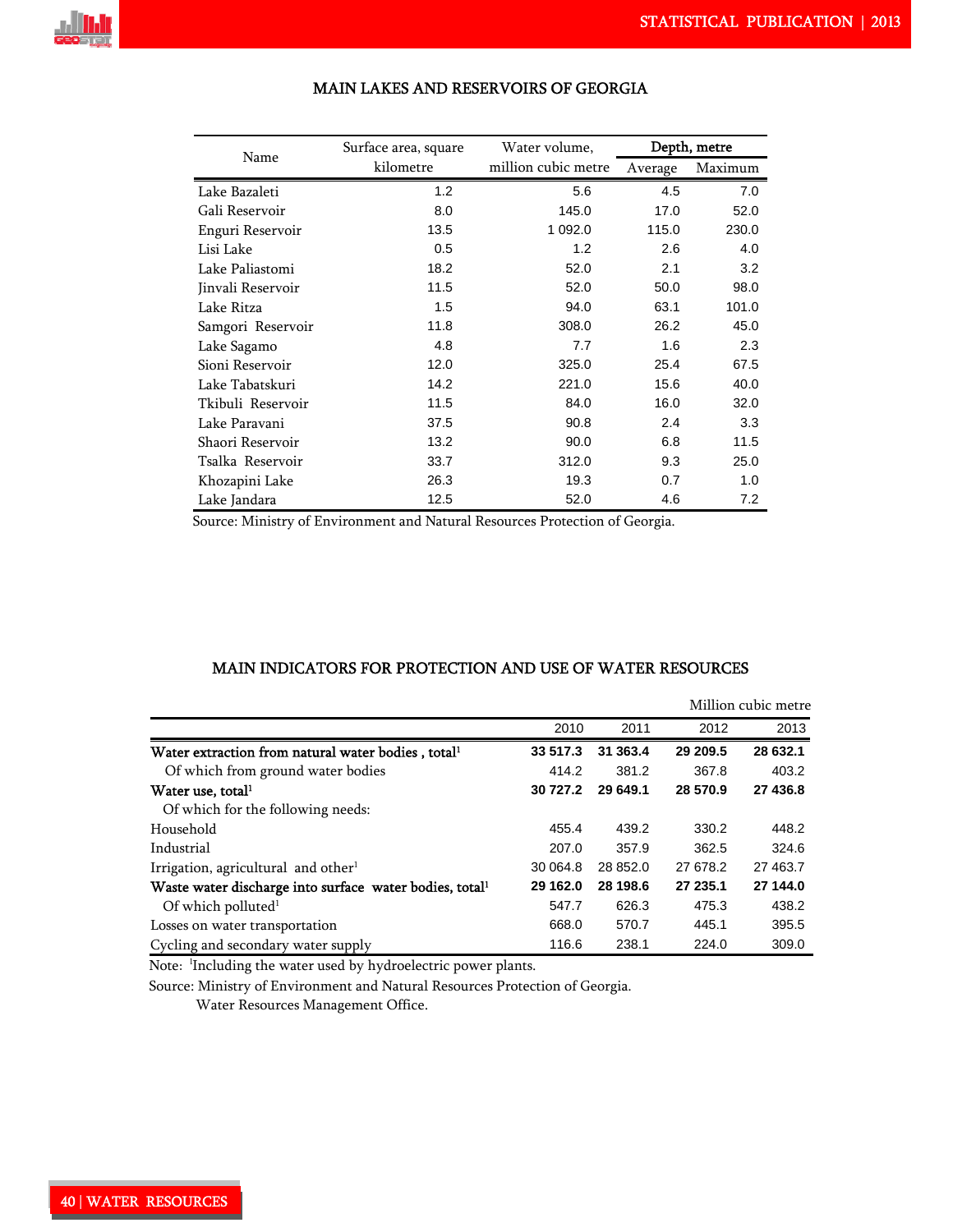

# INDICATORS FOR WATER EXCTRACTION, USE, AND DISCHARGED WASTEWATERS BY ADMINISTRATIVE-TERRITORIAL UNITS

2013

|                                   |                  |            | Million cubic metre  |
|-----------------------------------|------------------|------------|----------------------|
|                                   | Water extraction |            | Wastewater           |
|                                   | from natural     | Water use  | discharged into      |
|                                   | water bodies     |            | surface water bodies |
| Georgia, total                    | 28 632.1         | 27 436.8   | 27 144.0             |
| Tbilisi                           | 4 513.0          | 4 307.0    | 4 2 1 8 .5           |
| Abkhazia A/R                      | $\cdots$         |            |                      |
| Adjara A/R                        | 900.6            | 895.6      | 896.8                |
| Samegrelo-Zemo Svaneti            | 4 200.0          | 4 198.2    | 4 195.5              |
| Guria                             | 121.0            | 110.7      | 110.7                |
| Imereti                           | 10 807.6         | 10 217.0   | 10 248.3             |
| Racha-Lechkhumi and Kvemo Svaneti | 1 521.0          | 1 491.8    | 1491.8               |
| Shida Kartli                      | 107.5            | 106.9      | 69.1                 |
| Mtskheta-Mtianeti                 | 3 700.4          | 3 6 6 6 .8 | 3661.8               |
| Kakheti                           | 520.0            | 469.3      | 458.4                |
| Kvemo Kartli                      | 900.3            | 745.8      | 564.2                |
| Samtskhe-Javakheti                | 1 340.7          | 1 227.6    | 1 222.0              |

Source: Ministry of Environment and Natural Resources Protection of Georgia.

Water Resources Management Office.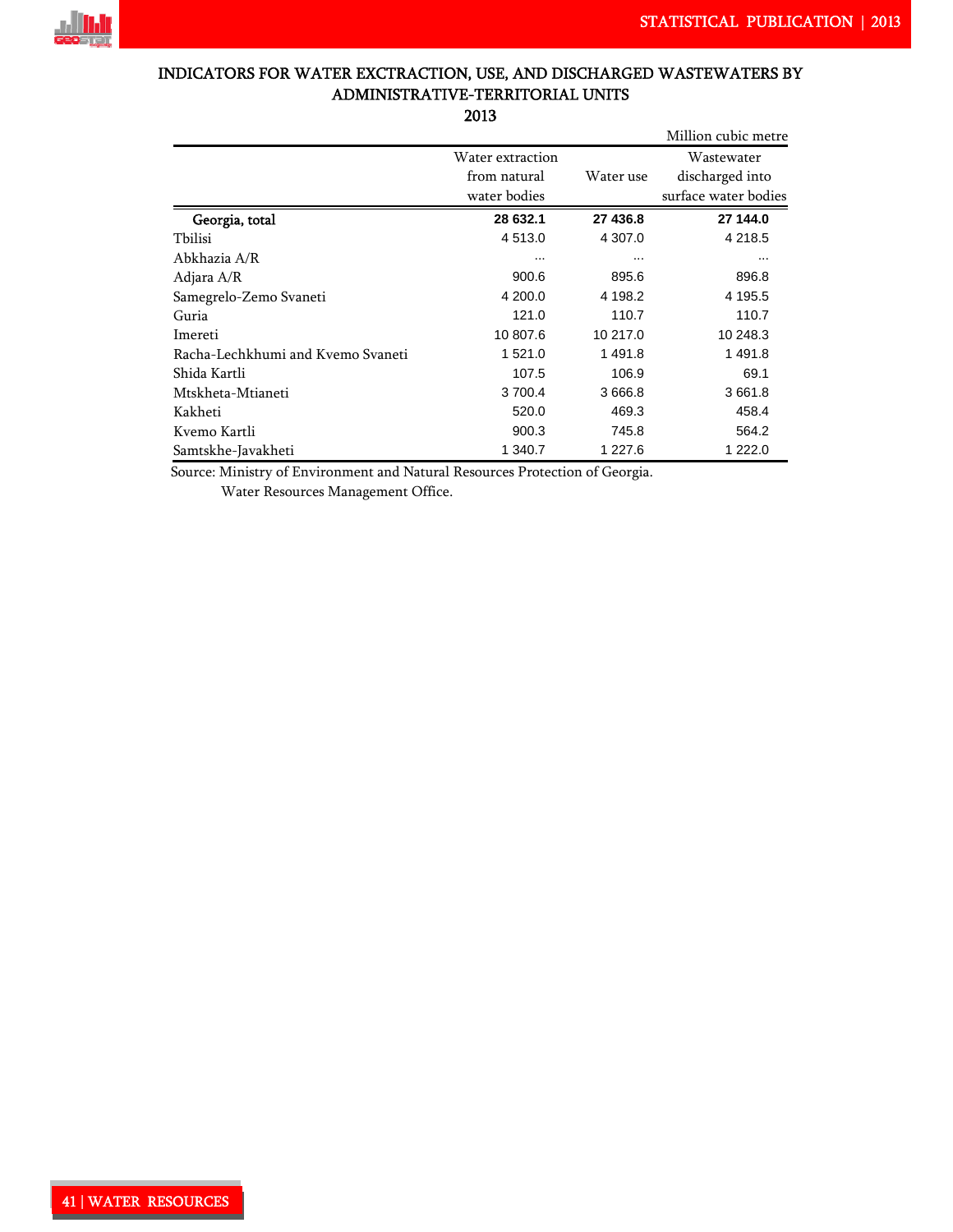

# AMBIENT AIR PROTECTION

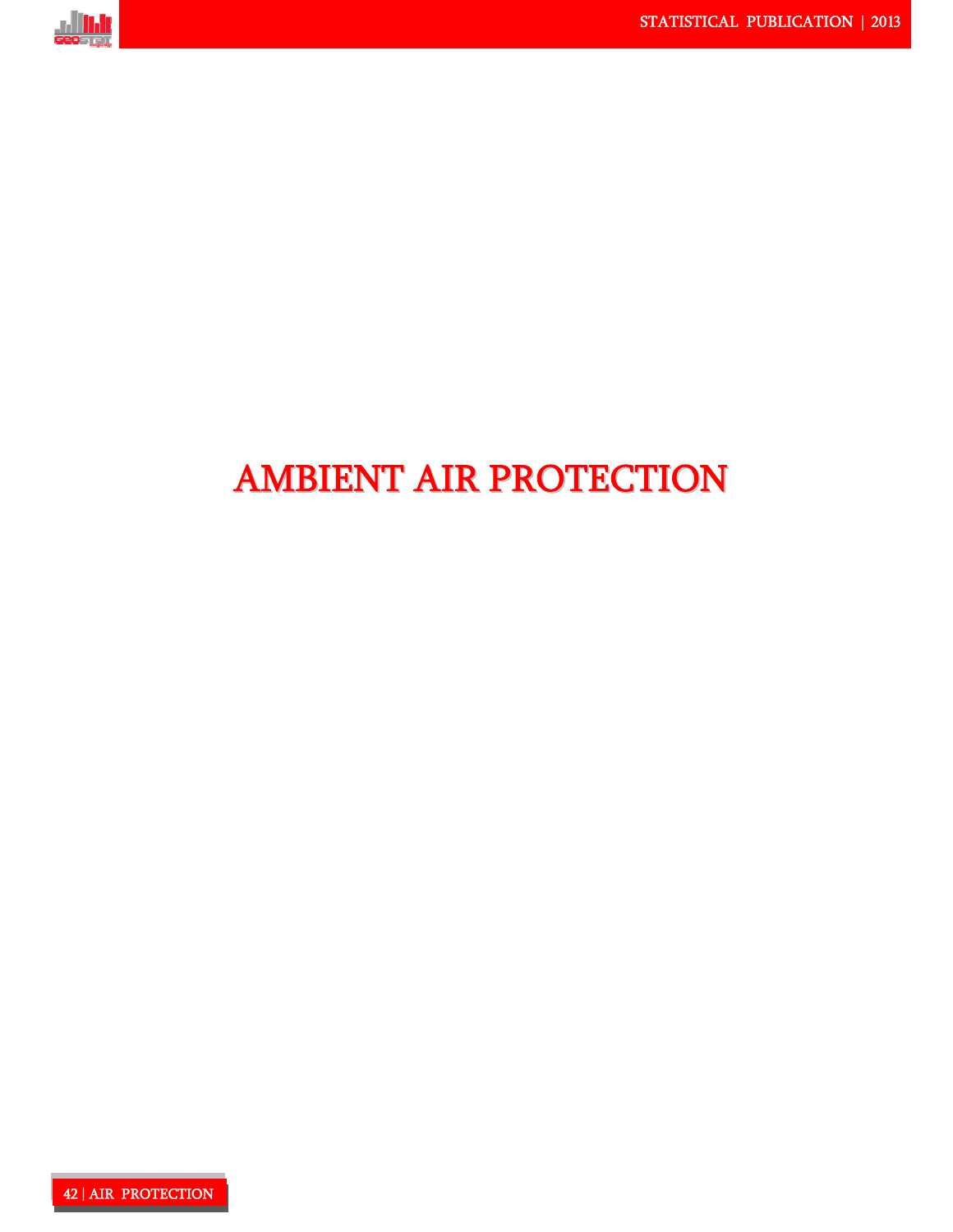

Atmospheric air that surrounds the earth is one of the main components of environment and represents source of life on our planet. Atmosphere protects the earth from destructive impact of meteorites: most of them burn while flying through the dense layers of atmosphere; it also detains a large share of ultraviolet radiation and ensures life existence on the earth. Atmosphere basically consists of nitrogen (78.084%) and oxygen (20.976%). Carbon dioxide has a very small share in the atmosphere (0.0314%), but plays a special role since it absorbs and releases long wave radiation. Moreover, carbon dioxide is essential for plants.

Atmosphere always contains water steam in different quantities and its role is significant in atmospheric events: water steam condensation causes creation of clouds and precipitation, and its transformation is followed by absorption or emission of big amount of warmth. It is well known that a person daily consumes about 1 kg food, 1.5 litre water and 12 kg air in relaxed condition. It is possible to check the quality of water or food and treat them when needed, but the air is consumed as it is in the environment. This is a good example for realizing importance of protecting of atmospheric air form hazardous substances.

Air pollution is spread in several kilometres vertically. During the last decades the amount of polluting substances into atmospheric air increased twenty times. Atmosphere is highly polluted by the enterprises of black and coloured metallurgy, and chemical industry that emit sulphur gases, carbon dioxide, dust and other substances.

Transport emissions have a significant share in total air pollution. One of the alternatives for reducing transport emission can be improvement of internal combustion engine and petrol quality, use of electro mobiles, etc. In the near future the substance substituting mentioned types of fuel will be hydrogen, which is cheaper and more flexible than electricity. In combustion process it mixes with oxygen and without smoke develops steam in insignificant amount.

Greening industrial sites and development of forestry economy has a great importance for implementation of measures aiming protection of atmospheric air. One hectare forest filters about 50 – 70 tonnes of dust per year. The forest is directly connected to improvement of the health of atmospheric air and protection of water resources, since oxygen is basically filled by photosynthesis. 1 hectare forest emits 10-15 times more oxygen than any phitocenosis.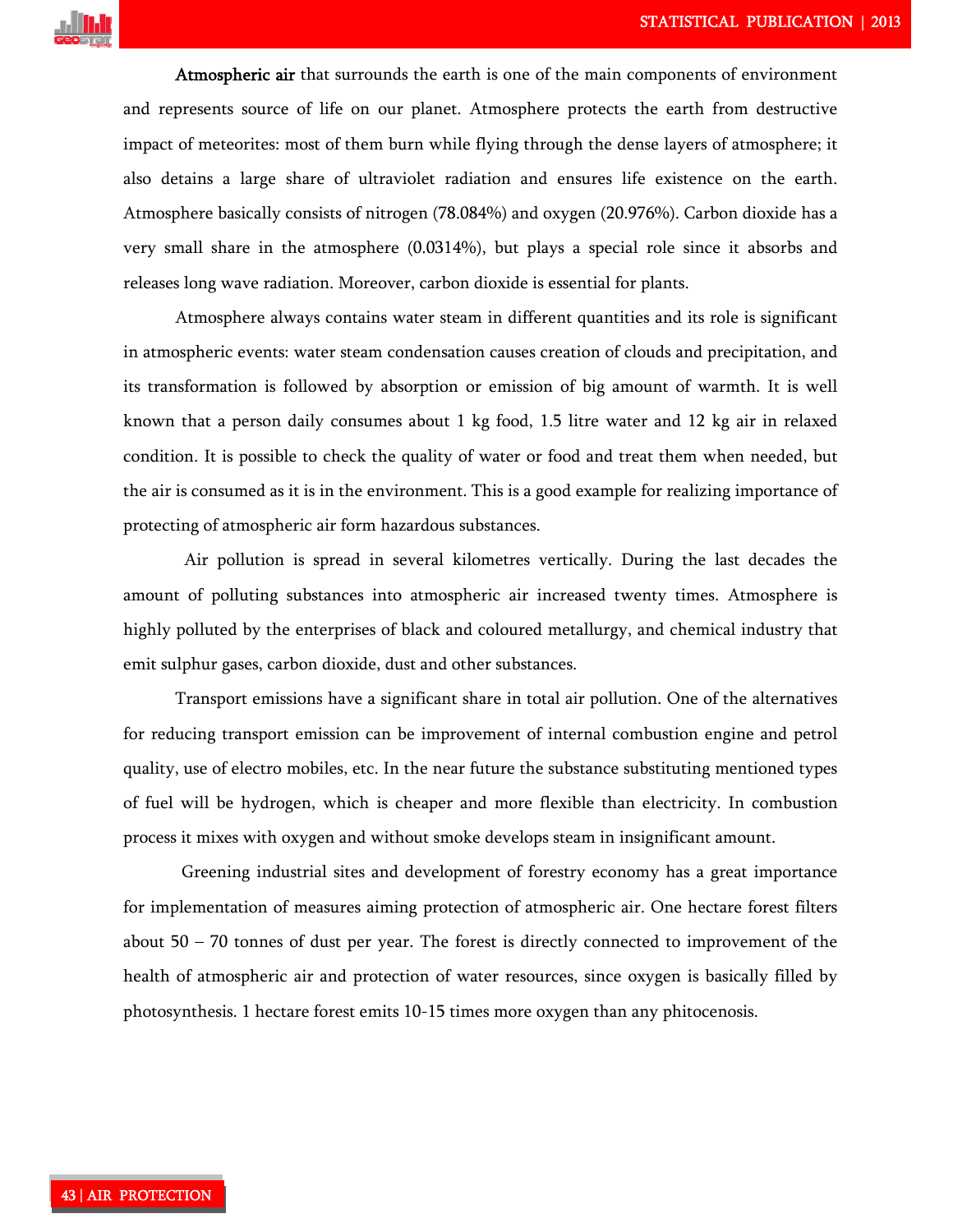

#### DEFINITION OF TERMS USED IN TABLES

Decontaminated hazardous substances

Hazardous substances emitted into the atmosphere from stationary sources

Stationary sources emitting hazardous substances into the atmosphere

Amount of hazardous substances collected as a result of decontamination of gas and air emitted from stationary sources. It does not include hazardous substances used in technological processes of production in form of raw materials or intermediate products.

Total amount of all hazardous substances emitted into the atmosphere as a result of incomplete filtration and cleaning by abatement equipment. This does not include hazardous materials generated as a result of erosion, forest fire, etc.

These sources can be organized and nonorganized; organized sources are immobile sources out of which hazardous substances are emitted from gas and air discharging systems (chimneys, ventilation devices, etc.). The system gives possibility to use gas cleaning and dust collection equipment, for decontamination of hazardous substances. The source is considered non-organized when hazardous substances directly go into the atmosphere due to non-hermetic protection of technological aggregates, loading systems (for example: places for loading cement, etc.).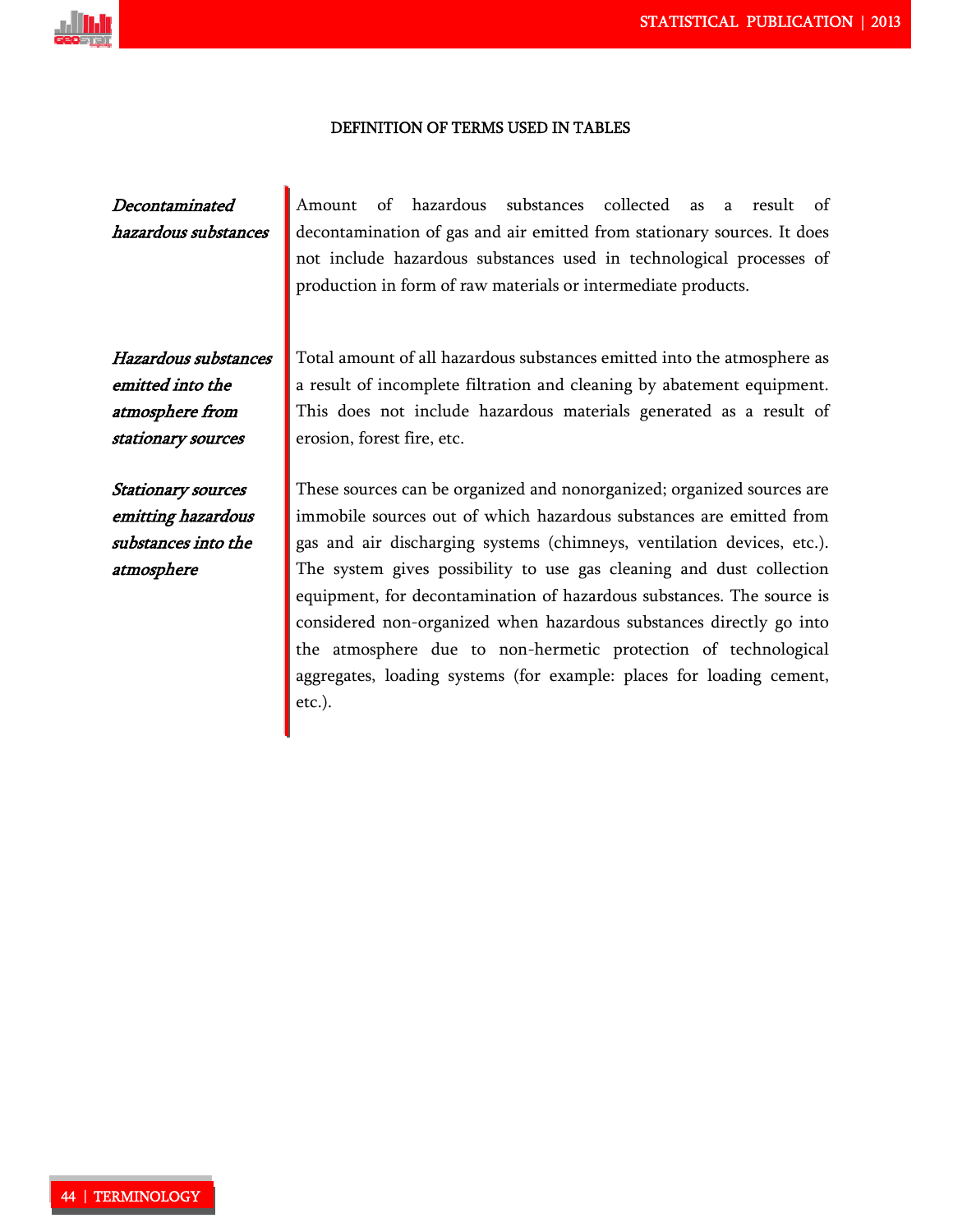

#### NUMBER OF STATIONARY SOURCES EMITTING POLLUTANT SUBSTANCES!

|                                                        |         |         |         |      |         |          |          | Unit     |
|--------------------------------------------------------|---------|---------|---------|------|---------|----------|----------|----------|
|                                                        | 1990    | 1995    | 2000    | 2005 | 2010    | 2011     | 2012     | 2013     |
| Number of enterprises emitting<br>hazardous substances | 405     | 132     | 117     | 153  | 1 0 9 9 | 1 3 6 5  | 1 3 9 8  | 1835     |
| Total sources emitting hazardous<br>substances         | 9 2 6 3 | 3 0 0 7 | 1401    | 693  |         | $\cdots$ | $\cdots$ | $\cdots$ |
| Among them organized                                   | 8460    | 2 7 5 2 | 1 2 3 8 | 563  |         |          |          | $\cdots$ |

Source: Ministry of Environment and Natural Resources Protection of Georgia.

# MAIN INDICATORS OF GENERATION OF HAZARDOUS SUBSTANCES IN STATIONARY SOURCES AND PROTECTION OF ATMOSPHERIC AIR

|                                                                |       |      |      |      |       |       |       | Thousand ton |
|----------------------------------------------------------------|-------|------|------|------|-------|-------|-------|--------------|
|                                                                | 1990  | 1995 | 2000 | 2005 | 2010  | 2011  | 2012  | 2013         |
| Hazardous substances developed in stationary<br>sources, total | 766.7 | 30.4 | 28.7 | 57.3 | 661.0 | 724.0 | 799.8 | 852.0        |
| Of which:                                                      |       |      |      |      |       |       |       |              |
| Decontaminated hazardous substances                            | 412.6 | 15.0 | 10.0 | 33.2 | 630.7 | 688.7 | 761.3 | 808.3        |
| Share of decontaminated hazardous substances                   |       |      |      |      |       |       |       |              |
| in total amount of hazardous substances emitted                | 53.8  | 37.2 | 35.0 | 57.9 | 95.4  | 95.1  | 95.2  | 94.9         |
| by stationary sources $(\% )$                                  |       |      |      |      |       |       |       |              |

Source: Ministry of Environment and Natural Resources Protection of Georgia.

#### HAZARDOUS SUBSTANCES EMITTED INTO THE ATMOSPHERE

|                                                           |         |        |       |       |       |       |       | Thousand ton |
|-----------------------------------------------------------|---------|--------|-------|-------|-------|-------|-------|--------------|
|                                                           | 1990    | 1995   | 2000  | 2005  | 2010  | 2011  | 2012  | 2013         |
| Total hazardous substances<br>emitted into the atmosphere | 1 248.5 | 2 74.3 | 130.8 | 270.3 | 372.8 | 362.4 | 363.6 | 364.5        |
| Of which:                                                 |         |        |       |       |       |       |       |              |
| From stationary sources                                   | 354.1   | 25.4   | 18.6  | 24.1  | 30.1  | 35.2  | 38.6  | 43.7         |
| Road transport                                            | 894.4   | 248.9  | 112.2 | 246.2 | 342.7 | 327.2 | 325.0 | 320.8        |

Source: Ministry of Environment and Natural Resources Protection of Georgia.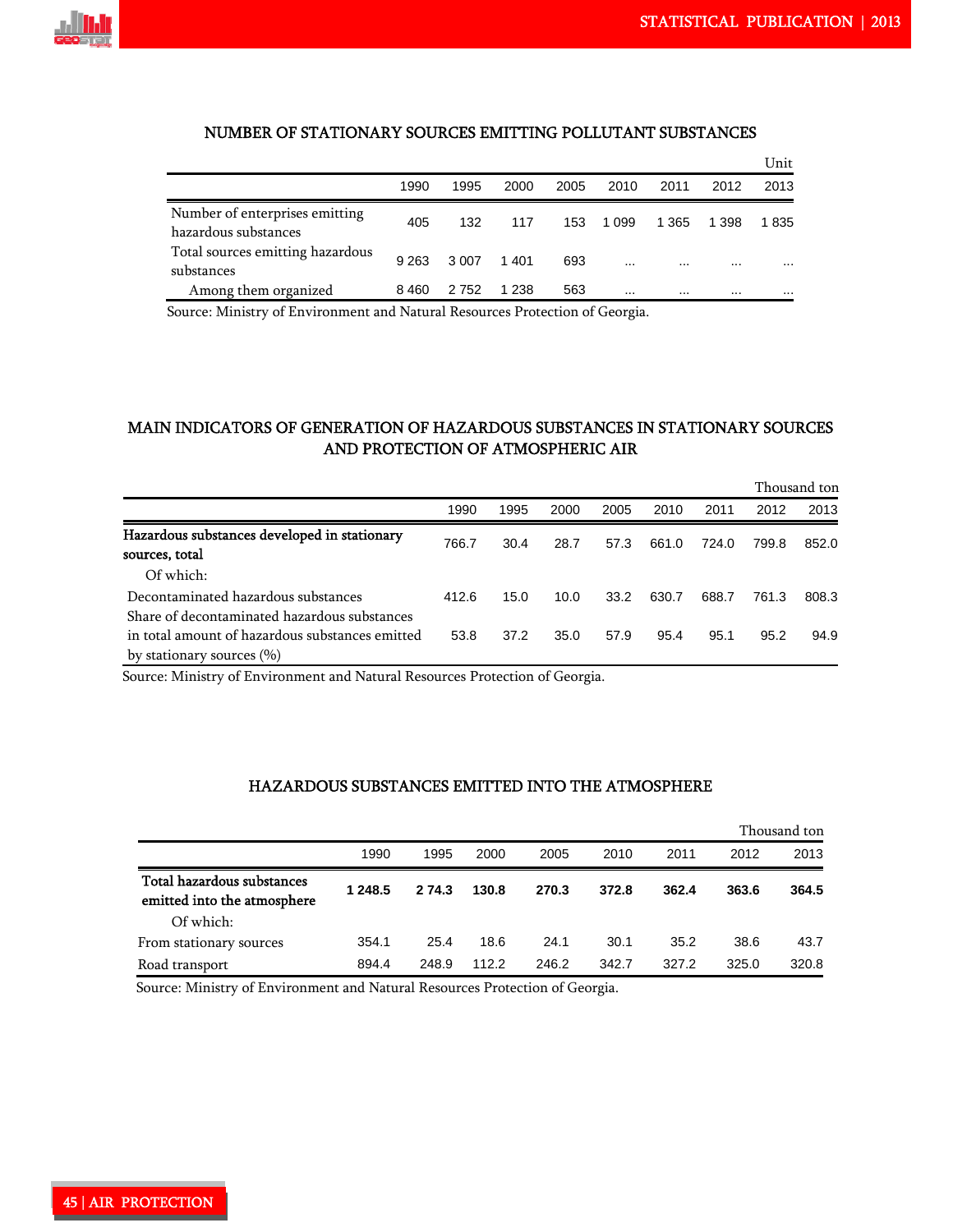

# DECONTAMINATION OF HAZARDOUS SUBSTANCES GENERATED IN STATIONARY SOURCES AND EMISSION INTO THE ATMOSPHERE, BY STATIONARY SOURCES

|                                          |                                                   |                                           | Thousand ton                                |                                                                |  |  |  |  |  |
|------------------------------------------|---------------------------------------------------|-------------------------------------------|---------------------------------------------|----------------------------------------------------------------|--|--|--|--|--|
|                                          | Hazardous                                         |                                           | Of which:                                   |                                                                |  |  |  |  |  |
|                                          | substances<br>generated in<br>stationary sources, | Decontaminated<br>hazardous<br>substances | Hazardous<br>substances<br>emitted into the | Share of<br>decontaminated<br>hazardous substances<br>in total |  |  |  |  |  |
|                                          | total                                             |                                           | atmosphere                                  |                                                                |  |  |  |  |  |
|                                          |                                                   | 2000                                      |                                             |                                                                |  |  |  |  |  |
| Hazardous substances, total<br>Of which: | 28.7                                              | 10.0                                      | 18.7                                        | 35.0                                                           |  |  |  |  |  |
| Solid                                    | 9.2                                               | 5.9                                       | 3.3                                         | 64.6                                                           |  |  |  |  |  |
| Gaseous or liquid<br>Of which:           | 19.5                                              | 4.1                                       | 15.4                                        | 21.1                                                           |  |  |  |  |  |
| Sulphur dioxide                          | 0.4                                               |                                           | 0.4                                         |                                                                |  |  |  |  |  |
| Carbon dioxide                           | 3.7                                               | 1.9                                       | 1.8                                         | 51.0                                                           |  |  |  |  |  |
| Nitrogen oxides                          | 4.1                                               | 1.0                                       | 3.1                                         | 23.5                                                           |  |  |  |  |  |
| Hydrocarbon                              | 8.1                                               |                                           | 8.1                                         |                                                                |  |  |  |  |  |
| Other                                    | 3.2                                               | 1.2                                       | 2.0                                         | 0.8                                                            |  |  |  |  |  |
|                                          |                                                   | 2005                                      |                                             |                                                                |  |  |  |  |  |
| Hazardous substances, total              | 57.3                                              | 33.2                                      | 24.1                                        | 57.9                                                           |  |  |  |  |  |
| Of which:                                |                                                   |                                           |                                             |                                                                |  |  |  |  |  |
| Solid                                    | 34.5                                              | 29.6                                      | 4.9                                         | 85.8                                                           |  |  |  |  |  |
| Gaseous or liquid<br>Of which:           | 22.8                                              | 3.6                                       | 19.2                                        | 15.8                                                           |  |  |  |  |  |
| Sulphur dioxide                          | 0.9                                               |                                           | 0.9                                         | 0                                                              |  |  |  |  |  |
| Carbon dioxide                           | 12.1                                              | 2.6                                       | 9.5                                         | 21.5                                                           |  |  |  |  |  |
| Nitrogen oxides                          | 2.8                                               | 0.7                                       | 2.1                                         | 25.0                                                           |  |  |  |  |  |
| Hydrocarbon                              | 6.6                                               |                                           | 6.6                                         | 0                                                              |  |  |  |  |  |
| Other                                    | 0.4                                               | 0.3                                       | 0.1                                         | 0                                                              |  |  |  |  |  |
|                                          |                                                   | 2010                                      |                                             |                                                                |  |  |  |  |  |
| Hazardous substances, total              | 661.0                                             | 630.7                                     | 30.1                                        | 95.4                                                           |  |  |  |  |  |
| Of which:                                |                                                   |                                           |                                             |                                                                |  |  |  |  |  |
| Solid                                    | 631.6                                             | 628.0                                     | 3.7                                         | 99.4                                                           |  |  |  |  |  |
| Gaseous or liquid<br>Of which:           | 29.3                                              | 2.8                                       | 26.5                                        | 9.6                                                            |  |  |  |  |  |
| Sulphur dioxide                          | 1.8                                               |                                           | 1.8                                         |                                                                |  |  |  |  |  |
| Carbon dioxide                           | 15.1                                              | 1.5                                       | 13.7                                        | 10.0                                                           |  |  |  |  |  |
| Nitrogen oxides                          | 4.0                                               | 1.0                                       | 3.0                                         | 25.0                                                           |  |  |  |  |  |
| Hydrocarbon                              | 7.5                                               |                                           | $7.5\,$                                     |                                                                |  |  |  |  |  |
| Other                                    | $1.0$                                             | 0.4                                       | 0.5                                         | 40.0                                                           |  |  |  |  |  |
|                                          |                                                   | 2011                                      |                                             |                                                                |  |  |  |  |  |
| Hazardous substances, total<br>Of which: | 724.0                                             | 688.7                                     | 35.2                                        | 95.1                                                           |  |  |  |  |  |
| Solid                                    | 690.4                                             | 685.4                                     | 4.9                                         | 99.3                                                           |  |  |  |  |  |
| Gaseous or liquid                        | 33.6                                              | 3.3                                       | 30.3                                        | 9.8                                                            |  |  |  |  |  |
| Of which:                                |                                                   |                                           |                                             |                                                                |  |  |  |  |  |
| Sulphur dioxide                          | 2.2                                               |                                           | 2.2                                         |                                                                |  |  |  |  |  |
| Carbon dioxide                           | 16.0                                              | 2.1                                       | 13.8                                        | 13.1                                                           |  |  |  |  |  |
| Nitrogen oxides                          | $5.0\,$                                           | 0.6                                       | 4.4                                         | 12                                                             |  |  |  |  |  |
| Hydrocarbon                              | 9.7                                               |                                           | 9.7                                         |                                                                |  |  |  |  |  |
| Other                                    | 0.9                                               | 0.6                                       | 0.2                                         | 66.7                                                           |  |  |  |  |  |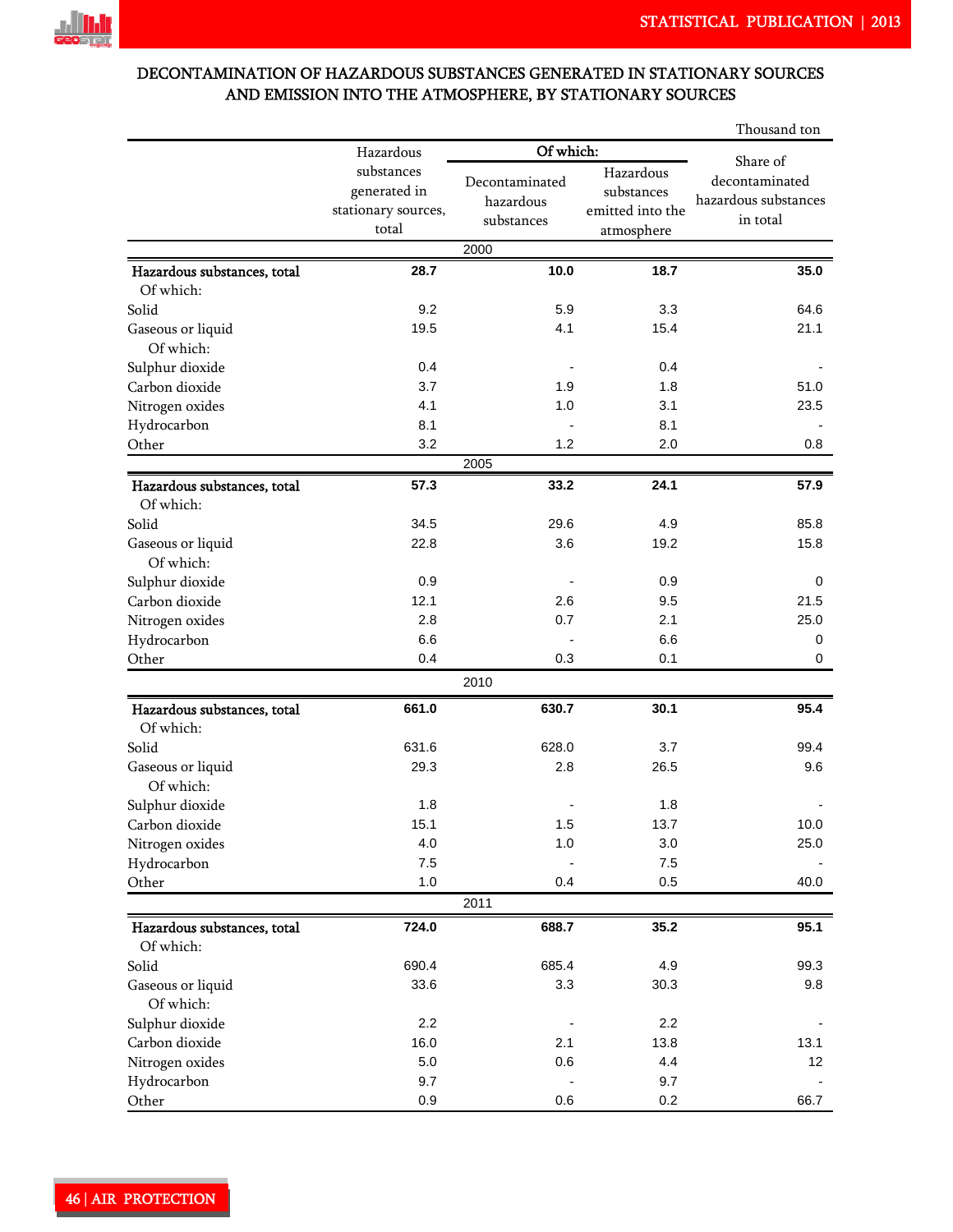

|                             |                                                            |                                           |                                                           | continued                                                      |  |  |  |  |
|-----------------------------|------------------------------------------------------------|-------------------------------------------|-----------------------------------------------------------|----------------------------------------------------------------|--|--|--|--|
|                             | Hazardous                                                  | Of which:                                 |                                                           |                                                                |  |  |  |  |
|                             | substances<br>generated in<br>stationary sources,<br>total | Decontaminated<br>hazardous<br>substances | Hazardous<br>substances<br>emitted into the<br>atmosphere | Share of<br>decontaminated<br>hazardous substances<br>in total |  |  |  |  |
|                             |                                                            | 2012                                      |                                                           |                                                                |  |  |  |  |
| Hazardous substances, total | 799.9                                                      | 761.3                                     | 38.6                                                      | 95.2                                                           |  |  |  |  |
| Of which:                   |                                                            |                                           |                                                           |                                                                |  |  |  |  |
| Solid                       | 762.9                                                      | 757.7                                     | 5.2                                                       | 99.3                                                           |  |  |  |  |
| Gaseous or liquid           | 37.0                                                       | 3.6                                       | 33.4                                                      | 9.7                                                            |  |  |  |  |
| Of which:                   |                                                            |                                           |                                                           |                                                                |  |  |  |  |
| Sulphur dioxide             | 2.0                                                        |                                           | 2.0                                                       |                                                                |  |  |  |  |
| Carbon dioxide              | 17.7                                                       | 2.0                                       | 15.7                                                      | 11.2                                                           |  |  |  |  |
| Nitrogen oxides             | 5.2                                                        | 0.6                                       | 4.6                                                       | 11.5                                                           |  |  |  |  |
| Hydrocarbon                 | 11.3                                                       | 0.2                                       | 11.1                                                      | 1.8                                                            |  |  |  |  |
| Other                       | 0.9                                                        | 0.7                                       | 0.2                                                       | 77.8                                                           |  |  |  |  |
|                             |                                                            | 2013                                      |                                                           |                                                                |  |  |  |  |
| Hazardous substances, total | 852.0                                                      | 808.3                                     | 43.7                                                      | 94.8                                                           |  |  |  |  |
| Of which:                   |                                                            |                                           |                                                           |                                                                |  |  |  |  |
| Solid                       | 808.5                                                      | 804.0                                     | 4.5                                                       | 99.4                                                           |  |  |  |  |
| Gaseous or liquid           | 43.5                                                       | 4.3                                       | 39.2                                                      | 9.9                                                            |  |  |  |  |
| Of which:                   |                                                            |                                           |                                                           |                                                                |  |  |  |  |
| Sulphur dioxide             | 2.1                                                        | 0.0                                       | 2.1                                                       | 0.0                                                            |  |  |  |  |
| Carbon dioxide              | 22.8                                                       | 2.6                                       | 20.3                                                      | 11.4                                                           |  |  |  |  |
| Nitrogen oxides             | 7.0                                                        | 0.8                                       | 6.2                                                       | 11.4                                                           |  |  |  |  |
| Hydrocarbon                 | 5.8                                                        | 0.1                                       | 5.7                                                       | 1.7                                                            |  |  |  |  |
| Other                       | 5.7                                                        | 0.8                                       | 4.9                                                       | 14.0                                                           |  |  |  |  |

Source: Ministry of Environment and Natural Resources Protection of Georgia.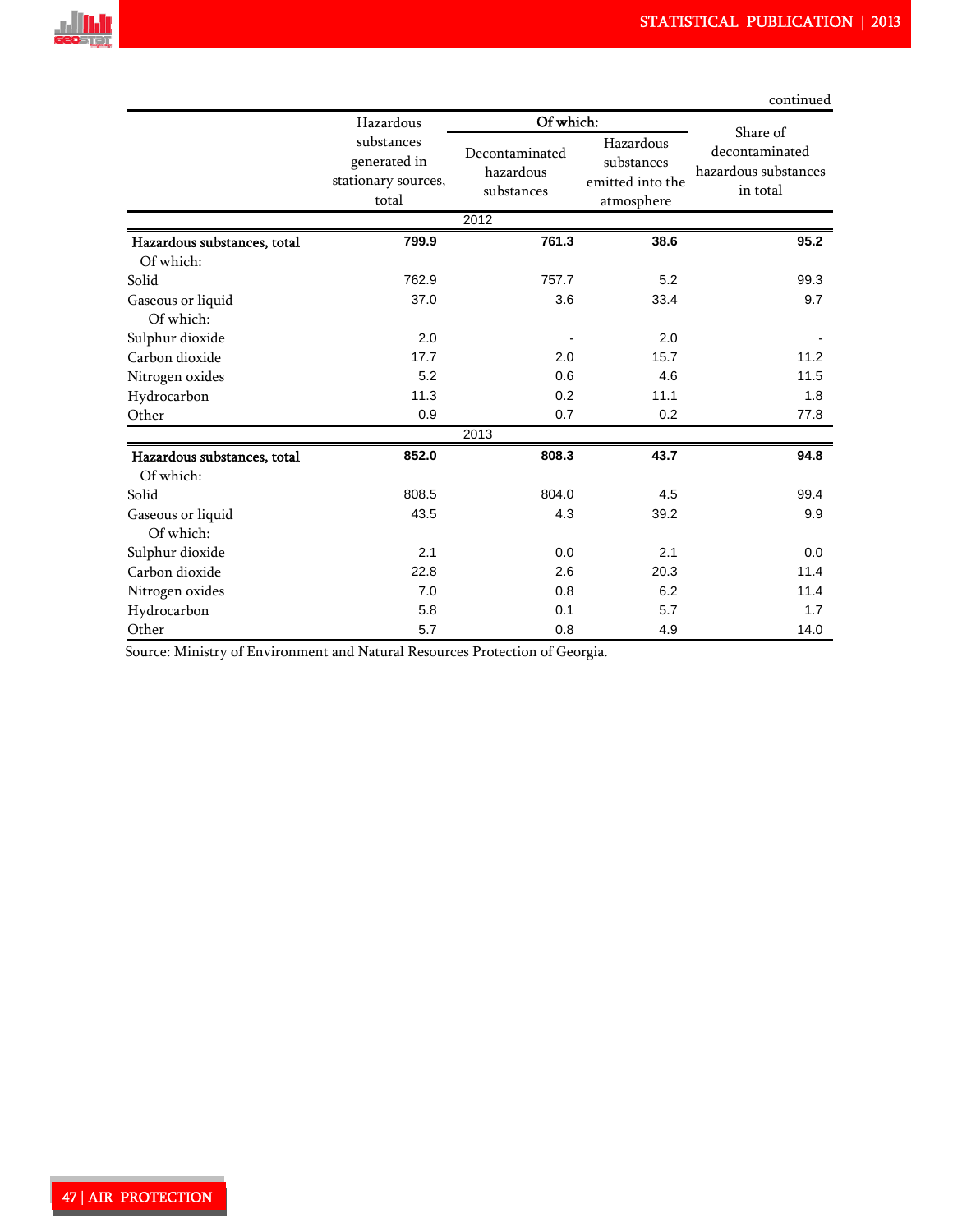

# DECONTAMINATION AND EMISSION INTO THE ATMOSPHERE OF HAZARDOUS SUBSTANCES GENERATED IN STATIONARY SOURCES, BY ADMINISTRATIVE UNITS

|                                   |                                                            |                | Thousand ton                   |  |  |  |
|-----------------------------------|------------------------------------------------------------|----------------|--------------------------------|--|--|--|
|                                   | Hazardous                                                  | Of which:      |                                |  |  |  |
|                                   | substances<br>generated in<br>stationary sources,<br>total | Decontaminated | Emitted into the<br>atmosphere |  |  |  |
|                                   | 2000                                                       |                |                                |  |  |  |
| Georgia, total                    | 28.7                                                       | 10.0           | 18.7                           |  |  |  |
| Tbilisi                           | 0.8                                                        | 0.2            | 0.6                            |  |  |  |
| Abkhazia A/R                      | $\cdots$                                                   | $\cdots$       | $\cdots$                       |  |  |  |
| Adjara A/R                        | 9.8                                                        | 0.0            | 9.8                            |  |  |  |
| Samegrelo-Zemo Svaneti            | 0.5                                                        | 0.0            | 0.4                            |  |  |  |
| Guria                             | 0.0                                                        | 0.0            | 0.0                            |  |  |  |
| Imereti                           | 3.6                                                        | 3.1            | 0.5                            |  |  |  |
| Racha-Lechkhumi and Kvemo Svaneti |                                                            |                |                                |  |  |  |
| Shida Kartli                      | 0.2                                                        | 0.1            | 0.1                            |  |  |  |
| Mtskheta-Mtianeti                 | 0.2                                                        |                | 0.2                            |  |  |  |
| Kakheti                           | 0.0                                                        | 0.0            | 0.0                            |  |  |  |
| Kvemo Kartli                      | 13.5                                                       | 6.7            | 6.8                            |  |  |  |
| Samtskhe-Javakheti                | 0.0                                                        |                | 0.0                            |  |  |  |
|                                   | 2005                                                       |                |                                |  |  |  |
| Georgia, total                    | 57.3                                                       | 33.2           | 24.1                           |  |  |  |
| Tbilisi                           | 3.0                                                        | 0.1            | 2.9                            |  |  |  |
| Abkhazia A/R                      | $\cdots$                                                   |                | $\ddotsc$                      |  |  |  |
| Adjara A/R                        | 4.1                                                        | 0.0            | 4.0                            |  |  |  |
| Samegrelo-Zemo Svaneti            | 0.3                                                        |                | 0.3                            |  |  |  |
| Guria                             |                                                            |                |                                |  |  |  |
| Imereti                           | 27.8                                                       | 19.2           | 8.6                            |  |  |  |
| Racha-Lechkhumi and Kvemo Svaneti |                                                            |                |                                |  |  |  |
| Shida Kartli                      | 11.0                                                       | 8.2            | 2.8                            |  |  |  |
| Mtskheta-Mtianeti                 | 0.8                                                        | 0.4            | 0.4                            |  |  |  |
| Kakheti                           | 0.0                                                        | 0.0            | 0.0                            |  |  |  |
| Kvemo Kartli                      | 10.2                                                       | 5.4            | 4.8                            |  |  |  |
| Samtskhe-Javakheti                | 0.0                                                        | 0.0            | 0.0                            |  |  |  |
|                                   | 2010                                                       |                |                                |  |  |  |
| Georgia, total                    | 661.0                                                      | 630.7          | 30.1                           |  |  |  |
| Tbilisi                           | 26.0                                                       | 24.8           | 1.2                            |  |  |  |
| Abkhazia A/R                      | $\cdots$                                                   | $\cdots$       | $\cdots$                       |  |  |  |
| Adjara A/R                        | 4.2                                                        | 2.1            | 2.1                            |  |  |  |
| Samegrelo-Zemo Svaneti            | 5.4                                                        | 4.3            | 1.1                            |  |  |  |
| Guria                             | 0.0                                                        |                | 0.0                            |  |  |  |
| Imereti                           | 20.5                                                       | 5.7            | 14.8                           |  |  |  |
| Racha-Lechkhumi and Kvemo Svaneti | 0.0                                                        |                | 0.0                            |  |  |  |
| Shida Kartli                      | 237.0                                                      | 232.8          | 4.2                            |  |  |  |
| Mtskheta-Mtianeti                 | 8.7                                                        | 8.3            | 0.4                            |  |  |  |
| Kakheti                           | 3.8                                                        | 3.3            | 0.5                            |  |  |  |
| Kvemo Kartli                      | 355.0                                                      | 349.0          | 6.0                            |  |  |  |
| Samtskhe-Javakheti                | 0.5                                                        | 0.4            | 0.1                            |  |  |  |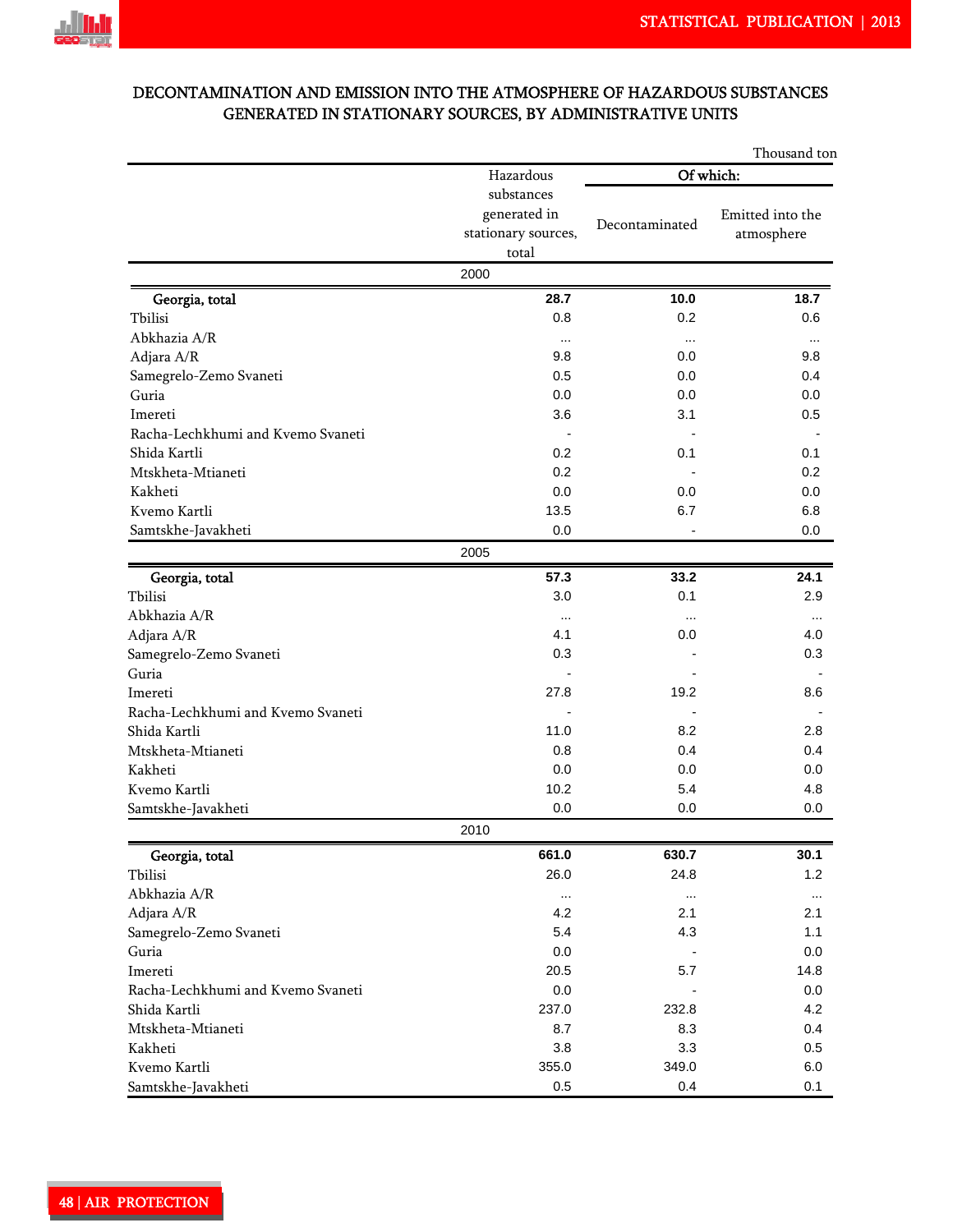|                                   |                                                         | continued      |                                |  |  |  |
|-----------------------------------|---------------------------------------------------------|----------------|--------------------------------|--|--|--|
|                                   | Hazardous                                               | Of which:      |                                |  |  |  |
|                                   | substances generated<br>in stationary sources,<br>total | Decontaminated | Emitted into the<br>atmosphere |  |  |  |
|                                   | 2011                                                    |                |                                |  |  |  |
| Georgia, total                    | 724.0                                                   | 688.7          | 35.2                           |  |  |  |
| Tbilisi                           | 15.5                                                    | 15.0           | 0.5                            |  |  |  |
| Abkhazia A/R                      | $\cdots$                                                | $\cdots$       |                                |  |  |  |
| Adjara A/R                        | 4.5                                                     | 2.0            | 2.6                            |  |  |  |
| Samegrelo-Zemo Svaneti            | 8.0                                                     | 6.6            | 1.3                            |  |  |  |
| Guria                             | 0.6                                                     | 0.5            | 0.1                            |  |  |  |
| Imereti                           | 45.8                                                    | 30.2           | 15.6                           |  |  |  |
| Racha-Lechkhumi and Kvemo Svaneti | 0.4                                                     | 0.4            | 0.0                            |  |  |  |
| Shida Kartli                      | 291.4                                                   | 286.8          | 4.6                            |  |  |  |
| Mtskheta-Mtianeti                 | 11.0                                                    | 10.4           | 0.5                            |  |  |  |
| Kakheti                           | 1.7                                                     | 1.4            | 0.4                            |  |  |  |
| Kvemo Kartli                      | 344.8                                                   | 335.4          | 9.4                            |  |  |  |
| Samtskhe-Javakheti                | 0.1                                                     | 0.0            | 0.1                            |  |  |  |
|                                   | 2012                                                    |                |                                |  |  |  |
| Georgia, total                    | 799.8                                                   | 761.2          | 38.6                           |  |  |  |
| Tbilisi                           | 37.6                                                    | 36.7           | 0.9                            |  |  |  |
| Abkhazia A/R                      | $\cdots$                                                | $\cdots$       | $\cdots$                       |  |  |  |
| Adjara A/R                        | 3.8                                                     | 1.5            | 2.3                            |  |  |  |
| Samegrelo-Zemo Svaneti            | 6.8                                                     | 5.5            | 1.3                            |  |  |  |
| Guria                             | 0.4                                                     | 0.3            | 0.1                            |  |  |  |
| Imereti                           | 74.9                                                    | 57.1           | 17.8                           |  |  |  |
| Racha-Lechkhumi and Kvemo Svaneti | 0.0                                                     |                | 0.0                            |  |  |  |
| Shida Kartli                      | 267.3                                                   | 263.1          | 4.2                            |  |  |  |
| Mtskheta-Mtianeti                 | 11.1                                                    | 10.6           | 0.5                            |  |  |  |
| Kakheti                           | 2.7                                                     | 2.1            | 0.6                            |  |  |  |
| Kvemo Kartli                      | 393.8                                                   | 383.0          | 10.8                           |  |  |  |
| Samtskhe-Javakheti                | 1.1                                                     | 1.0            | 0.1                            |  |  |  |
|                                   | 2013                                                    |                |                                |  |  |  |
| Georgia, total                    | 852.0                                                   | 808.3          | 43.7                           |  |  |  |
| Tbilisi                           | 20.3                                                    | 16.8           | 3.5                            |  |  |  |
| Abkhazia A/R                      | $\cdots$                                                | $\ldots$       | $\cdots$                       |  |  |  |
| Adjara A/R                        | 3.3                                                     | 1.2            | 2.1                            |  |  |  |
| Samegrelo-Zemo Svaneti            | 5.7                                                     | 5.1            | 0.6                            |  |  |  |
| Guria                             | 1.3                                                     | 0.4            | 0.8                            |  |  |  |
| Imereti                           | 80.6                                                    | 65.7           | 14.9                           |  |  |  |
| Racha-Lechkhumi and Kvemo Svaneti | 0.8                                                     | 0.8            | 0.1                            |  |  |  |
| Shida Kartli                      | 311.3                                                   | 304.2          | 7.1                            |  |  |  |
| Mtskheta-Mtianeti                 | 37.1                                                    | 36.5           | 0.6                            |  |  |  |
| Kakheti                           | 2.2                                                     | 1.7            | 0.5                            |  |  |  |
| Kvemo Kartli                      | 388.8                                                   | 375.4          | 13.4                           |  |  |  |
| Samtskhe-Javakheti                | 0.6                                                     | 0.5            | 0.1                            |  |  |  |

Source: Ministry of Environment and Natural Resources Protection of Georgia.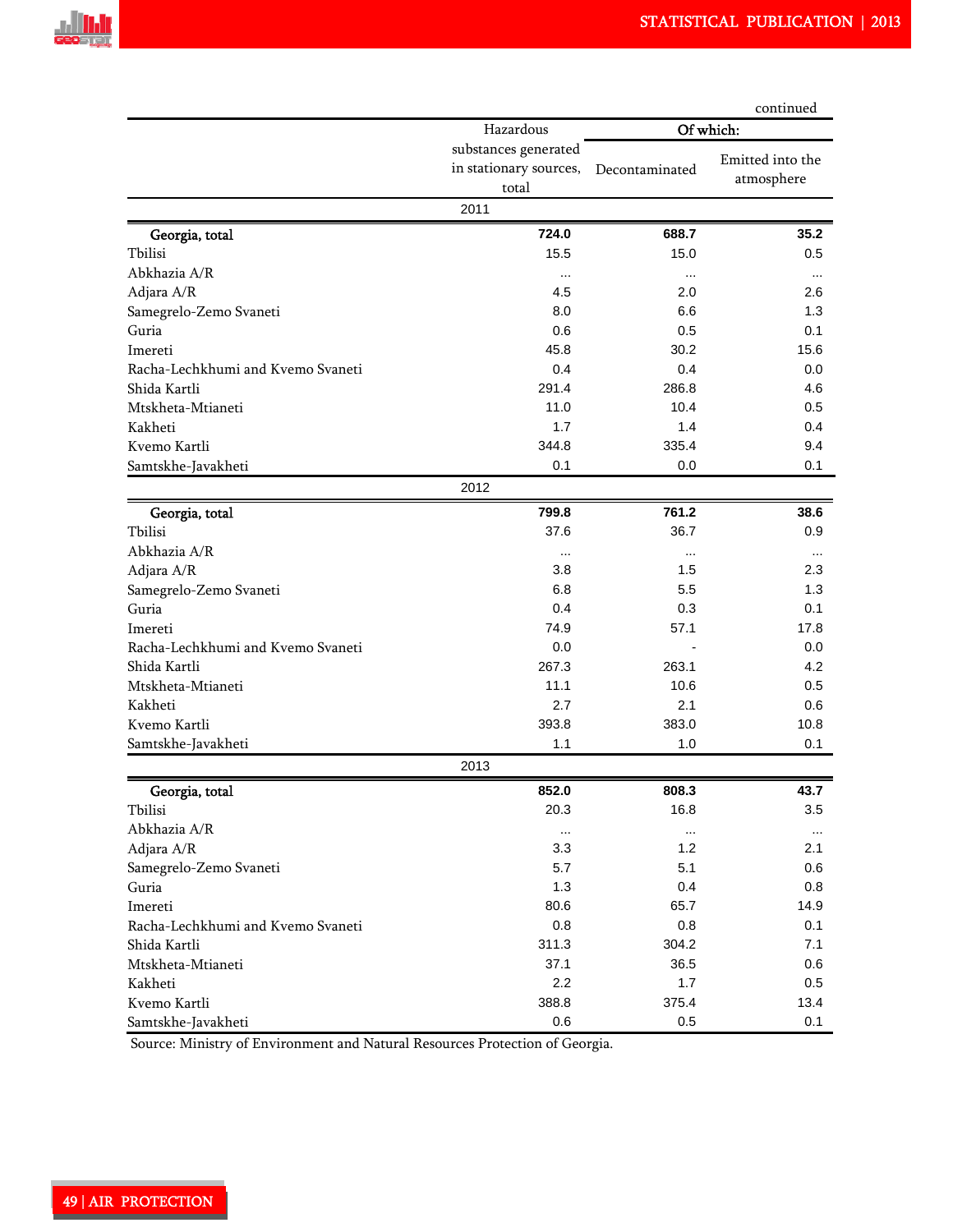

# DECONTAMINATED AND EMITTED HAZARDOUS SUBSTANCES GENERATED IN STATIONARY SOURCES IN CITIES, AND THEIR SHARE IN POLLUTION OF ATMOSPHERIC AIR OF REGION AND COUNTRY, 2013

|           |           |                      |         |                        | Thousand ton                                     |  |  |  |  |
|-----------|-----------|----------------------|---------|------------------------|--------------------------------------------------|--|--|--|--|
|           |           | Hazardous substances |         |                        |                                                  |  |  |  |  |
|           |           | Of which             |         | City share, percentage |                                                  |  |  |  |  |
| City      | Generated | Decontaminated       | Emitted |                        | In pollution of<br>atmospheric air<br>of country |  |  |  |  |
| Tbilisi   | 20.3      | 16.8                 | 3.5     | 100.0                  | 8.0                                              |  |  |  |  |
| Kutaisi   | 6.1       | 5.8                  | 0.3     | 2.0                    | 0.7                                              |  |  |  |  |
| Rustavi   | 368.4     | 363.5                | 4.8     | 35.8                   | 10.1                                             |  |  |  |  |
| Batumi    | 2.5       | 0.7                  | 1.8     | 85.7                   | 4.1                                              |  |  |  |  |
| Zestaponi | 62.8      | 53.7                 | 9.1     | 61.1                   | 20.8                                             |  |  |  |  |
| Kaspi     | 297.2     | 290.8                | 6.4     | 90.1                   | 14.6                                             |  |  |  |  |
| Gardabani | 4.2       | 0.0                  | 4.2     | 31.1                   | 9.6                                              |  |  |  |  |
| Poti      | 3.4       | 3.3                  | 0.1     | 16.7                   | 0.2                                              |  |  |  |  |

Source: Ministry of Environment and Natural Resources Protection of Georgia.

#### EXHAUST EMISSIONS FROM ROAD TRANSPORT BY TYPE

|                      |          |       |       |       | Thousand ton |       |       |       |  |  |
|----------------------|----------|-------|-------|-------|--------------|-------|-------|-------|--|--|
| Hazardous substances | 1990     | 1995  | 2000  | 2005  | 2010         | 2011  | 2012  | 2013  |  |  |
| Total                | 894.4    | 248.9 | 112.2 | 246.2 | 342.7        | 327.2 | 324.9 | 320.8 |  |  |
| Sulphur dioxide      | 693.6    | 4.0   | 1.3   | 5.7   | 9.2          | 9.4   | 9.9   | 10.0  |  |  |
| Carbon dioxide       | $\cdots$ | 187.7 | 86.5  | 179.0 | 244.0        | 230.4 | 226.3 | 222.6 |  |  |
| Nitrogen oxides      | 66.8     | 15.2  | 6.2   | 17.2  | 25.4         | 25.0  | 25.7  | 25.6  |  |  |
| Hydrocarbons         | 123.8    | 39.4  | 17.3  | 40.6  | 57.7         | 55.7  | 55.9  | 55.4  |  |  |
| Soot                 | 10.2     | 2.7   | 0.8   | 4.0   | 6.5          | 6.7   | 7.1   | 7.2   |  |  |

Source: Ministry of Environment and Natural Resources Protection of Georgia.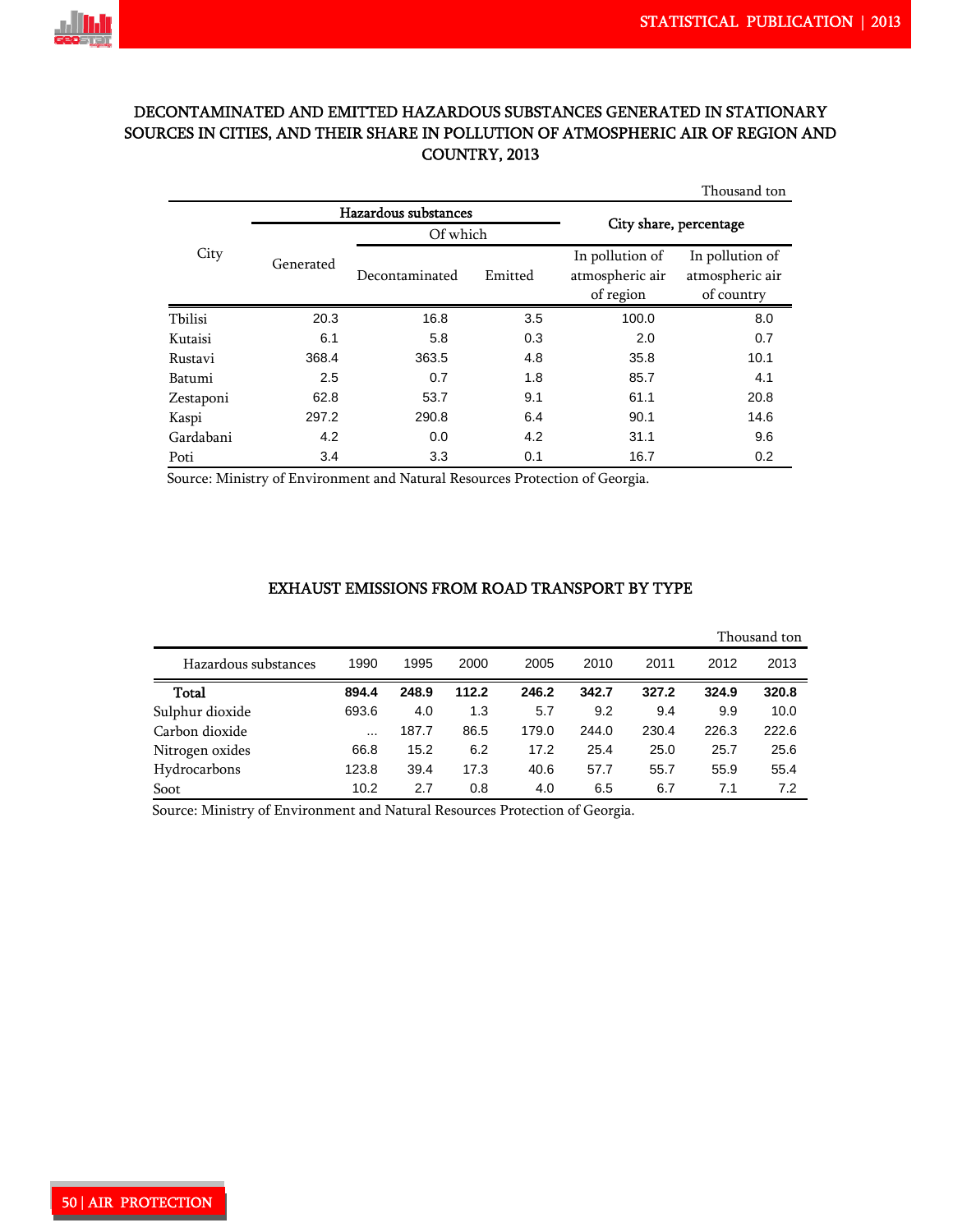

# NATURAL DISASTERS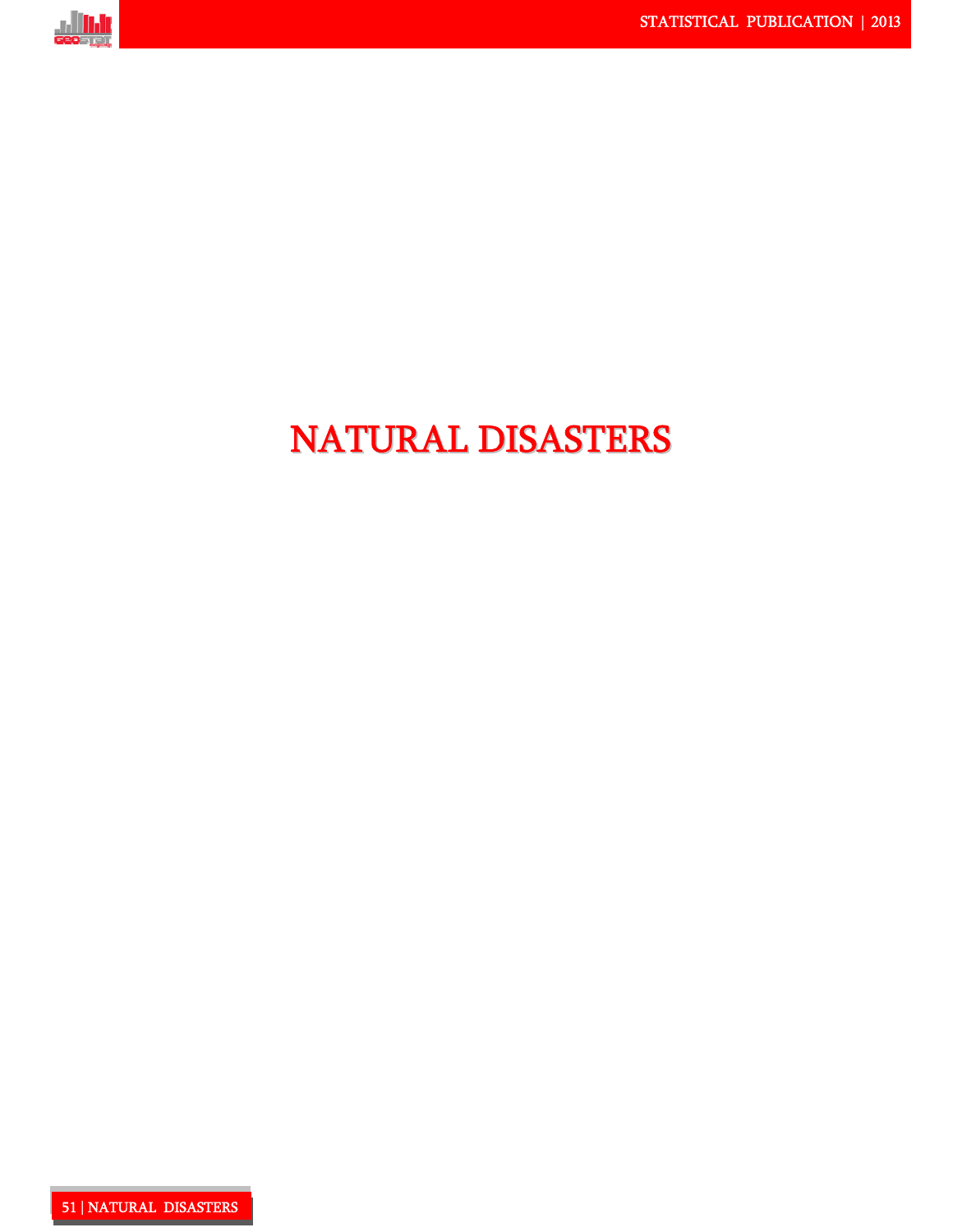

### DEFINITION OF TERMS USED IN TABLES!

| Avalanche   | A rapid flow of snow or land down a sloping surface.                                                                                                                             |
|-------------|----------------------------------------------------------------------------------------------------------------------------------------------------------------------------------|
| Flash Flood | A sudden raise f water level caused by heavy rains and intensive snow melting.                                                                                                   |
| Flood       | An overflow of river water that submerges land (during heavy rains or melting<br>of snow).                                                                                       |
| Hail        | A form of solid precipitation that consists of ball or irregular lumps of ice.                                                                                                   |
| Hurricane   | Very strong wind, velocity of which exceeds 20 mpc and which causes strong<br>storm on the sea and damage of buildings on the ground.                                            |
| Landslide   | A geological phenomenon which includes a wide range of ground movements,<br>such as rockfalls and deep failure of slopes. Its primary driving force is the<br>action of gravity. |
| Mudflow     | A downhill movement of soft wet and debris, made fluid by rain or melted<br>snow and often building up great speed.                                                              |
| Squall      | Short hurricane.                                                                                                                                                                 |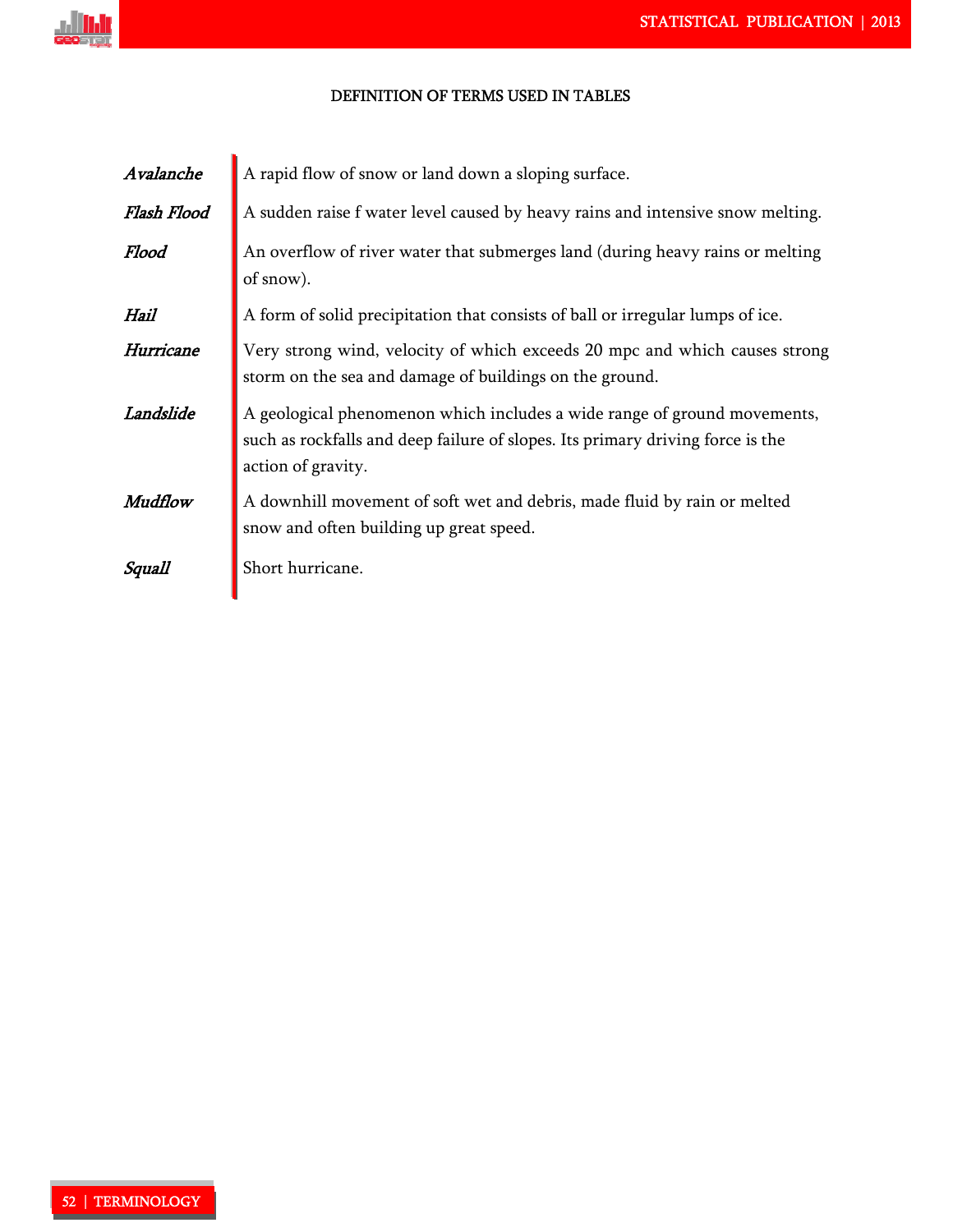

# FREQUENCY OF GEOLOGICAL PHENOMENA (LANDSLIDE, MUDFLOW), APPROXIMATE MONETARY LOSS, NUMBER OF HUMAN FATALITIES, AND VULNERABLE OBJECTS 1995-2013 YEARS

|      | Landslide                                                |                                                      |                               |                       | Mudflow                                              |                               |                                      | Vulnerable objects            |                                |                     |  |  |
|------|----------------------------------------------------------|------------------------------------------------------|-------------------------------|-----------------------|------------------------------------------------------|-------------------------------|--------------------------------------|-------------------------------|--------------------------------|---------------------|--|--|
| Year | landslides (activated<br>or newly occurred)<br>Number of | Approximate direct<br>monetary loss<br>(million GEL) | Number of human<br>fatalities | Number of<br>mudflows | Approximate direct<br>monetary loss<br>(million GEL) | Number of human<br>fatalities | Total monetary loss (million<br>GEL) | Affected agricultural<br>land | Number of human<br>settlements | Number of buildings |  |  |
| 1995 | 670                                                      | 132                                                  | 6                             | 250                   | 96                                                   | $\overline{12}$               | 228                                  | 179                           | 274                            | 195                 |  |  |
| 1996 | 610                                                      | 80                                                   | $\ensuremath{\mathsf{3}}$     | 165                   | 27                                                   | 5                             | 107                                  | 232                           | 403                            | 626                 |  |  |
| 1997 | 871                                                      | 102                                                  | 2                             | 335                   | 44                                                   | $\overline{7}$                | 146                                  | 337                           | 458                            | 227                 |  |  |
| 1998 | 543                                                      | 67                                                   | 5                             | 173                   | 20                                                   | 6                             | 87                                   | 230                           | 370                            | 159                 |  |  |
| 1999 | 56                                                       | 12                                                   | 1                             | 27                    | 5                                                    |                               | 17                                   | 138                           | 157                            | 314                 |  |  |
| 2000 | 65                                                       | 13                                                   | $\mathbf{1}$                  | 23                    | 3                                                    |                               | 16                                   | 162                           | 240                            | 207                 |  |  |
| 2001 | 75                                                       | 15                                                   | $\overline{\phantom{a}}$      | 26                    | 4                                                    | $\overline{a}$                | 19                                   | 128                           | 191                            | 127                 |  |  |
| 2002 | 69                                                       | 14                                                   | 1                             | 23                    | 2.5                                                  | 2                             | 16                                   | 148                           | 203                            | 193                 |  |  |
| 2003 | 71                                                       | 15                                                   | 3                             | 28                    | 4                                                    |                               | 19                                   | 107                           | 90                             | 207                 |  |  |
| 2004 | 949                                                      | 147                                                  | 4                             | 258                   | 28                                                   | 2                             | 175                                  | 16 289                        | 755                            | 6 0 4 2             |  |  |
| 2005 | 603                                                      | 96                                                   | $\overline{a}$                | 155                   | $\boldsymbol{9}$                                     | 4                             | 105                                  | 7590                          | 473                            | 3682                |  |  |
| 2006 | 356                                                      | 71                                                   | 1                             | 63                    | 9                                                    | ÷                             | 80                                   | 3 1 7 3                       | 531                            | 2 0 6 6             |  |  |
| 2007 | 136                                                      | 21                                                   |                               | 104                   | 12                                                   |                               | 32                                   | 1 3 8 9                       | 269                            | 707                 |  |  |
| 2008 | 311                                                      | 48                                                   | 10                            | 126                   | 15                                                   | 8                             | 63                                   | 1 3 8 8                       | 392                            | 1 1 9 8             |  |  |
| 2009 | 323                                                      | 64                                                   | 1                             | 193                   | 17                                                   | 3                             | 80                                   | 8 2 3 2                       | 521                            | 2696                |  |  |
| 2010 | 250                                                      | 20                                                   | 3                             | 81                    | 5                                                    | 2                             | 25                                   | 1 1 5 5                       | 366                            | 822                 |  |  |
| 2011 | 94                                                       | $\cdots$                                             | 3                             | 37                    | 9                                                    | 8                             | 20                                   | 652                           | 181                            | 463                 |  |  |
| 2012 | 325                                                      |                                                      | 1                             | 88                    | 50                                                   | 5                             | 50                                   | 1 2 5 5                       | 239                            | 845                 |  |  |
| 2013 | 336                                                      |                                                      |                               | 93                    | $\cdots$                                             |                               | $\cdots$                             | 1 4 1 3                       | 739                            | 1 2 6 9             |  |  |

Source: Ministry of Environment and Natural Resources Protection of Georgia. National Environmental Agency.